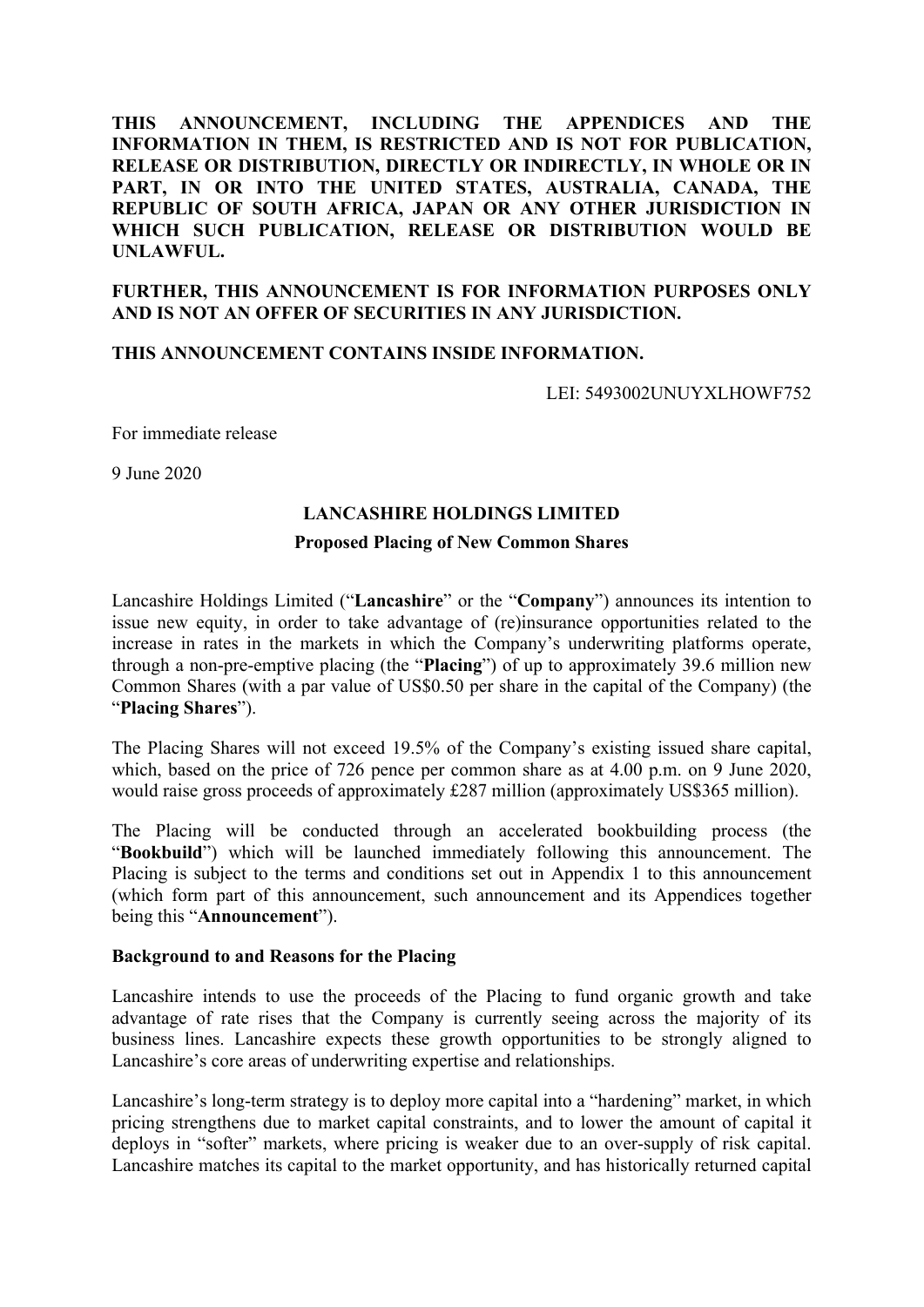to investors when it has not been required to support attractive underwriting opportunities. This strategy has generated attractive returns across the economic cycle, having delivered an average RoE of 17.2% and an average combined ratio of 70.7% since the Group's inception.

#### *Improving (Re)insurance Pricing Environment*

Prior to 2017, there had been protracted "softer" pricing conditions within the international (re)insurance markets due to relatively lower levels of catastrophe losses and strong capital supply. Since then, the market has faced three challenging years featuring a large number of catastrophe losses, following which the rating environment started to improve. At the beginning of 2020, the Group took the decision to retain most of its 2019 profits, by not paying a special dividend, in anticipation of continued improving market conditions, which were evidenced during the first quarter of this year. As the Company announced in its first quarter trading update, published on 30 April 2020, first quarter gross premiums written increased by 11.8% year on year to \$242.8 million with a Renewal Price Index ("**RPI**") of 108%.

Most significantly, the recent COVID-19 pandemic has generated (re)insurance market losses both in terms of the claims environment and the negative impact on the investment markets. In the face of these challenges there has been a retrenchment in (re)insurance market risk capital and capacity. This in turn has led recently to continued rate increases in many of the Group's core insurance segments and accelerated rating dislocation in the catastrophe exposed reinsurance lines. For example, the Company has seen, to date, rate rises of 20%- 30% for 1 June renewals in the Florida property catastrophe portfolio. Lancashire expects the momentum of rising rates to continue in this and other classes of business across its portfolio during the rest of this year and throughout 2021.

Whilst Lancashire remains strongly capitalised and has sufficient capital headroom to take some advantage of the current rate momentum, the rapid increase in rates and dislocation in reinsurance and retrocession markets that are currently being witnessed imply a return to a traditional "hard" market over the next six to 12 months. The Placing and resultant increase in capital will allow Lancashire to take full advantage of this market opportunity, if it develops in the way Lancashire considers likely.

### *Active Capital Management*

Lancashire remains committed to a disciplined underwriting strategy and an active capital management approach in line with its long-term strategy. To date, the Company has returned in excess of \$2.8 billion of capital to shareholders since inception, which amounts to 108.1% of comprehensive income. The compound annual return since inception has been 17.2%.

The Lancashire Board of Directors (the "**Board**") believes that raising capital to respond rapidly and in size to take advantage of the current market opportunity offers the potential for superior returns compared to those seen in more recent years. The net proceeds of the Placing will therefore be deployed to enable Lancashire to take advantage of market opportunities in a number of areas, including natural catastrophe business where expected rate increases are likely to be more pronounced in the US, and new lines of business which Lancashire believes will now generate strong returns.

The Board also believes that there are opportunities to broaden the Group's existing customer relationships and to attract new business**.** The Group anticipates being able to offer larger,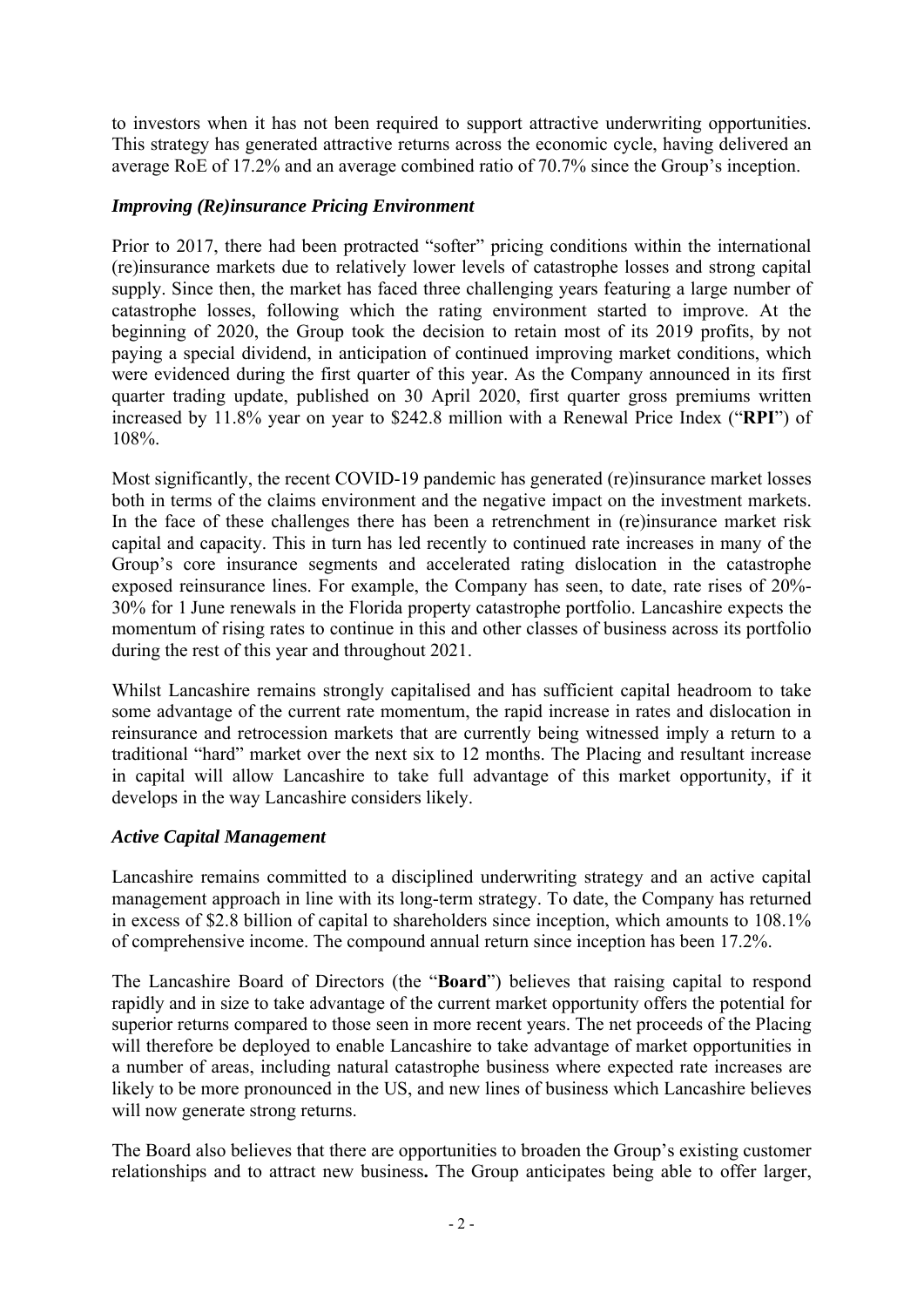better priced participations to existing clients and to develop new client relationships in what is likely to be a more dislocated market environment.

Lancashire's efficient operating model with platforms based in Bermuda and the UK, including Lloyd's, and access to third party capital via its Lancashire Capital Management platform, positions the Group advantageously to capture these market opportunities.

## **Update on Current Trading**

Following the publication of its trading update for the first quarter of 2020 on 30 April 2020, Lancashire has continued to trade in line with, or better than, its expectations, noting the marked improvement in pricing as the second quarter progresses.

The COVID-19 pandemic is still an ongoing situation, making it exceptionally difficult to predict what the ultimate impact for the Group will be. As previously announced, Lancashire's provisional loss estimate for COVID-19 is \$35 million, net of reinsurance and reinstatement provision, based on claims notified and expected to be notified. Lancashire has not seen any trends in claims activity since 30 April 2020 that would indicate any material change to this estimate at this time. As noted in the Company's recent trading statement, Lancashire does not write the following lines of business: travel insurance; trade credit; accident and health; Directors' and Officers' liability; medical malpractice; and long-term life. Lancashire has minimal exposure to mortgage business and is exposed to a small number of event cancellation contracts.

Since 31 March 2020, the unrealised investment losses in Lancashire's investment portfolio have reversed and its total net investment return for the 2020 year to 29 May 2020 was 0.5%.

Lancashire's final ordinary dividend for 2019 of \$0.10 per Common Share, or \$20.1 million, was approved by shareholders at its AGM on 29 April 2020 and was paid on 5 June 2020 to shareholders of record on 11 May 2020. Lancashire's dividend policy takes into account both ordinary and special dividends, with annual ordinary interim and final dividends intentionally being low so that they can be paid in the majority of circumstances. Absent extraordinary circumstances, the Board currently expects to approve the annual ordinary interim dividend of \$0.05 per Common Share at its planned July 2020 Board meeting.

### **Details of the Placing**

The Company is seeking to issue Placing Shares representing, in aggregate, up to 19.5% of its existing issued share capital on a non-pre-emptive basis pursuant to the Placing. Therefore, the Board and senior management have consulted with the Company's major shareholders ahead of the release of this Announcement. The Placing structure has been chosen as it minimises cost, time to completion and use of management time at an important and unprecedented time in the (re)insurance industry and the wider global economy.

The Board considers that the Placing is in the best interests of all the shareholders in the Company, as well as wider stakeholders in the Company. This conclusion has been endorsed by that consultation. A presentation has been made available on the Company's website which contains further information relevant to the Placing.

Morgan Stanley & Co. International plc ("**Morgan Stanley**") is acting as Sole Global coordinator in connection with the Placing (the "**Sole Global Co-ordinator**") and Morgan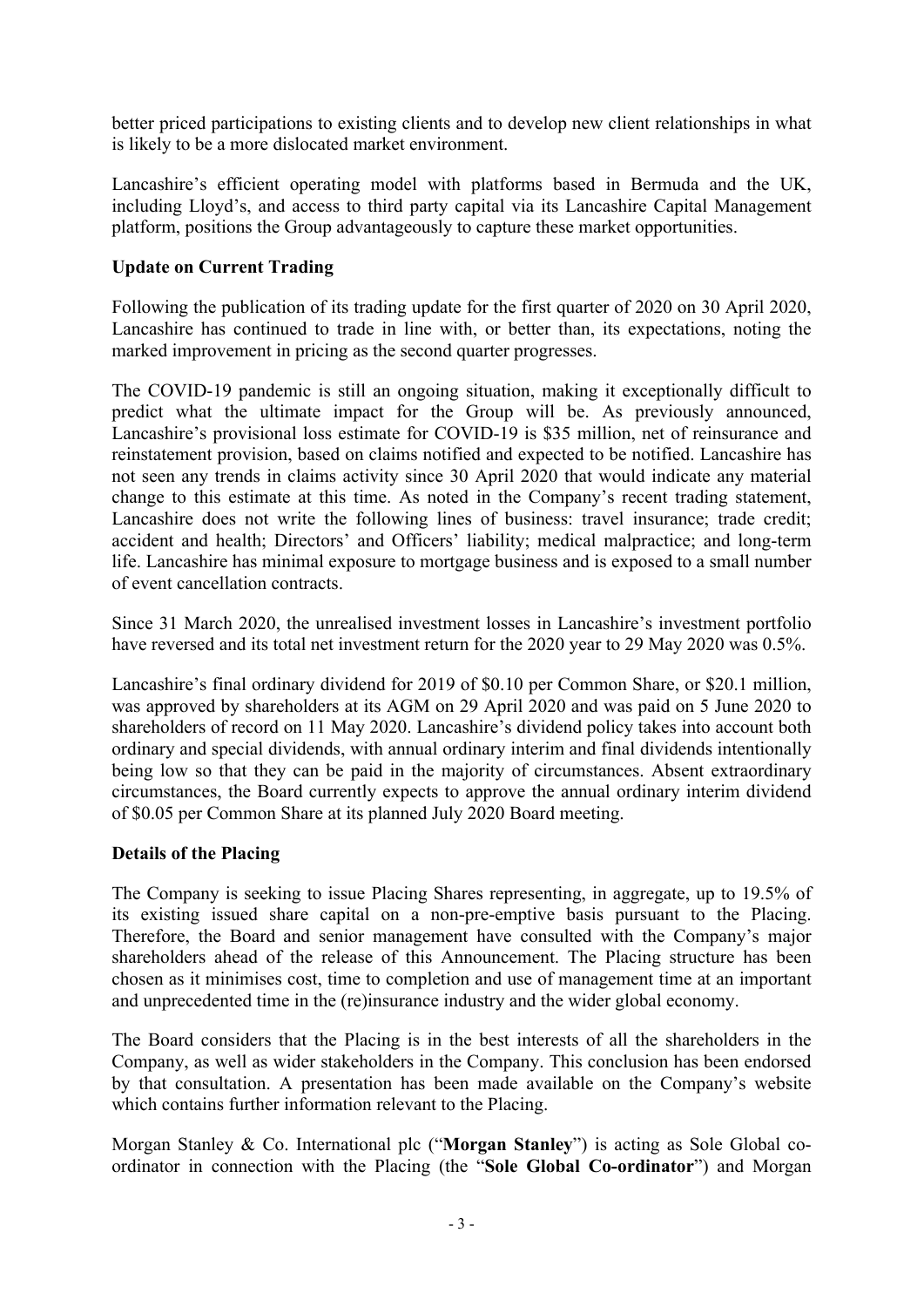Stanley and Citigroup Global Markets Limited ("**Citigroup**") are each acting as joint bookrunners in connection with the Placing (Morgan Stanley and Citigroup together, the "**Joint Bookrunners**"). Morgan Stanley and Citigroup are also the Company's Corporate Brokers.

The Company and the Joint Bookrunners have entered into a placing agreement dated 9 June 2020 in connection with the Placing (the "**Placing Agreement**").

The Joint Bookrunners will commence the Bookbuild immediately following the release of this Announcement in respect of the Placing. The price at which the Placing Shares are to be placed (the "**Placing Price**") will be determined at the close of the Bookbuild.

The book will open with immediate effect following this Announcement. The timing of the closing of the book, pricing and allocations are at the absolute discretion of the Company and the Sole Global Co-ordinator. Details of the Placing Price and the number of Placing Shares will be announced as soon as practicable after the close of the Bookbuild.

The Placing Shares, when issued, will be fully paid and will rank pari passu in all respects with each other and with the existing Common Shares of the Company, including, without limitation, the right to receive all dividends and other distributions declared, made or paid after the date of issue.

Applications will be made (i) to the Financial Conduct Authority (the "**FCA**") for admission of the Placing Shares to the premium listing segment of the Official List of the FCA (the "**Official List**"); and (ii) to London Stock Exchange plc (the "**London Stock Exchange**") for admission of the Placing Shares to trading on its Main Market for listed securities (together, "**Admission**").

Settlement for the Placing Shares and Admission is expected to take place on or before 8.00 a.m. (London time) on 12 June 2020 (or such later date as may be agreed between the Company and the Sole Global Co-ordinator). The Placing is conditional upon, among other things, Admission becoming effective and the Placing Agreement not being terminated in accordance with its terms prior to Admission. Appendix 1 to this Announcement sets out further information relating to the terms and conditions of the Placing.

### **Market Abuse Regulation (MAR) Disclosure**

This Announcement contains inside information for the purposes of Article 7 of Regulation (EU) No 596/2014 ("**MAR**"). Upon the publication of this Announcement, the inside information will be considered to be in the public domain for the purposes of MAR.

For the purposes of MAR and Article 2 of Commission Implementing Regulation (EU) 2016/1055, this Announcement is being made on behalf of the Company by Christopher Head, Group Company Secretary.

For further information, please contact:

#### **Lancashire Holdings Limited**

| Christopher Head               | +44 20 7264 4145               |
|--------------------------------|--------------------------------|
| <b>Group Company Secretary</b> | chris.head@lancashiregroup.com |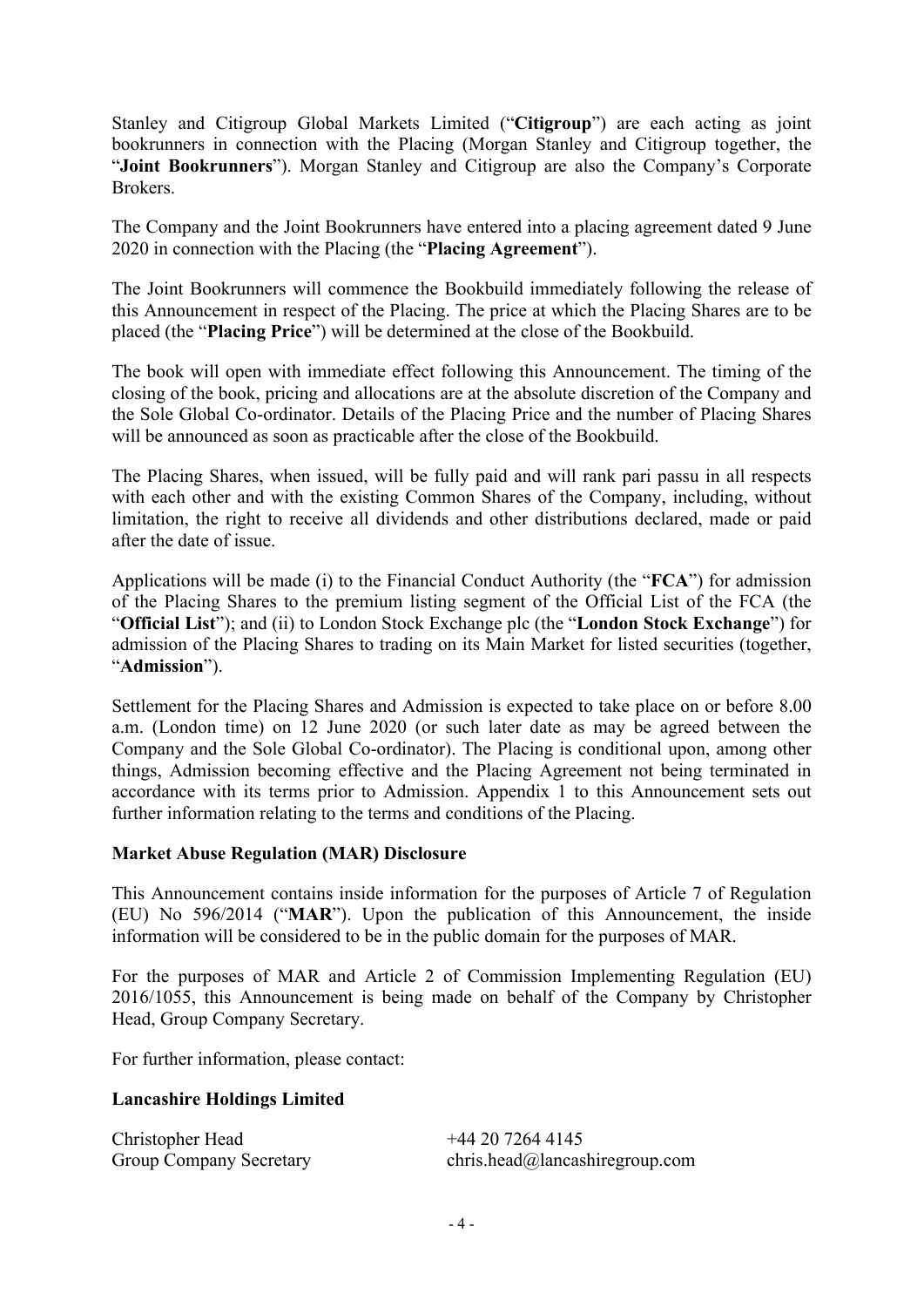Jelena Bjelanovic +44 20 7264 4066

Group Head of Investor Relations jelena.bjelanovic@lancashiregroup.com

#### **Morgan Stanley (Sole Global Co-ordinator, Joint Bookrunner and Joint Corporate Broker)**

Paul Miller Marina Shchukina Luka Kezic

Ben Grindley +44 20 7425 8000

# **Citigroup (Joint Bookrunner and Joint Corporate Broker)**

| Peter Brown<br>Nicolas Desombre<br>Paddy Evans<br>Robert Farrington | $+442079864000$                                                   |
|---------------------------------------------------------------------|-------------------------------------------------------------------|
| <b>FTI Consulting (Public Relations)</b>                            | $+442037271046$                                                   |
| <b>Edward Berry</b><br>Tom Blackwell                                | Edward.Berry@FTIConsulting.com<br>Tom.Blackwell@FTIConsulting.com |

This Announcement should be read in its entirety. In particular, you should read and understand the information provided in the "Important Notices" section of this Announcement.

### *Important Notices*

This Announcement has been issued by, and is the sole responsibility of, the Company. No representation or warranty, express or implied, is or will be made as to, or in relation to, and no responsibility or liability is or will be accepted by the Joint Bookrunners or by any of their respective Affiliates or agents as to, or in relation to, the accuracy or completeness of this Announcement or any other written or oral information made available to or publicly available to any interested party or its advisers, and any liability therefore is expressly disclaimed.

Members of the public are not eligible to take part in the Placing. This Announcement and the terms and conditions set out herein are for information purposes only and are directed at and may only be communicated to (a) in the European Economic Area ("**EEA**"), persons who are "qualified investors" within the meaning of Article 2(e) of the Prospectus Regulation (Regulation (EU) 2017/1129) ("**Qualified Investors**"); and (b) in the United Kingdom, Qualified Investors who are also (i) persons having professional experience in matters relating to investments who fall within the definition of "investment professionals" in Article 19(5) of the Financial Services and Markets Act 2000 (Financial Promotion) Order 2005 (the "**Order**"); (ii) high net worth bodies corporate, unincorporated associations and partnerships and trustees of high value trusts as described in Article 49(2) of the Order; or (iii) persons to whom it may otherwise lawfully be communicated (all such persons together being referred to as "**Relevant Persons**").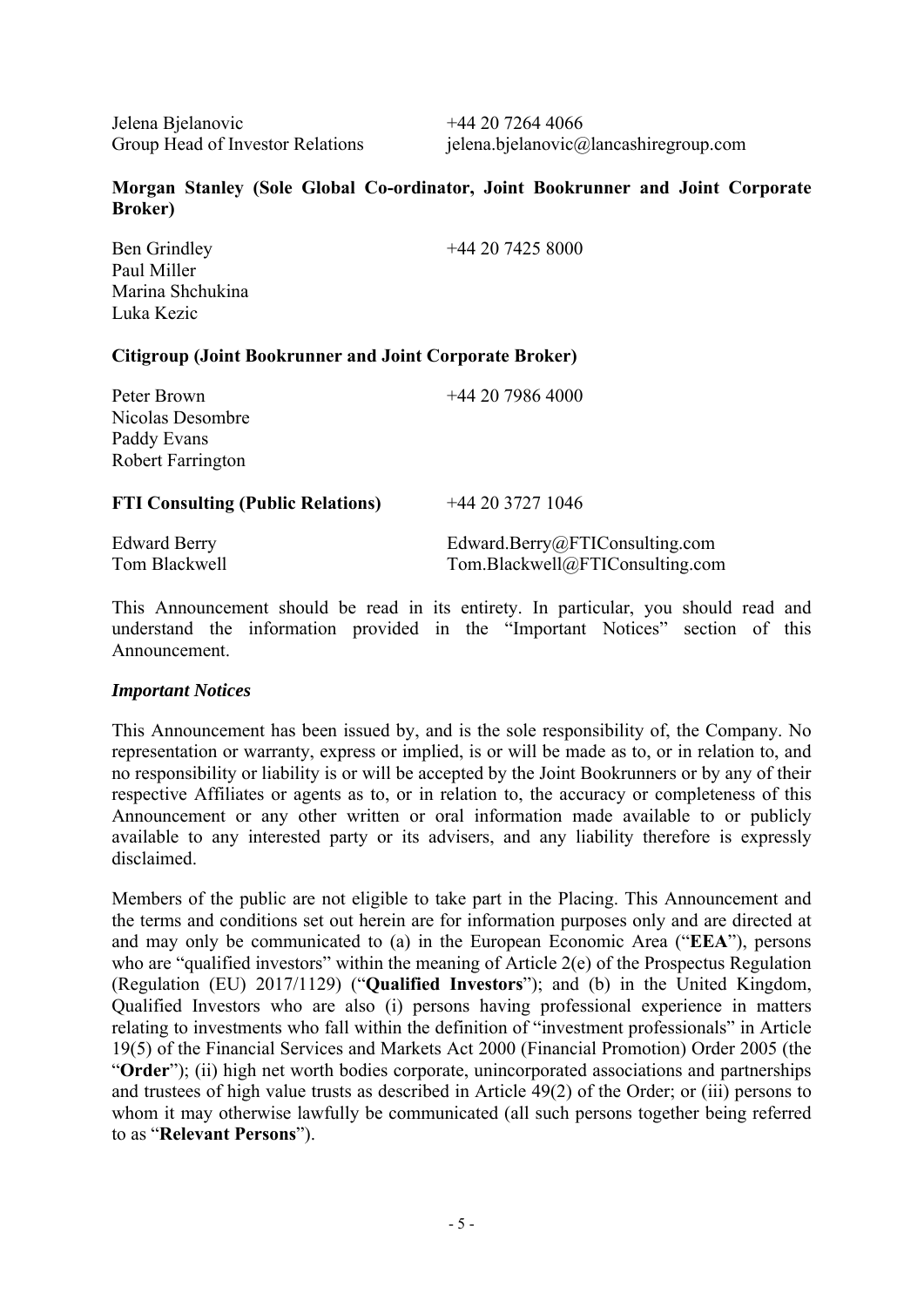Any investment or investment activity to which this Announcement relates is only available to, and will be engaged in only with, Relevant Persons. Persons distributing this Announcement must satisfy themselves that it is lawful to do so. This Announcement is for information purposes only and shall not constitute an offer to sell or issue or the solicitation of an offer to buy, subscribe for or otherwise acquire securities in any jurisdiction in which any such offer or solicitation would be unlawful. Any failure to comply with this restriction may constitute a violation of the securities laws of such jurisdictions. Persons needing advice should consult an independent financial adviser.

The distribution of this Announcement and the offering, placing and/or issue of the Placing Shares in certain jurisdictions may be restricted by law. No action has been taken by the Company, any of the Joint Bookrunners or any of their respective Affiliates, agents, directors, officers or employees that would permit an offer of the Placing Shares or possession or distribution of this Announcement or any other offering or publicity material relating to such Placing Shares in any jurisdiction where action for that purpose is required. Persons into whose possession this Announcement comes are required by the Company and each of the Joint Bookrunners to inform themselves about and to observe any such restrictions.

THIS ANNOUNCEMENT, AND THE INFORMATION CONTAINED HEREIN, IS RESTRICTED AND IS NOT FOR PUBLICATION, RELEASE OR DISTRIBUTION, DIRECTLY OR INDIRECTLY, IN WHOLE OR IN PART, IN OR INTO THE UNITED STATES OF AMERICA, ITS TERRITORIES AND POSSESSIONS, ANY STATE OF THE UNITED STATES OF AMERICA, THE DISTRICT OF COLUMBIA AND ALL OTHER AREAS SUBJECT TO ITS JURISDICTION AND ANY POLITICAL SUB-DIVISION THEREOF (COLLECTIVELY, THE "**UNITED STATES**"), AUSTRALIA, CANADA, THE REPUBLIC OF SOUTH AFRICA, JAPAN OR ANY OTHER JURISDICTION IN WHICH SUCH PUBLICATION, RELEASE OR DISTRIBUTION WOULD BE UNLAWFUL. FURTHER, THIS ANNOUNCEMENT IS FOR INFORMATION PURPOSES ONLY AND IS NOT AN OFFER OF SECURITIES IN ANY JURISDICTION. THIS ANNOUNCEMENT HAS NOT BEEN APPROVED BY THE LONDON STOCK EXCHANGE, NOR IS IT INTENDED THAT IT WILL BE SO APPROVED.

Neither this Announcement nor any part of it constitutes or forms part of any offer to issue or sell, or the solicitation of an offer to acquire, purchase or subscribe for, any securities in the United States, Canada, Australia, the Republic of South Africa, Japan or any other jurisdiction in which the same would be unlawful. No public offering of the securities referred to herein is being made in any such jurisdiction.

This communication is not a public offer of securities for sale in the United States. The securities referred to herein have not been and will not be registered under the US Securities Act 1933, as amended (the "**Securities Act**") or under the securities laws of any state or other jurisdiction of the United States, and may not be offered or sold directly or indirectly in, into or within the United States except pursuant to an exemption from, or in a transaction not subject to, the registration requirements of the Securities Act and in compliance with the securities laws of any state or any other jurisdiction of the United States. The securities referred to herein may not be offered and sold within the United States except pursuant to an exemption from, or in a transaction not subject to, the registration requirements of the Securities Act.

This Announcement and the terms and conditions set out herein are for information purposes only and are directed at and may only be communicated to persons in Canada who are both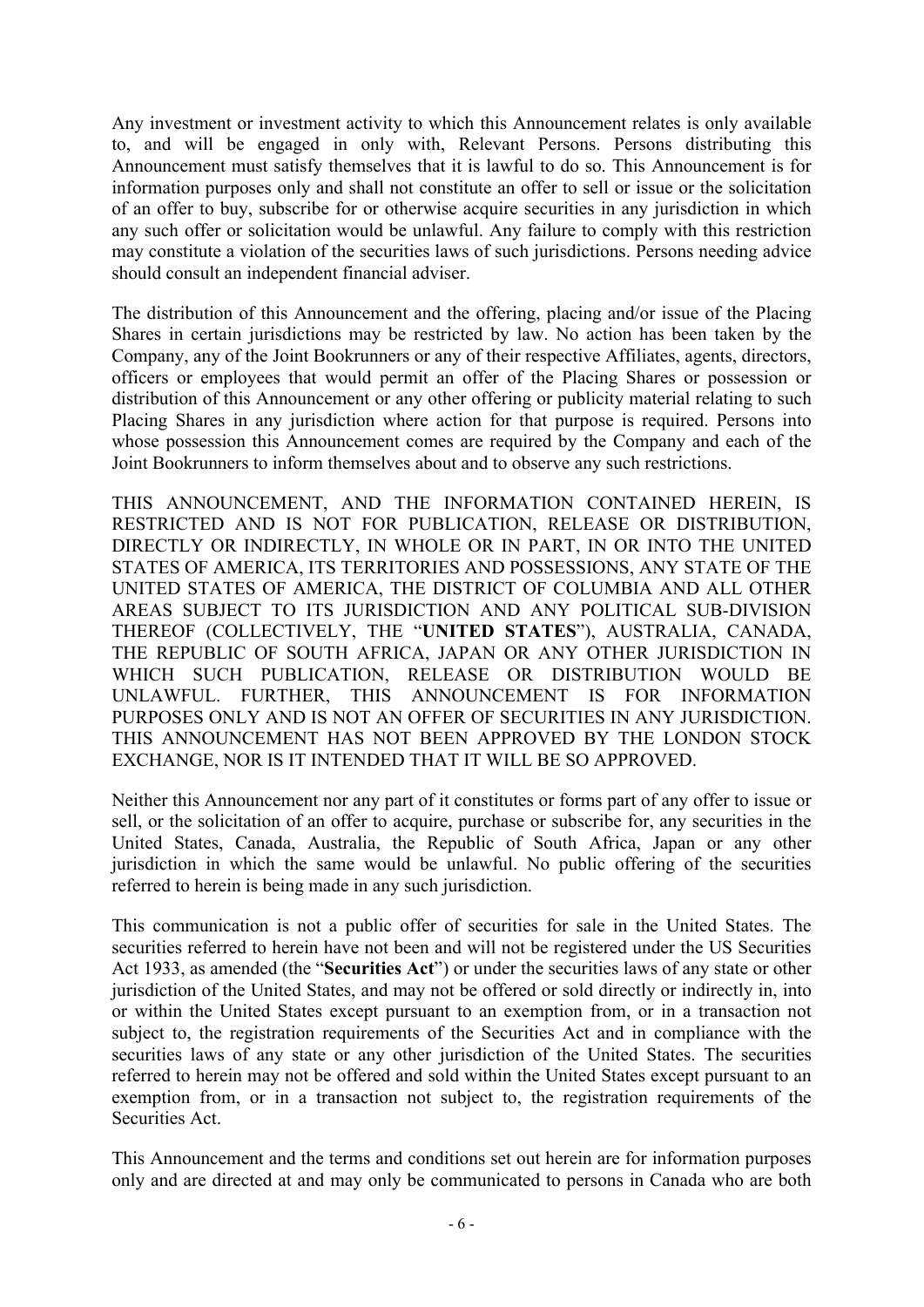"accredited investors" within the meaning of National Instrument 45-106 – *Prospectus Exemptions* (or section 73.3(1) of the *Securities Act* (Ontario), as applicable) and "permitted clients" within the meaning of National Instrument 31-103 – *Registration Requirements, Exemptions and Ongoing Registrant Obligations*.

Solely for the purposes of the product governance requirements contained within: (a) EU Directive 2014/65/EU on markets in financial instruments, as amended ("**MiFID II**"); (b) Articles 9 and 10 of Commission Delegated Directive (EU) 2017/593 supplementing MiFID II; and (c) local implementing measures (together, the "**MiFID II Product Governance Requirements**"), and disclaiming all and any liability, whether arising in tort, contract or otherwise, which any 'manufacturer' (for the purposes of the MiFID II Product Governance Requirements) may otherwise have with respect thereto, the securities referred to herein have been subject to a product approval process, which has determined that such securities referred to herein are: (i) compatible with an end target market of retail investors and investors who meet the criteria of professional clients and eligible counterparties, each as defined in MiFID II; and (ii) eligible for distribution through all distribution channels as are permitted by MiFID II (the "**Target Market Assessment**"). Notwithstanding the Target Market Assessment, distributors should note that: the price of the securities referred to herein may decline and investors could lose all or part of their investment; the securities referred to herein offer no guaranteed income and no capital protection; and an investment in the securities referred to herein is compatible only with investors who do not need a guaranteed income or capital protection, who (either alone or in conjunction with an appropriate financial or other adviser) are capable of evaluating the merits and risks of such an investment and who have sufficient resources to be able to bear any losses that may result therefrom. The Target Market Assessment is without prejudice to the requirements of any contractual, legal or regulatory selling restrictions in relation to the Placing. Furthermore, it is noted that, notwithstanding the Target Market Assessment, each of the Joint Bookrunners will only procure investors who meet the criteria of professional clients and eligible counterparties.

For the avoidance of doubt, the Target Market Assessment does not constitute: (a) an assessment of suitability or appropriateness for the purposes of MiFID II; or (b) a recommendation to any investor or group of investors to invest in, or purchase or take any other action whatsoever with respect to the securities referred to herein. Each distributor is responsible for undertaking its own target market assessment in respect of the securities referred to herein and determining appropriate distribution channels.

By participating in the Placing, each person who is invited to and who chooses to participate in the Placing (each a "**Placee**") by making an oral and legally binding offer to acquire Placing Shares will be deemed (i) to have read and understood this Announcement in its entirety, (ii) to be participating, making an offer and acquiring Placing Shares on the terms and conditions contained in Appendix 1 to this Announcement, and (iii) to be providing the representations, warranties, indemnities, acknowledgements and undertakings contained in Appendix 1 to this Announcement.

Certain statements contained in this Announcement constitute "forward-looking statements" with respect to the financial condition, performance, strategic initiatives, objectives, results of operations and business of the Company and its consolidated subsidiaries and subsidiary undertakings (the "**Group**"). All statements other than statements of historical facts included in this Announcement are, or may be deemed to be, forward-looking statements. Without limitation, any statements preceded or followed by or that include the words "believes",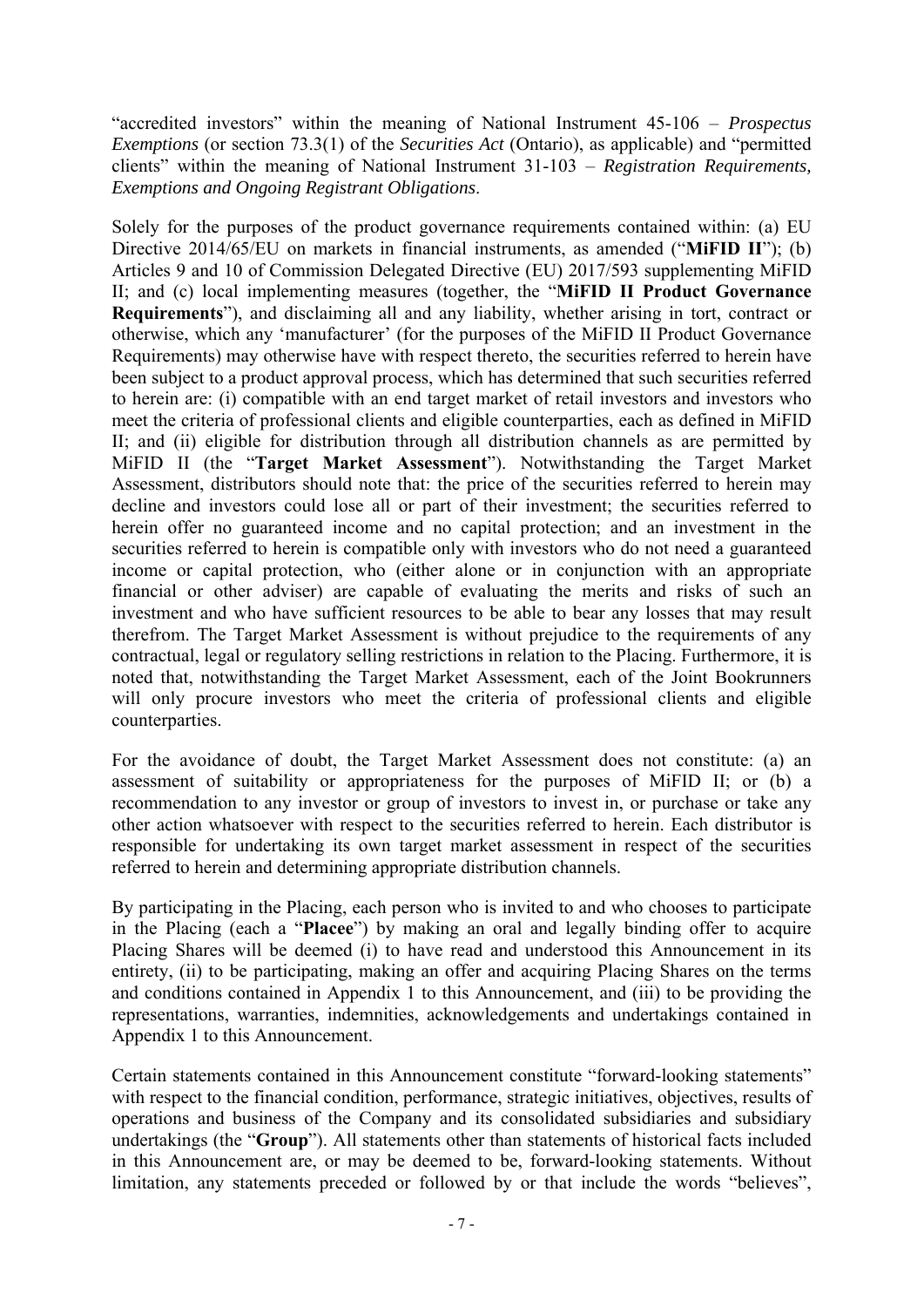"anticipates", "plans", "projects", "forecasts", "guidance", "intends", "expects", "estimates", "predicts", "may", "can", "likely", "will", "seeks", "should", or, in each case, their negative or comparable terminology and similar statements are of a future or forward-looking nature. Such forward-looking statements involve known and unknown risks, uncertainties and other important factors that could cause the actual results, performance or achievements of the Group to be materially different from future results, performance or achievements expressed or implied by such forward-looking statements. For a description of some of these factors, see the Company's annual report and accounts for the year ended 31 December 2019 (the "**Annual Report and Accounts**"). In addition to those factors contained in the Annual Report and Accounts, any forward-looking statements contained in this Announcement may be affected by the impact of the COVID-19 pandemic on the Group's clients, the securities in its investment portfolio and on global financial markets generally, as well as any governmental or regulatory changes or judicial interpretations, including policy coverage issues arising therefrom.

Due to such uncertainties and risks, readers are cautioned not to place undue reliance on such forward-looking statements, which speak only as of the date hereof. In light of these risks, uncertainties and assumptions, the events described in the forward-looking statements in this Announcement may not occur. The forward-looking statements contained in this Announcement speak only as of the date of this Announcement. The Company, its directors and the Joint Bookrunners each expressly disclaim any obligation or undertaking to update or revise publicly any forward-looking statements, whether as a result of new information, future events or otherwise, unless required to do so by applicable law or regulation, the UK Listing Rules (the "**Listing Rules**"), MAR, the Disclosure Guidance and Transparency Rules (the "**DTRs**"), the rules of the London Stock Exchange or the FCA.

Any indication in this Announcement of the price at which Common Shares have been bought or sold in the past cannot be relied upon as a guide to future performance. No statement in this Announcement is intended as a profit forecast or estimate for any period and no statement in this Announcement should be interpreted to mean that earnings, earnings per share or income, cash flow from operations or free cash flow for the Company, as appropriate, for the current or future years would necessarily match or exceed the historical published earnings, earnings per share or income, cash flow from operations or free cash flow for the Company.

Any estimates relating to loss events (including, without limitation, the estimates contained in this Announcement in relation to COVID-19) involve the exercise of considerable judgement and reflect a combination of ground-up evaluations, information available to date from brokers and insureds, market intelligence, initial and/or tentative loss reports and other sources. Judgements in relation to loss arising from natural catastrophe and man-made events are influenced by complex factors. The Group cautions as to the preliminary nature of the information used to prepare such estimates as subsequently available information may contribute to an increase in these types of losses.

The Group's reserves are estimated using actuarial and statistical projections based on the Group's expectations at the time of the ultimate settlement and administration of claims based on facts and circumstances then known, predictions of future events, estimates of future trends in claims severity and other variable factors such as inflation and new concepts of liability. As additional information is developed, it is necessary to revise estimated potential claims and therefore the Group's reserves. The inherent uncertainties of estimating claim reserves are exacerbated in respect of reinsurance by the significant periods of time that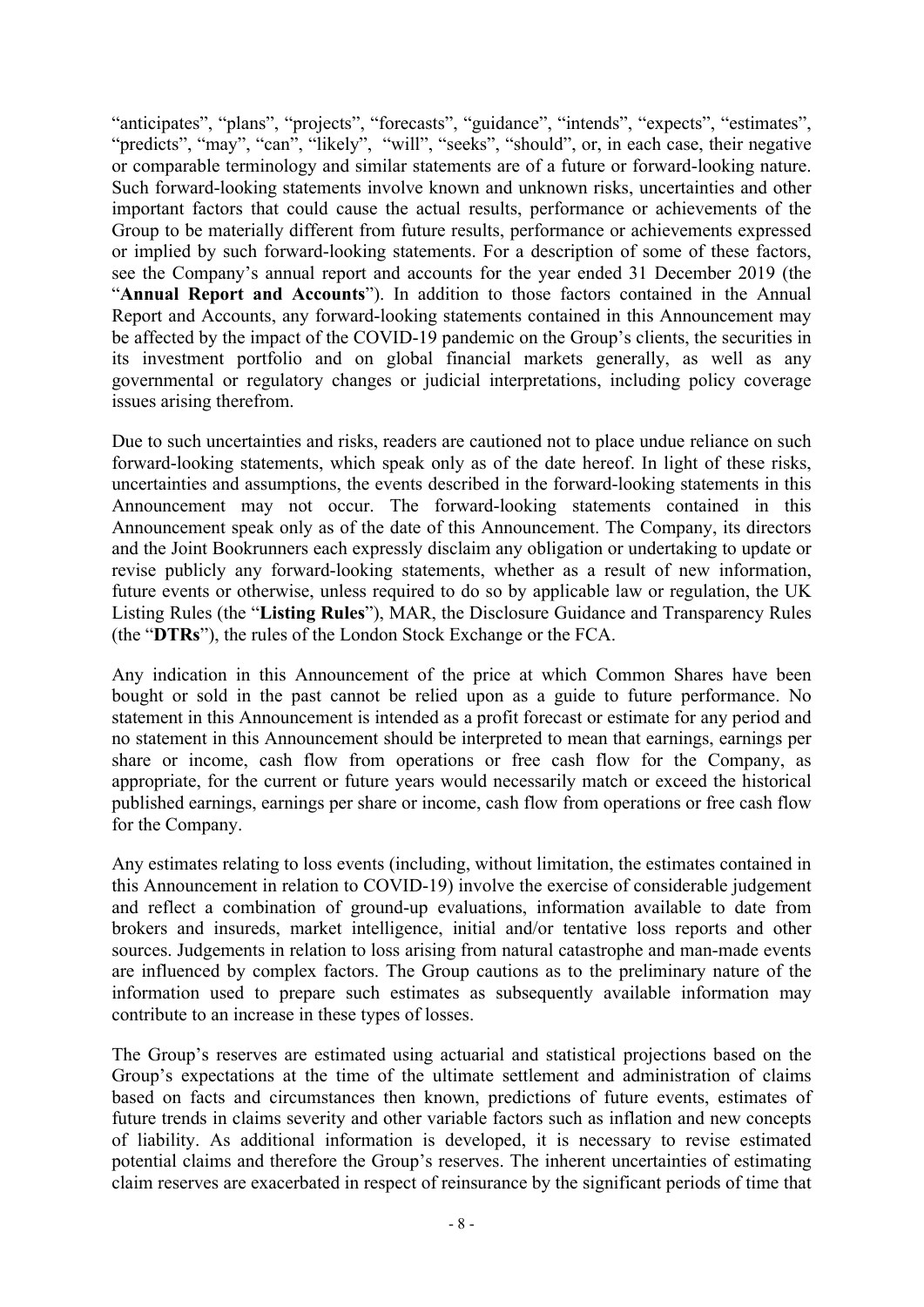often elapse between the occurrence of an insured loss, the reporting of the loss to the primary insurer and, ultimately, to the reinsurer, and the primary insurer's payment of that loss and subsequent indemnification by the reinsurer.

The RPI is an internal methodology that management uses to track trends in premium rates of a portfolio of insurance and reinsurance contracts. The RPI written in the respective segments is calculated on a per contract basis and reflects management's assessment of relative changes in price, terms, conditions and limits and is weighted by premium volume. The calculation involves a degree of judgement in relation to comparability of contracts and the assessment noted above. To enhance the RPI methodology, management may revise the methodology and assumptions underlying the RPI, so the trends in premium rates reflected in the RPI may not be comparable over time. Consideration is only given to renewals of a comparable nature so it does not reflect every contract in the portfolio of contracts. The future profitability of the portfolio of contracts within the RPI is dependent upon many factors besides the trends in premium rates.

Each of the Joint Bookrunners are authorised by the Prudential Regulatory Authority (the "**PRA**") and regulated in the United Kingdom by the PRA and the FCA. Each of the Joint Bookrunners are acting exclusively for the Company and no one else in connection with the Placing, the content of this Announcement and other matters described in this Announcement. None of the Joint Bookrunners will regard any other person as its client in relation to the Placing, the content of this Announcement and other matters described in this Announcement and will be responsible to anyone (including any Placees) other than the Company for providing the protections afforded to its clients or for providing advice to any other person in relation to the Placing, the content of this Announcement or any other matters referred to in this Announcement.

In connection with the Placing, each of the Joint Bookrunners and any of their respective Affiliates, acting as investors for their own account, may take up a portion of the Placing Shares in the Placing as a principal position and in that capacity may retain, purchase, sell, offer to purchase or sell for their own accounts such Placing Shares and other securities of the Company or related investments in connection with the Placing or otherwise. Accordingly, references to Placing Shares being offered, acquired, placed or otherwise dealt in should be read as including any issue or offer to, or acquisition, placing or dealing by, each of the Joint Bookrunners and any of their respective Affiliates acting in such capacity. In addition, each of the Joint Bookrunners and any of their respective Affiliates may enter into financing arrangements (including swaps, warrants or contracts for differences) with investors in connection with which each of the Joint Bookrunners and any of their respective Affiliates may from time to time acquire, hold or dispose of shares. Neither of the Joint Bookrunners intend to disclose the extent of any such investment or transactions otherwise than in accordance with any legal or regulatory obligations to do so.

Each of the Joint Bookrunners and their respective Affiliates may have engaged in transactions with, and provided various commercial banking, investment banking, financial advisory transactions and services in the ordinary course of their respective businesses to, the Company and/or its Affiliates for which they would have received customary fees and commissions. Each of the Joint Bookrunners and their respective Affiliates may provide such services to the Company and/or its Affiliates in the future.

Neither the content of the Company's website (or any other website) nor the content of any website accessible from hyperlinks on the Company's website (or any other website) is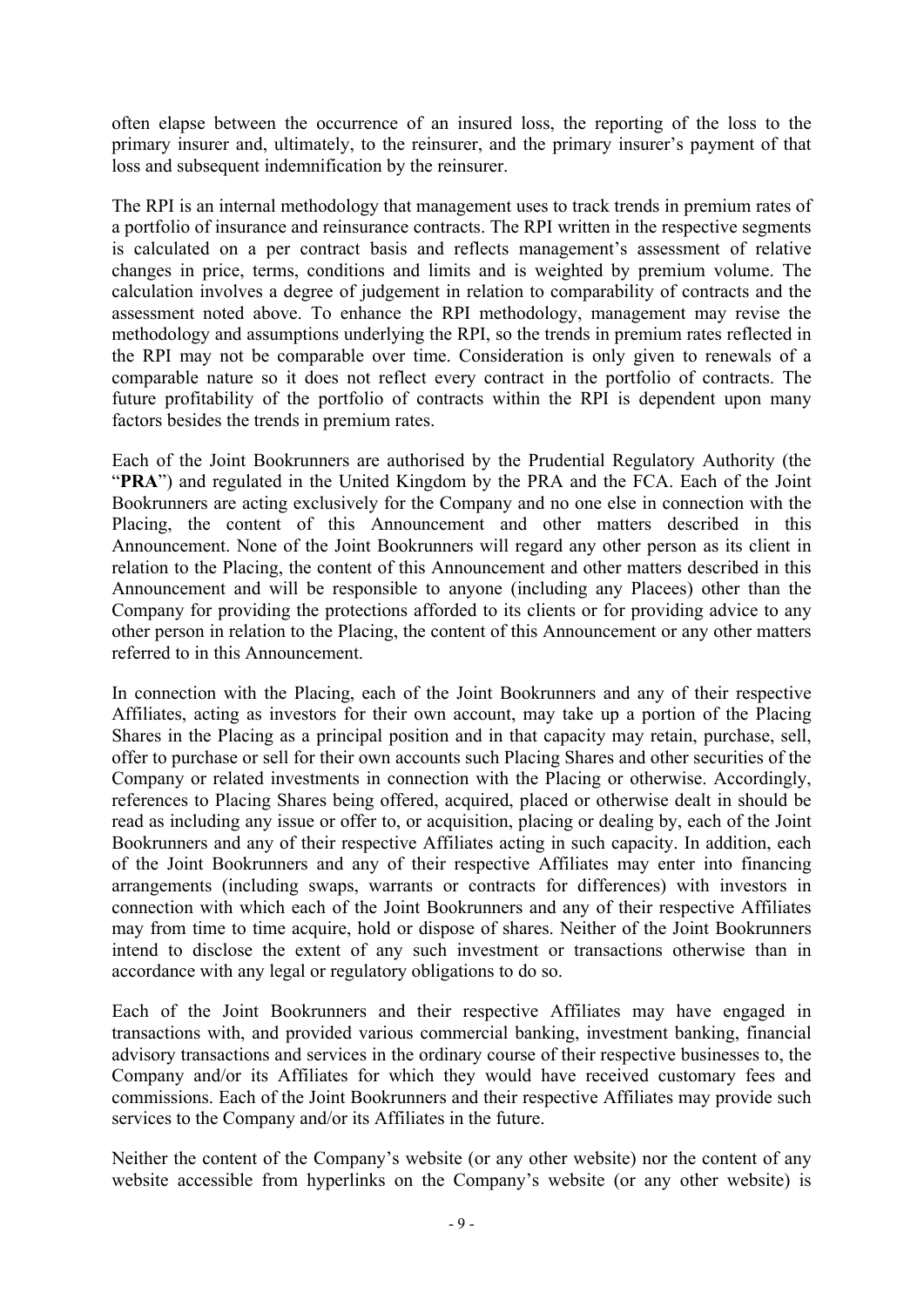incorporated into or forms part of this Announcement. Following Admission, a secondary listing of the Placing Shares will be sought on the Bermuda Stock Exchange. The Placing Shares to be issued or sold pursuant to the Placing will not be admitted to trading on any stock exchange other than the London Stock Exchange and the Bermuda Stock Exchange.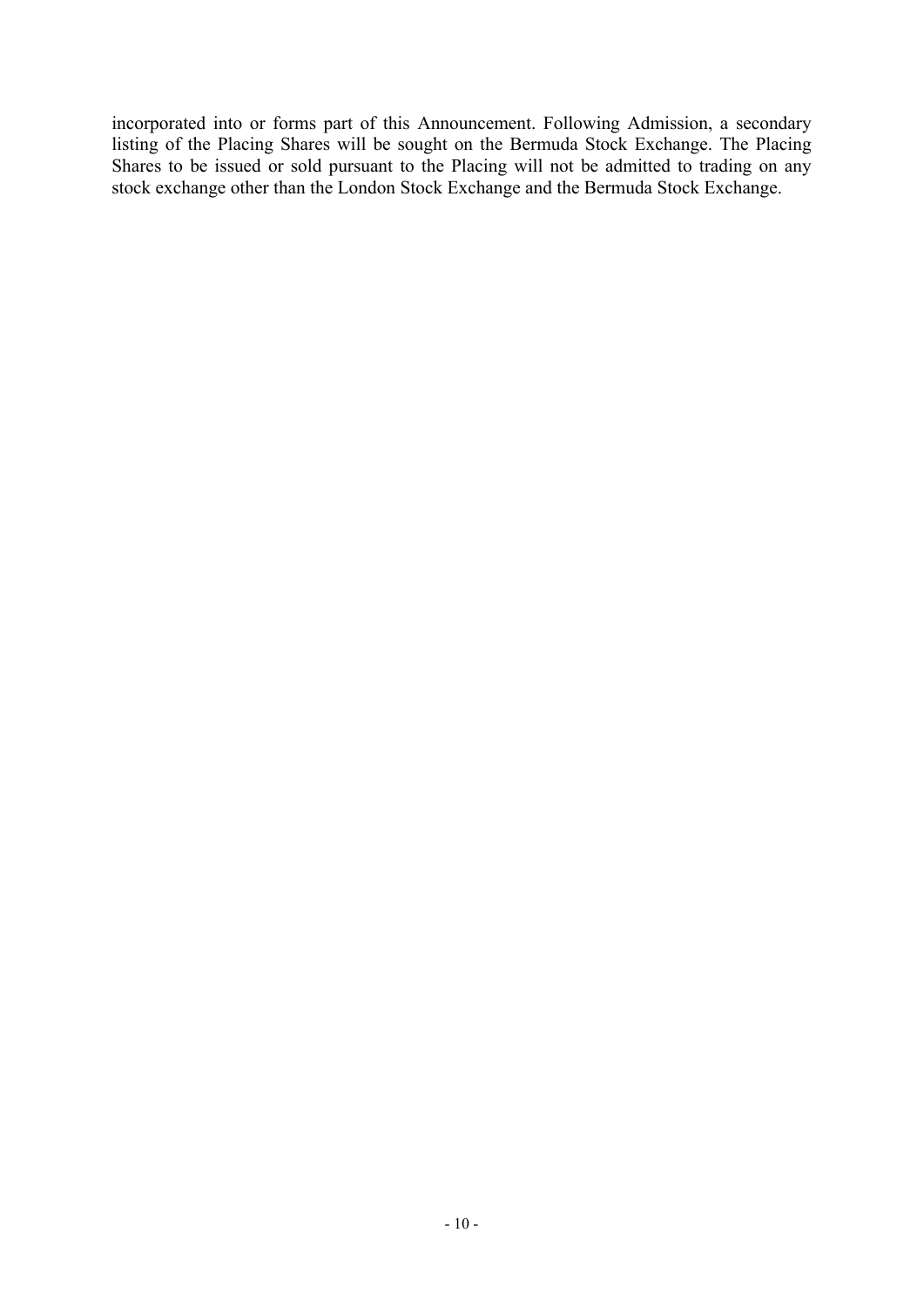#### **Appendix 1**

#### *Terms and Conditions of the Placing for invited Placees only*

MEMBERS OF THE PUBLIC ARE NOT ELIGIBLE TO TAKE PART IN THE PLACING. THIS ANNOUNCEMENT (INCLUDING THE APPENDICES) AND THE TERMS AND CONDITIONS SET OUT HEREIN (THIS "**ANNOUNCEMENT**") IS FOR INFORMATION PURPOSES ONLY AND IS DIRECTED ONLY AT PERSONS WHOSE ORDINARY ACTIVITIES INVOLVE THEM IN ACQUIRING, HOLDING, MANAGING AND DISPOSING OF INVESTMENTS (AS PRINCIPAL OR AGENT) FOR THE PURPOSES OF THEIR BUSINESS AND WHO HAVE PROFESSIONAL EXPERIENCE IN MATTERS RELATING TO INVESTMENTS AND ARE: (A) IF IN A MEMBER STATE OF THE EUROPEAN ECONOMIC AREA (THE "**EEA**"), PERSONS WHO ARE QUALIFIED INVESTORS ("**QUALIFIED INVESTORS**"), BEING PERSONS FALLING WITHIN THE MEANING OF ARTICLE 2(E) OF PROSPECTUS REGULATION (EU) 2017/1129 (THE "**PROSPECTUS REGULATION**"); OR (B) IF IN THE UNITED KINGDOM, QUALIFIED INVESTORS WHO ARE (I) PERSONS WHO FALL WITHIN THE DEFINITION OF "**INVESTMENT PROFESSIONAL**" IN ARTICLE 19(5) OF THE FINANCIAL SERVICES AND MARKETS ACT 2000 (FINANCIAL PROMOTION) ORDER 2005, AS AMENDED (THE "**ORDER**"), OR (II) PERSONS WHO FALL WITHIN ARTICLE 49(2)(A) TO (D) ("**HIGH NET WORTH COMPANIES, UNINCORPORATED ASSOCIATIONS, ETC**") OF THE ORDER; OR (C) PERSONS TO WHOM IT MAY OTHERWISE BE LAWFULLY COMMUNICATED (ALL SUCH PERSONS REFERRED TO IN (A), (B) AND (C) ABOVE TOGETHER BEING REFERRED TO AS "**RELEVANT PERSONS**").

THIS ANNOUNCEMENT MUST NOT BE ACTED ON OR RELIED ON BY PERSONS WHO ARE NOT RELEVANT PERSONS. PERSONS DISTRIBUTING THIS ANNOUNCEMENT MUST SATISFY THEMSELVES THAT IT IS LAWFUL TO DO SO. ANY INVESTMENT OR INVESTMENT ACTIVITY TO WHICH THIS ANNOUNCEMENT RELATES IS AVAILABLE ONLY TO RELEVANT PERSONS AND WILL BE ENGAGED IN ONLY WITH RELEVANT PERSONS. THIS ANNOUNCEMENT DOES NOT ITSELF CONSTITUTE AN OFFER FOR SALE OR SUBSCRIPTION OF ANY SECURITIES IN THE COMPANY.

EACH PLACEE SHOULD CONSULT WITH ITS OWN ADVISERS AS TO LEGAL, TAX, BUSINESS, ACCOUNTING AND RELATED ASPECTS OF AN INVESTMENT IN THE PLACING SHARES.

THE PLACING SHARES HAVE NOT BEEN AND WILL NOT BE REGISTERED UNDER THE UNITED STATES SECURITIES ACT OF 1933, AS AMENDED (THE "**SECURITIES ACT**"), OR UNDER THE SECURITIES LAWS OF, OR WITH ANY SECURITIES REGULATORY AUTHORITY OF, ANY STATE OR OTHER JURISDICTION OF THE UNITED STATES, AND MAY NOT BE OFFERED, SOLD OR TRANSFERRED, DIRECTLY OR INDIRECTLY, IN, INTO OR WITHIN THE UNITED STATES ABSENT REGISTRATION UNDER THE SECURITIES ACT OR PURSUANT TO AN AVAILABLE EXEMPTION FROM, OR IN A TRANSACTION NOT SUBJECT TO, THE REGISTRATION REQUIREMENTS OF THE SECURITIES ACT AND IN COMPLIANCE WITH ANY APPLICABLE SECURITIES LAWS OF ANY STATE OR OTHER JURISDICTION OF THE UNITED STATES. NO PUBLIC OFFERING OF THE SHARES REFERRED TO IN THIS ANNOUNCEMENT IS BEING MADE IN THE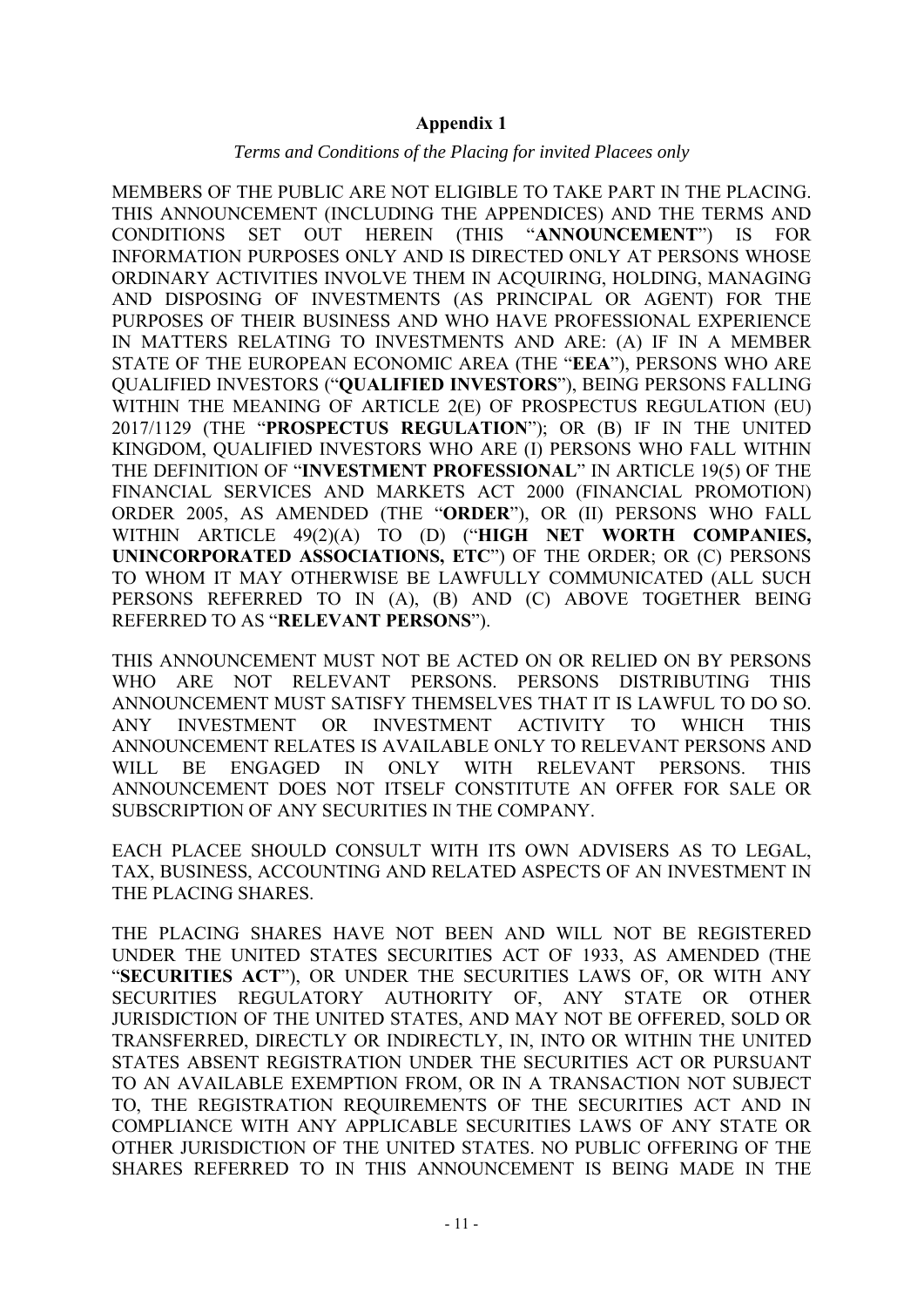UNITED KINGDOM, THE UNITED STATES OR ANY OTHER RESTRICTED TERRITORY OR ELSEWHERE.

THIS ANNOUNCEMENT IS FOR INFORMATION PURPOSES ONLY AND IS DIRECTED AT AND MAY ONLY BE COMMUNICATED TO PERSONS IN CANADA WHO ARE BOTH "ACCREDITED INVESTORS" WITHIN THE MEANING OF NATIONAL INSTRUMENT 45-106 – *PROSPECTUS EXEMPTIONS* (OR SECTION 73.3(1) OF THE *SECURITIES ACT* (ONTARIO), AS APPLICABLE) AND "PERMITTED CLIENTS" WITHIN THE MEANING OF NATIONAL INSTRUMENT 31-103 – *REGISTRATION REQUIREMENTS, EXEMPTIONS AND ONGOING REGISTRANT OBLIGATIONS*.

Unless otherwise stated, capitalised terms in this Appendix have the meanings ascribed to them in Appendix 2.

This Announcement is for information only and does not itself constitute or form part of an offer to sell or issue or the solicitation of an offer to buy or subscribe for securities referred to herein in any jurisdiction including, without limitation, the United States, any other Restricted Territory (as defined below) or in any jurisdiction where such offer or solicitation is unlawful. No public offering of securities will be made in connection with the Placing in the United Kingdom, the United States, any other Restricted Territory or elsewhere.

This Announcement, and the information contained herein, is not for release, publication or distribution, directly or indirectly, to persons in the United States, Australia, Canada, the Republic of South Africa or Japan or in any jurisdiction in which such release, publication or distribution is unlawful (each a "**Restricted Territory**"). The distribution of this Announcement and the Placing and/or the offer or sale of the Placing Shares in certain jurisdictions may be restricted by law. No action has been taken by the Company or by the Joint Bookrunners or any of their respective Affiliates, or any of its or their respective Affiliates' directors, officers, employees, agents or advisers which would permit an offer of the Placing Shares or possession or distribution of this Announcement or any other offering or publicity material relating to such Placing Shares in any jurisdiction where action for that purpose is required. Persons distributing any part of this Announcement must satisfy themselves that it is lawful to do so. Persons (including, without limitation, nominees and trustees) who have a contractual or other legal obligation to forward a copy of this Announcement should seek appropriate advice before taking any such action. Persons into whose possession this Announcement comes are required by the Company and each of the Joint Bookrunners to inform themselves about, and to observe, any such restrictions.

All offers of the Placing Shares will be made pursuant to an exemption under the Prospectus Regulation from the requirement to produce a prospectus. This Announcement is being distributed and communicated to persons in the UK only in circumstances to which section 21(1) of the Financial Services and Markets Act 2000, as amended ("**FSMA**") does not apply.

The Placing has not been approved and will not be approved or disapproved by the US Securities and Exchange Commission, any State securities commission or any other regulatory authority in the United States, or the Registrar of Companies in Bermuda or the Bermuda Monetary Authority nor have any of the foregoing authorities passed upon or endorsed the merits of the Placing or the accuracy or adequacy of this Announcement. Any representation to the contrary is unlawful.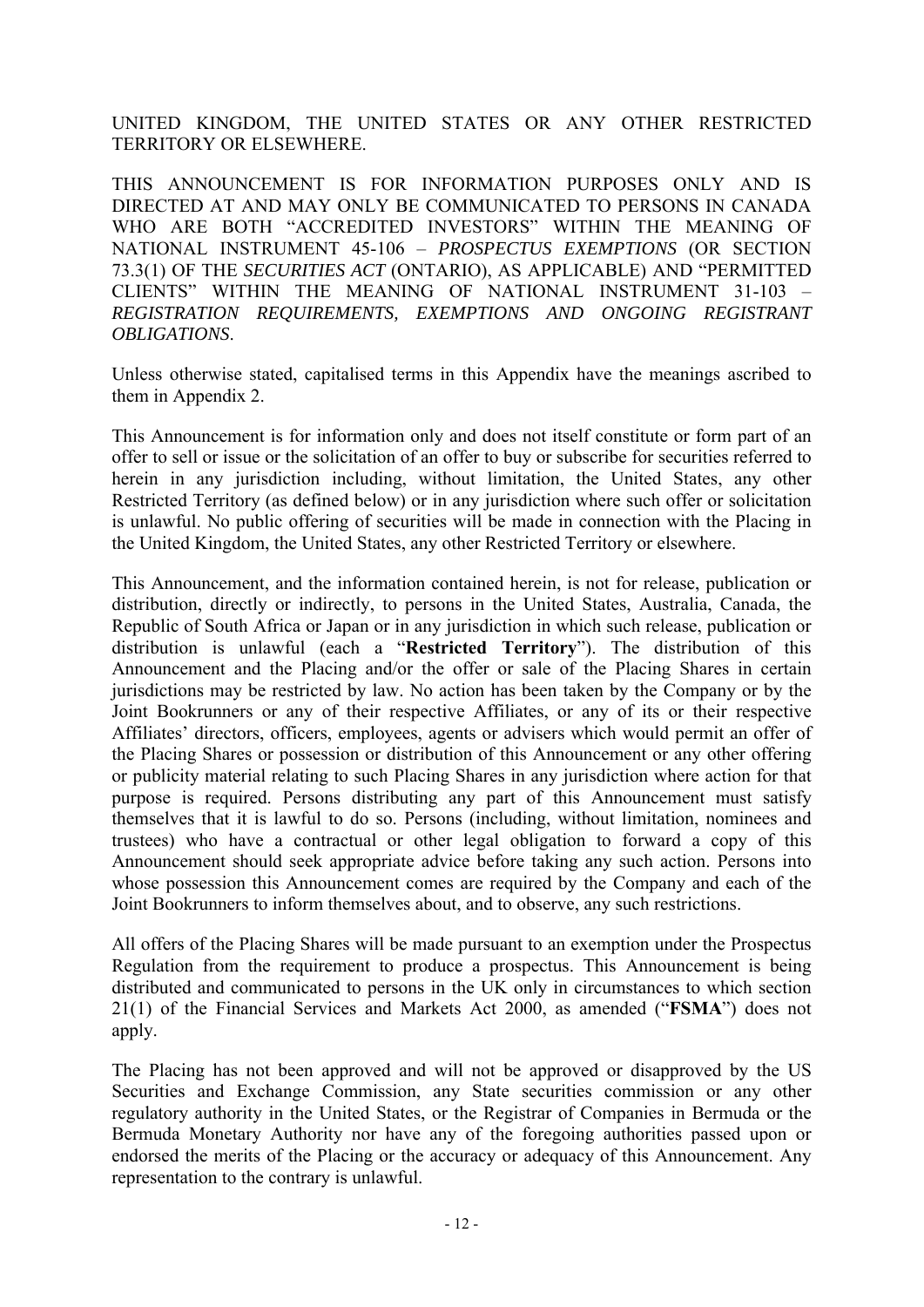Subject to certain exceptions, the securities referred to in this Announcement may not be offered or sold in any Restricted Territory or to, or for the account or benefit of, a citizen or resident, or a corporation, partnership or other entity created or organised in or under the laws of a Restricted Territory.

This Announcement has been issued by, and is the sole responsibility of, the Company. No representation or warranty, express or implied, is or will be made as to, or in relation to, and no responsibility or liability is or will be accepted by any Joint Bookrunners or any of their respective Affiliates, or any of their or their respective Affiliates' directors, officers, employees, agents or advisers as to or in relation to, the accuracy or completeness of this Announcement or any other written or oral information made available to or publicly available to any party or its advisers, and any liability therefore is expressly disclaimed.

The Joint Bookrunners are acting exclusively for the Company and no-one else in connection with the Placing and are not, and will not be, responsible to anyone (including the Placees) other than the Company for providing the protections afforded to their clients nor for providing advice in relation to the Placing and/or any other matter referred to in this Announcement.

None of the Company or the Joint Bookrunners, or their respective Affiliates, or any of their or their respective Affiliates' directors, officers, employees, agents or advisers makes any representation or warranty, express or implied, to any Placees regarding any investment in the securities referred to in this Announcement under the laws applicable to such Placees. Each Placee should consult its own advisers as to the legal, tax, business, financial, accounting and related aspects of an investment in the Placing Shares.

**By participating in the Placing, Placees (including individuals, funds or otherwise) by whom or on whose behalf a commitment to acquire Placing Shares has been given will (i) be deemed to have read and understood this Announcement, in its entirety; and (ii) be making such offer on the terms and conditions contained in this Appendix, including being deemed to be providing (and shall only be permitted to participate in the Placing on the basis that they have provided) the representations, warranties, indemnities acknowledgements and undertakings set out herein.** 

In particular each such Placee represents, warrants and acknowledges that:

- (a) it is a Relevant Person and undertakes that it will acquire, hold, manage or dispose of any Placing Shares that are allocated to it for the purposes of its business;
- (b) except as otherwise permitted by the Company and the Sole Global Co-ordinator and subject to any available exemptions from applicable securities laws, it and any account with respect to which it exercises sole investment discretion, is either (i) outside the United States subscribing for the Placing Shares in an offshore transaction as defined in and in accordance with Regulation S under the Securities Act or (ii) a "qualified institutional buyer" as defined in Rule 144A under the Securities Act ("**Rule 144A**"); and
- (c) if it is a financial intermediary, as that term is used in Article 2(d) of the Prospectus Regulation, that it understands the resale and transfer restrictions set out in this Appendix and that any Placing Shares acquired by it in the Placing will not be acquired on a non-discretionary basis on behalf of, nor will they be acquired with a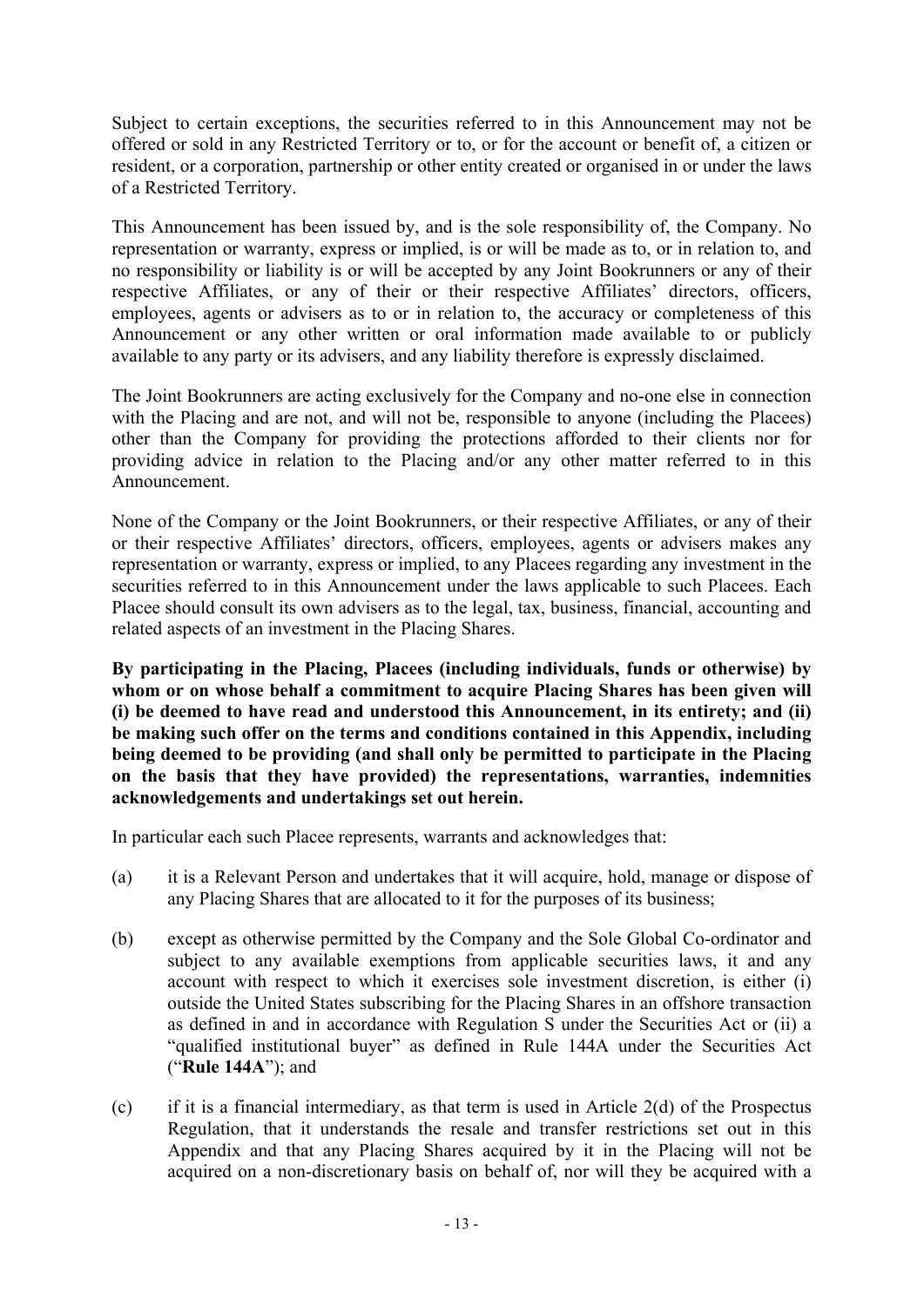view to their offer or resale to, persons in circumstances which may give rise to an offer of securities to the public other than an offer or resale in a Member State of the EEA to Qualified Investors or in the United Kingdom to Relevant Persons or in circumstances in which the prior consent of the Sole Global Co-ordinator has been given to each such proposed offer or resale.

## **IMPORTANT INFORMATION FOR PLACEES ONLY REGARDING THE PLACING**

Defined terms used in this Appendix are set out in Appendix 2.

### *Bookbuild*

Following this Announcement, the Joint Bookrunners will commence a bookbuilding process in respect of the Placing (the "**Bookbuild**") to determine demand for participation in the Placing by Placees. No commissions will be paid to Placees or by Placees in respect of any Placing Shares. The book will open with immediate effect following the release of this Announcement. Members of the public are not entitled to participate in the Placing. This Appendix gives details of the terms and conditions of, and the mechanics of participation in, the Placing.

## *Details of the Placing Agreement and of the Placing Shares*

The Joint Bookrunners are acting as placing agents and joint bookrunners in connection with the Placing. The Joint Bookrunners have entered into an agreement with the Company (the "**Placing Agreement**") under which, subject to the conditions set out therein, the Joint Bookrunners, as agents for and on behalf of the Company, will agree to use their respective reasonable endeavours to procure Placees for the Placing Shares at a price determined following completion of the Bookbuild and as set out in the Placing Agreement, and to the extent that, following the execution of the Terms of Placing (as defined below) (if executed) by all the parties to the Placing Agreement, any Placee defaults in paying the Placing Price in respect of any of the Placing Shares allocated to it, to subscribe in their agreed proportions for such Placing Shares at the Placing Price on the Closing Date.

The price per Common Share at which the Placing Shares are to be placed (the "**Placing Price**") and the final number of Placing Shares will be decided at the close of the Bookbuild following the execution of the terms of placing by the Company and the Joint Bookrunners (the "**Terms of Placing**"). The timing of the closing of the book, pricing and allocations are at the discretion of the Company and the Sole Global Co-ordinator. Details of the Placing Price and the number of Placing Shares will be announced as soon as practicable after the close of the Bookbuild.

The Placing Shares have been or will be duly authorised and will, when issued, be credited as fully paid and will rank pari passu in all respects with the existing Common Shares, including the right to receive all dividends and other distributions declared, made or paid in respect of the Common Shares after the date of issue. The Placing Shares will be issued free of any encumbrances, liens or other security interests. Placees will receive Depositary Interests representing Placing Shares in CREST (as defined below). The Placing Shares will be allotted to the Depositary or its nominated custodian and, as soon as practical following Admission (as defined below), the Depositary shall issue Depositary Interests to the CREST account of Morgan Stanley (as settlement manager) to be held by Morgan Stanley as nominee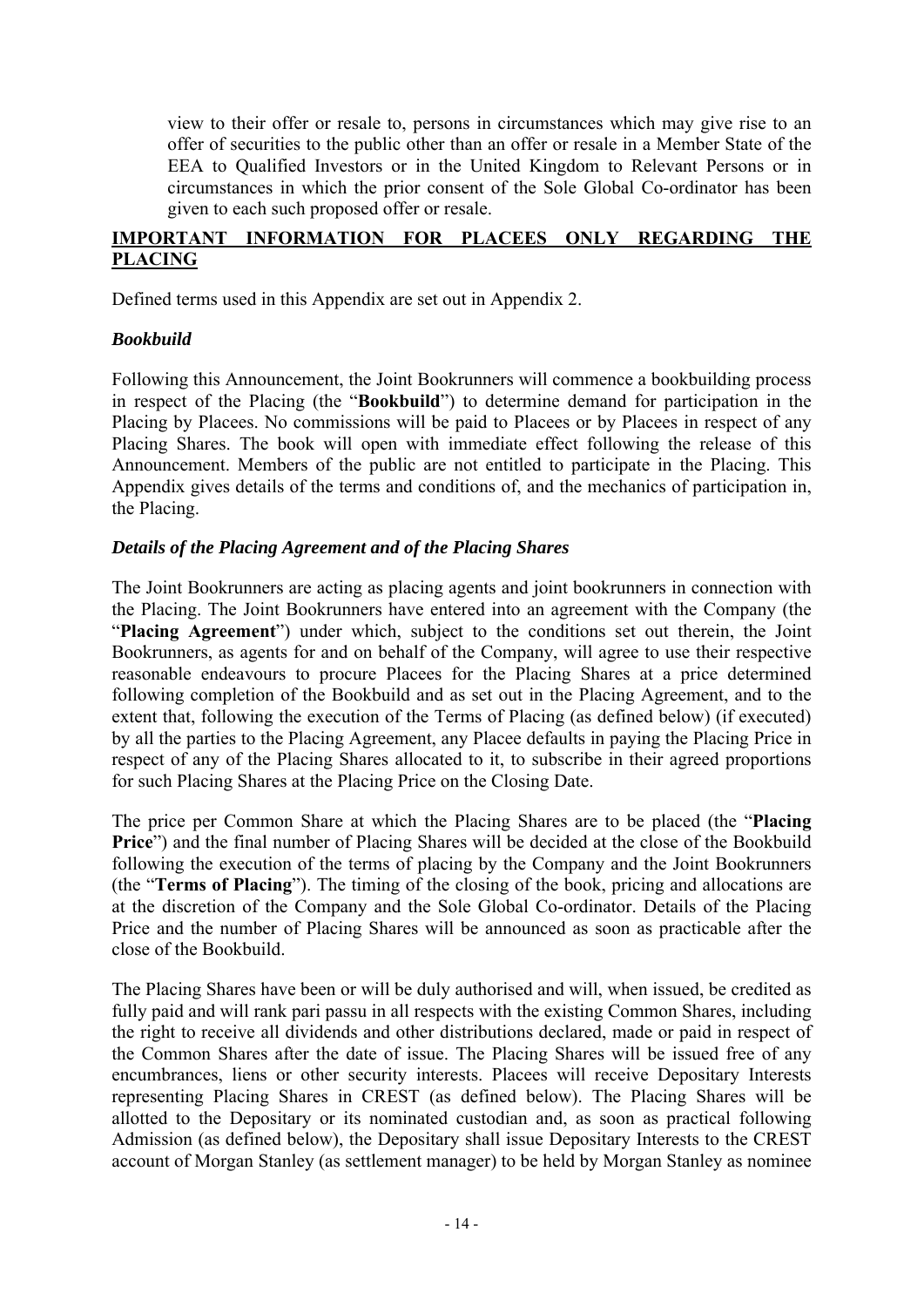for the relevant Placees, pending transfer of the legal title to those Depositary Interests to the relevant Placees.

The Placing will be effected by way of a placing of new Common Shares in the Company for non-cash consideration. Morgan Stanley will subscribe for ordinary shares and redeemable preference shares in Project Lincoln Funding Limited, a wholly owned subsidiary of the Company, for an amount equal to the gross proceeds of the Placing. The Company will allot and issue the Placing Shares on a non-pre-emptive basis to Placees in consideration for the transfer to it of the ordinary shares and redeemable preference shares in Project Lincoln Funding Limited that will have been allotted and issued to Morgan Stanley.

### *Application for admission to trading*

The Company will apply to the Financial Conduct Authority (the "**FCA**") for admission of the Placing Shares to the premium listing segment of the Official List of the FCA (the "**Official List**") and to London Stock Exchange plc (the "**London Stock Exchange**") for admission to trading of the Placing Shares on its Main Market for listed securities ("**Admission**"). It is expected that Admission will become effective at 8.00 a.m. (London time) on 12 June 2020 (or such later date as may be agreed between the Company and the Sole Global Co-ordinator).

### *Participation in, and principal terms of, the Placing*

- 1. The Joint Bookrunners are arranging the Placing as agent of the Company. Participation will only be available to persons who may lawfully be, and are, invited to participate by the Joint Bookrunners. The Joint Bookrunners and their respective Affiliates are entitled to enter bids as principal in the Bookbuild.
- 2. The Bookbuild, if successful, will establish the Placing Price payable to the Joint Bookrunners by all Placees whose bids are successful. The Placing Price and the aggregate proceeds to be raised through the Placing will be agreed between the Sole Global Co-ordinator and the Company following completion of the Bookbuild. Any discount to the market price of the Common Shares will be determined in accordance with the FCA Listing Rules published pursuant to Part VI of FSMA and applicable guidelines. The Placing Price will be announced on a Regulatory Information Service following the completion of the Bookbuild (or such later date as may be agreed between the Company and the Sole Global Co-ordinator).
- 3. To bid in the Bookbuild, Placees should communicate their bid by telephone or in writing to their usual sales contact at one of the Joint Bookrunners. Each bid should state the number of Placing Shares which the prospective Placee wishes to acquire either at the Placing Price which is ultimately established by the Company and the Sole Global Co-ordinator or at prices up to a price limit specified in its bid. Bids may be scaled down by the Joint Bookrunners on the basis referred to in paragraph 6 below.
- 4. The Bookbuild is expected to close no later than 8.00 p.m. (London time) on 9 June 2020, being the date of this the Announcement, but may be closed earlier or later, at the discretion of the Sole Global Co-ordinator. The Joint Bookrunners may, in agreement with the Company, accept bids that are received after the Bookbuild has closed.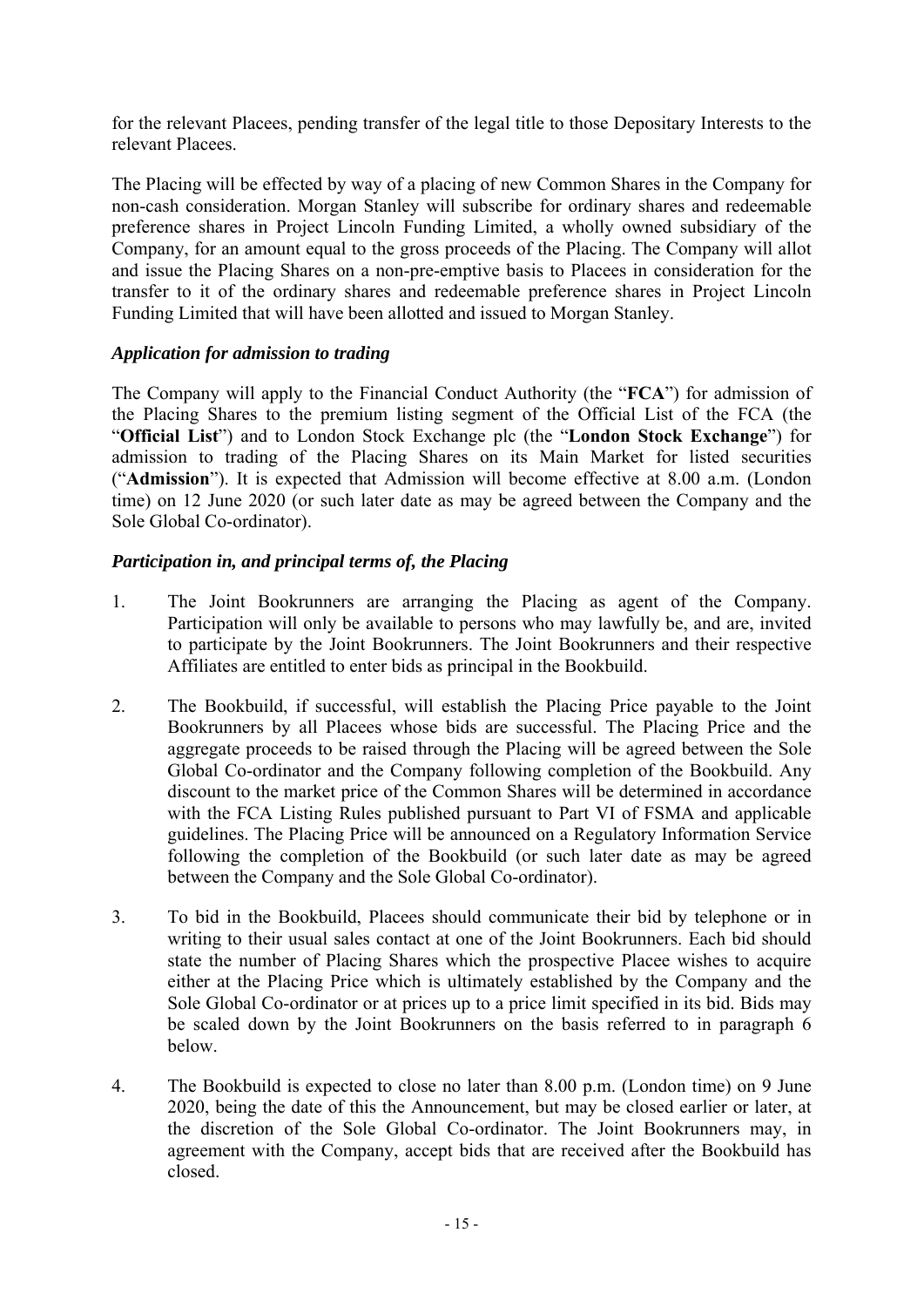- 5. Each Placee's allocation will be confirmed to Placees orally by the relevant Joint Bookrunner following the close of the Bookbuild, and a contract note will be dispatched as soon as possible thereafter. Subject to paragraph 7 below, the relevant Joint Bookrunner's oral confirmation to such Placee will constitute an irrevocable legally binding commitment upon such person (who will at that point become a Placee) in favour of such Joint Bookrunner and the Company, under which such Placee agrees to acquire the number of Placing Shares allocated to it and to pay the relevant Placing Price on the terms and conditions set out in this Appendix and in accordance with the Company's Bye-laws.
- 6. Subject to paragraphs 2 and 3 above, the Sole Global Co-ordinator will, in effecting the Placing, agree with the Company the identity of the Placees and the basis of allocation of the Placing Shares and may scale down any bids for this purpose on such basis as it may determine. The Joint Bookrunners may also, notwithstanding paragraphs 2 and 3 above and subject to the prior consent of the Company, (i) allocate Placing Shares after the time of any initial allocation to any person submitting a bid after that time and (ii) allocate Placing Shares after the Bookbuild has closed to any person submitting a bid after that time. The acceptance of offers shall be at the absolute discretion of the Joint Bookrunners.
- 7. The allocation of Placing Shares to Placees located in the United States shall be conditional on the receipt, compliance and/or execution (as may be applicable) by each Placee of or with an investor representation letter (each an "**Investor Representation Letter**") in the form provided to it by one of the Joint Bookrunners or its Affiliates.
- 8. A bid in the Bookbuild will be made on the terms and subject to the conditions in this Appendix and will be legally binding on the Placee on behalf of which it is made and, except with the relevant Joint Bookrunner's consent, will not be capable of variation or revocation after the time at which it is submitted. Each Placee will also have an immediate, separate, irrevocable and binding obligation, owed to the relevant Joint Bookrunner (as agent of the Company), to pay it (or as it may direct) in cleared funds an amount equal to the product of the Placing Price and the number of Placing Shares that such Placee has agreed to acquire. Such Placees' obligations will be owed to the Company and to the relevant Joint Bookrunner.
- 9. Except as required by law or regulation, no press release or other announcement will be made by the Joint Bookrunners or the Company using the name of any Placee (or its agent), in its capacity as Placee (or agent), other than with such Placee's prior written consent.
- 10. Irrespective of the time at which a Placee's allocation(s) pursuant to the Placing is/are confirmed, settlement for all Placing Shares to be acquired pursuant to the Placing will be required to be made at the same time, on the basis explained below under "Registration and settlement".
- 11. All obligations under the Bookbuild and Placing will be subject to fulfilment or (where applicable) waiver of the conditions referred to below under "Conditions of the Placing" and to the Placing not being terminated on the basis referred to below under "Termination of the Placing Agreement".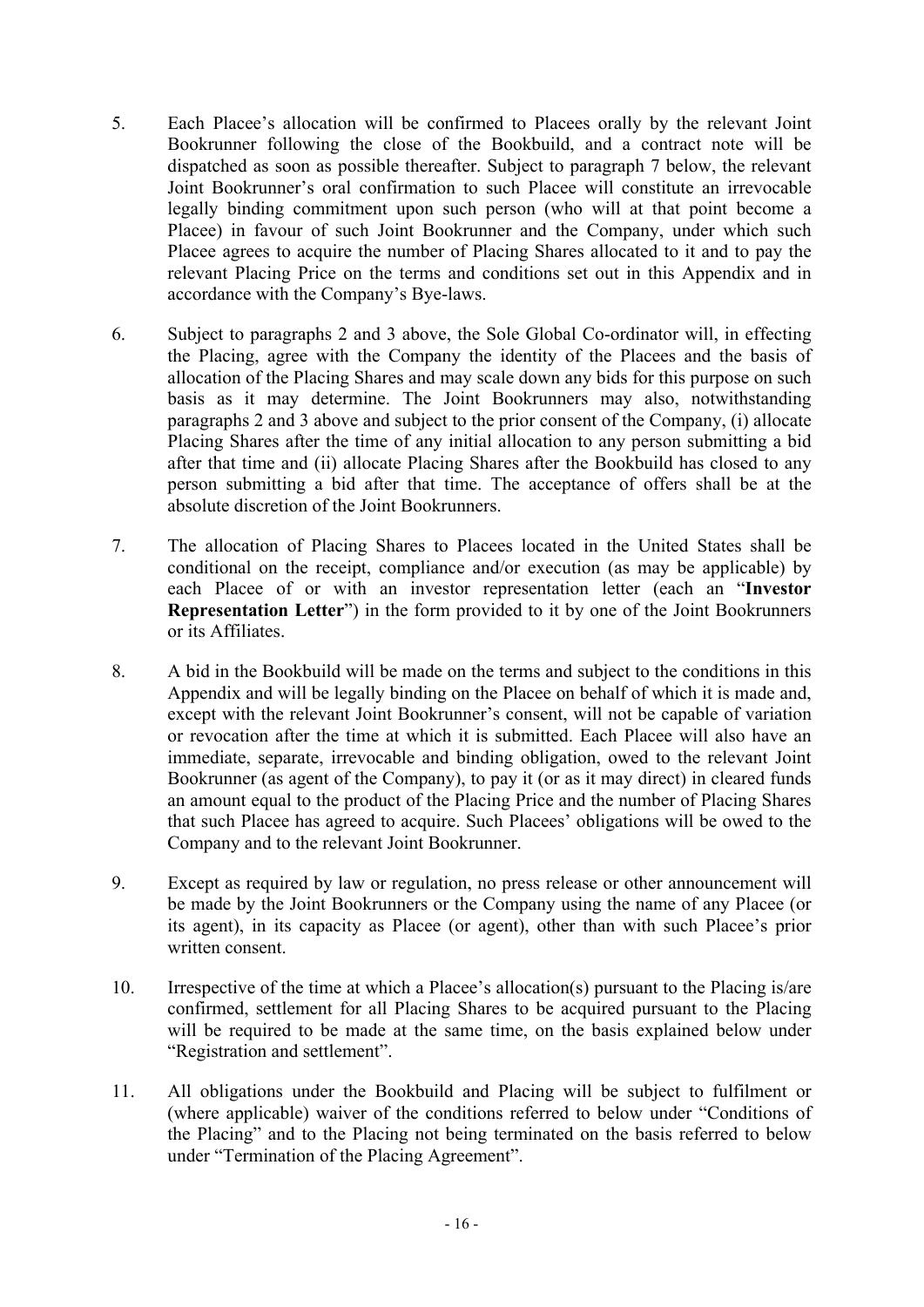- 12. By participating in the Bookbuild, each Placee agrees that its rights and obligations in respect of the Placing will terminate only in the circumstances described below and will not be capable of rescission or termination by the Placee after confirmation (oral or otherwise) by a Joint Bookrunner.
- 13. To the fullest extent permissible by law, none of the Joint Bookrunners, the Company or any of their respective Affiliates shall have any responsibility or liability to Placees (or to any other person whether acting on behalf of a Placee or otherwise). In particular, none of the Joint Bookrunners, nor the Company, nor any of their respective Affiliates shall have any responsibility or liability (including to the extent permissible by law, any fiduciary duties) in respect of the Joint Bookrunners' conduct of the Bookbuild or of such alternative method of effecting the Placing as the Joint Bookrunners, their respective Affiliates and the Company may agree.

### *Conditions of the Placing*

The Placing is conditional upon the Placing Agreement becoming unconditional and not having been terminated in accordance with its terms. The Joint Bookrunners' obligations under the Placing Agreement are conditional on certain conditions, including:

- (a) the Terms of Placing having been executed by the Company and the Joint Bookrunners;
- (b) the publication by the Company of the results of the Placing on a Regulatory Information Service;
- (c) the Company having complied with its obligations under the Placing Agreement (including the delivery of certain documents) or under the terms or conditions of the Placing which fall to be performed on or prior to the date of the closing of the Placing save where, in the opinion of the Sole Global Co-ordinator, acting in good faith, such non-compliance is not (singly or in the aggregate) material in the context of the Placing or Admission;
- (d) other than certain announcements contemplated in connection with the Placing and Admission, no supplementary announcement being required to be published in connection with the Placing prior to Admission other than would not, in the good faith opinion of the Sole Global Co-ordinator, be expected to be adverse to the Placing;
- (e) each of the warranties on the part of the Company in the Placing Agreement being true and accurate and not misleading on the date of the Placing Agreement, the time of execution of the Terms of Placing and the date of Admission as though they had been given and made on such date by reference to the facts and circumstances then subsisting;
- (f) the Company allotting, subject only to Admission, the Placing Shares in accordance with the Placing Agreement;
- (g) the option agreement (the "**Option Agreement**") and the subscription and transfer agreement (the "**Subscription and Transfer Agreement**") each having been duly executed and delivered by the parties thereto and there having occurred no material default or material breach of the terms thereof and the Option Agreement and the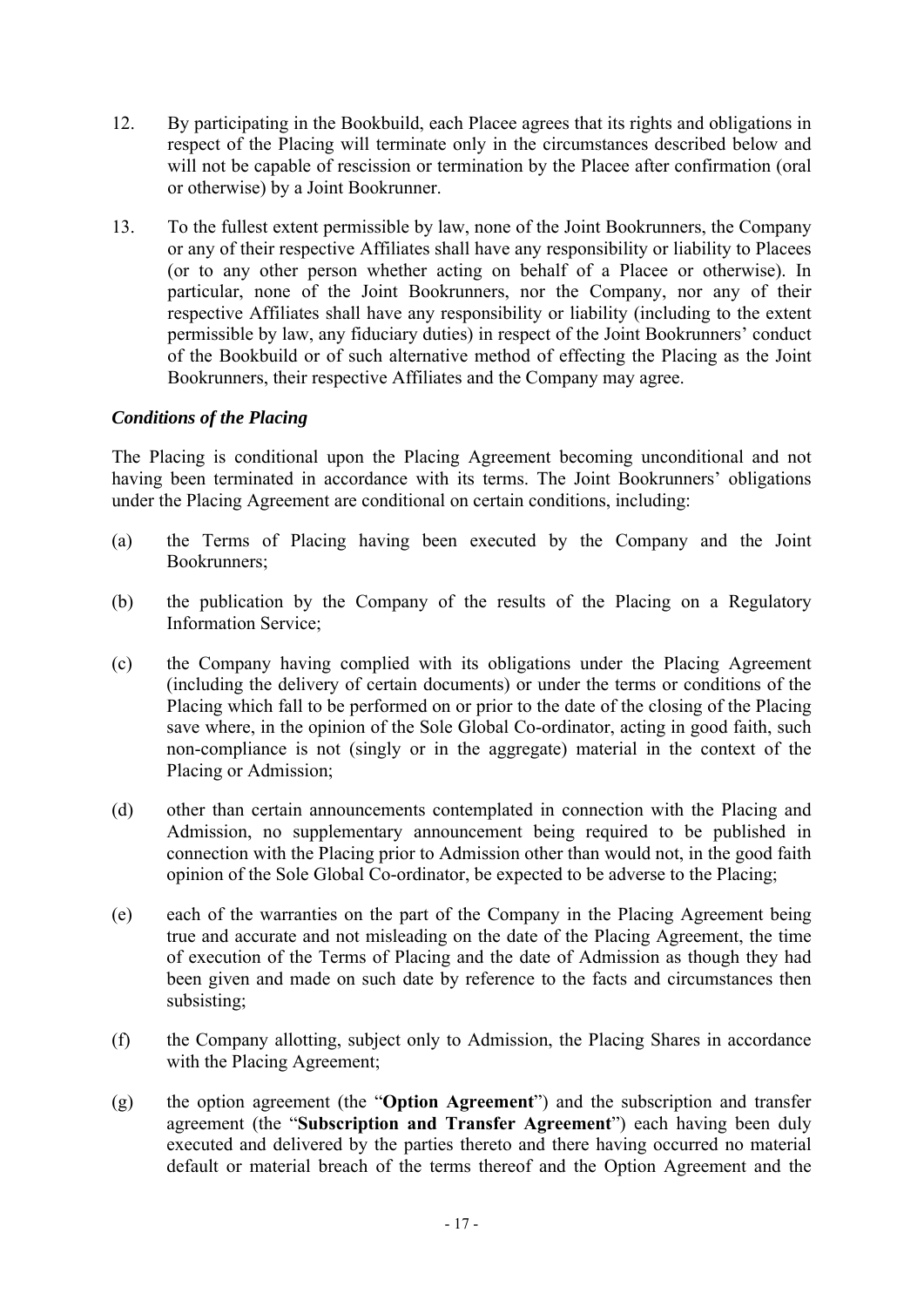Subscription and Transfer Agreement remaining in full force and effect and not having been amended or terminated (including no notice having been given in respect of its termination) and no condition having become incapable of satisfaction, in each case prior to the date of the closing of the Placing;

- (h) each condition to enable the Depositary Interests to be issued to or for the benefit of prospective holders of Placing Shares, other than Admission, being satisfied on or before Admission; and
- (i) Admission of the Placing Shares occurring at or before 8:00 a.m. (London time) on the date of the closing of the Placing (or such later date as the Company and the Sole Global Co-ordinator may agree in writing).

If: (i) any of the conditions contained in the Placing Agreement, including those described above, are not fulfilled or (where applicable) waived by the Sole Global Co-ordinator by the relevant time or date specified (or such later time or date as the Company and the Sole Global Co-ordinator may agree); or (ii) the Placing Agreement is terminated in the circumstances specified below, the Placing will lapse and the Placees' rights and obligations hereunder in relation to the Placing Shares shall cease and terminate at such time and each Placee agrees that no claim can be made by it in respect thereof.

The Sole Global Co-ordinator may, at its discretion, extend the time for satisfaction of any condition or waive compliance by the Company with the whole or any part of any of the Company's obligations in relation to the conditions in the Placing Agreement save that the above conditions relating, inter alia, to (i) the execution of the Terms of Placing, (ii) Admission taking place, (iii) the Company allotting and/or issuing, as applicable, the Placing Shares and (iv) the publication by the Company of the results of the Placing may not be waived. Any such extension or waiver will not affect Placees' commitments as set out in this Announcement.

None of the Joint Bookrunners nor any of their respective Affiliates, nor any of its or their respective Affiliates' directors, officers, employees, agents or advisers shall have any liability to any Placee (or to any other person whether acting on behalf of a Placee or otherwise) in respect of any decision it may make as to whether or not to waive or to extend the time and/or date for the satisfaction of any condition to the Placing nor for any decision it may make as to the satisfaction of any condition or in respect of the Placing generally and by participating in the Placing each Placee agrees that any such decision is within the absolute discretion of the Joint Bookrunners.

By participating in the Bookbuild, each Placee agrees that its rights and obligations hereunder terminate only in the circumstances described above and under "Termination of the Placing Agreement" below, and will not be capable of rescission or termination by the Placee.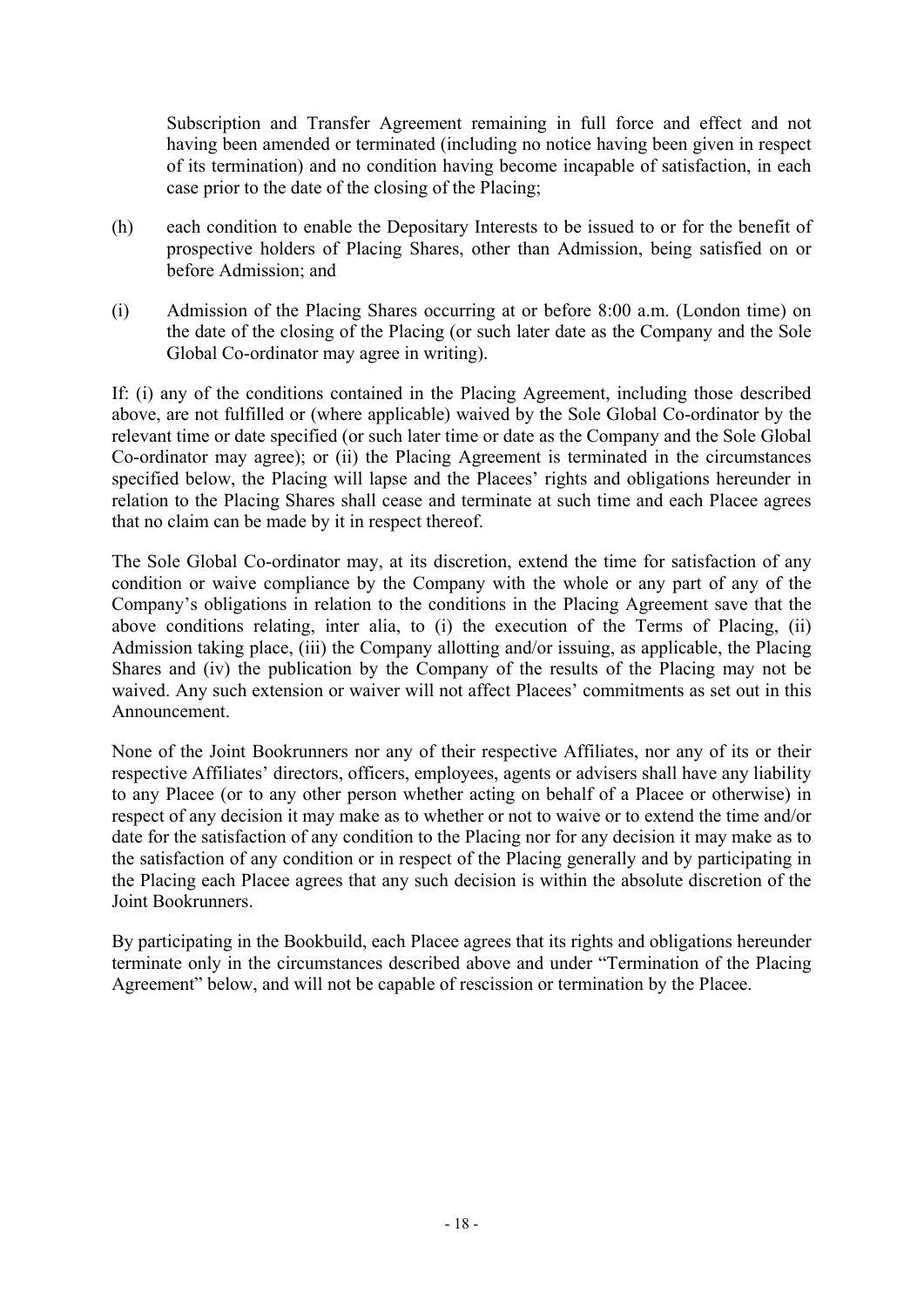### *Termination of the Placing Agreement*

The Sole Global Co-ordinator is entitled, at any time before Admission, to terminate the Placing Agreement in accordance with its terms in certain circumstances, including, inter alia, if: (i) there has been a breach by the Company of any of the warranties contained in the Placing Agreement; (ii) there has been a breach by the Company of any undertakings or covenants contained in the Placing Agreement which, in the opinion of the Sole Global Coordinator, acting in good faith, is material in the context of Admission or the Placing; (iii) in the opinion of the Sole Global Co-ordinator, acting in good faith, there has been a Material Adverse Change, whether or not such Material Adverse Change was foreseeable at the date of the Placing Agreement; (iv) the applications for Admission are withdrawn or refused by the FCA or the London Stock Exchange; (v) a statement published by the Company in relation to the Placing is or has become untrue or incorrect or misleading, or any matter has arisen which would, if the statements published by the Company in relation to the Placing were to be issued at that time, constitute an inaccuracy or omission therefrom, in each case which the Sole Global Co-ordinator, acting in good faith, considers to be material in the context of the Placing or Admission; or (vi) where any of the following events have occurred and the effect of which is such as to make it, in the opinion of the Sole Global Co-ordinator, acting in good faith, impracticable or inadvisable to proceed with the Placing, to enforce contracts for the sale of the Placing Shares, or may materially and adversely impact dealing in the Placing Shares following Admission: a material adverse change in international financial markets; any outbreak or escalation of hostilities, war, act of terrorism, declaration of emergency or martial law or other calamity or crisis or event or any change or development involving a prospective change in national or international political, financial, economic, monetary or market conditions; a suspension or limitation to trading in any securities of the Company or to trading generally on the New York Stock Exchange, the NASDAQ National Market or the London Stock Exchange; a material disruption in commercial banking or securities settlement or clearance; a material adverse change in taxation; the imposition of exchange controls; or the declaration of a banking moratorium.

By participating in the Placing, Placees agree that the exercise by the Sole Global Coordinator of any right of termination or other discretion under the Placing Agreement shall be within the absolute discretion of the Company or the Sole Global Co-ordinator or for agreement between the Company and the Sole Global Co-ordinator (as the case may be) and that neither the Company nor the Sole Global Co-ordinator need make any reference to, or consultation with, Placees and that neither the Company nor the Sole Global Co-ordinator, nor any of its Affiliates, nor any of its or their respective Affiliates' directors, officers, employees, agents or advisers shall have any liability to Placees whatsoever in connection with any such exercise.

### *No prospectus*

No offering document, prospectus or admission document has been or will be prepared or submitted to be approved by the FCA (or any other authority) in relation to the Placing, and Placees' commitments will be made solely on the basis of publicly available information taken together with the information contained in this Announcement, and any Exchange Information (as defined below) previously published by or on behalf of the Company simultaneously with or prior to the date of this Announcement and subject to the further terms set forth in the contract note (referred to in paragraph 5 above under "Participation in, and principal terms of, the Placing") to be provided to individual prospective Placees.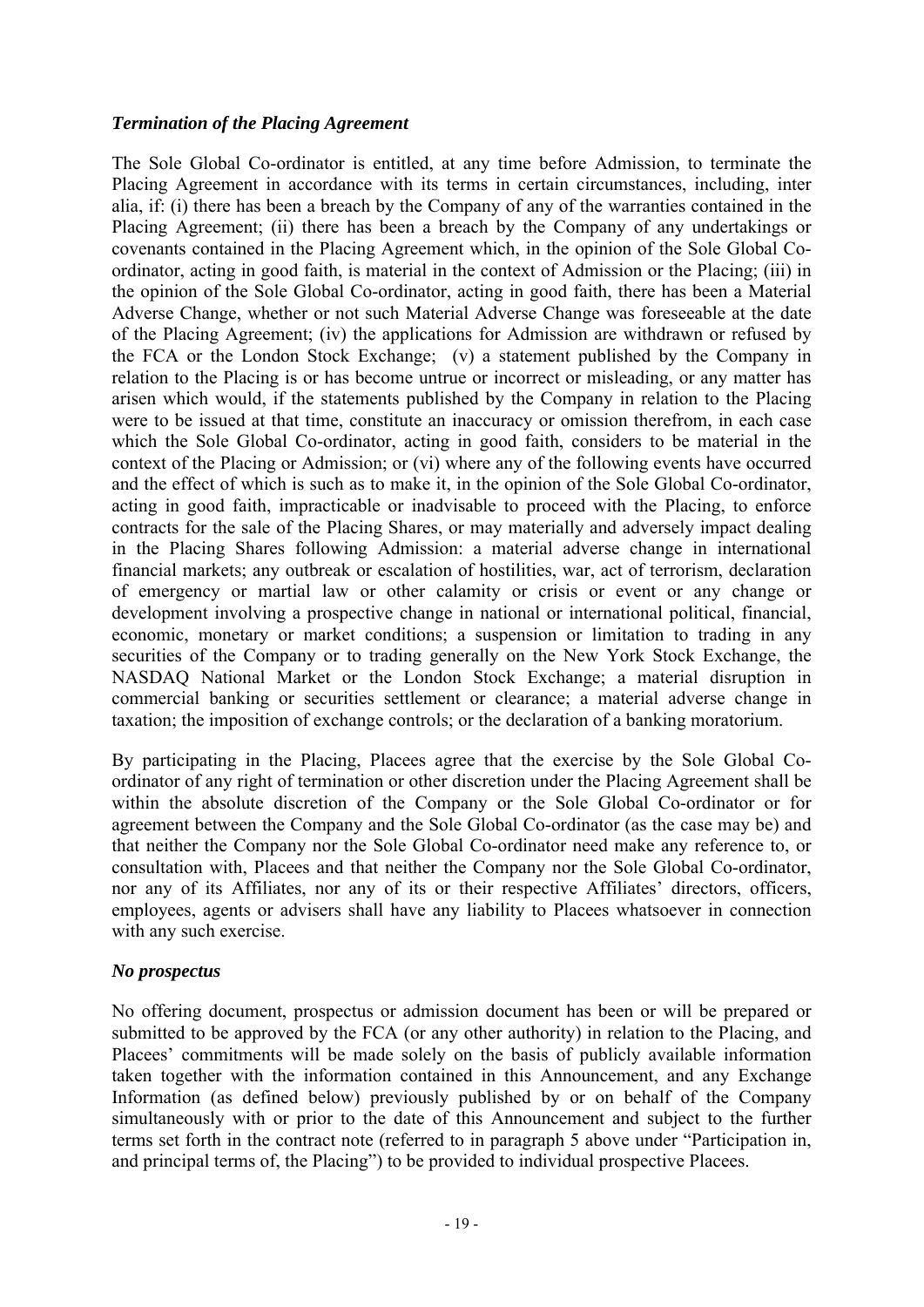Each Placee, by participating in the Placing, agrees that the content of this Announcement and the publicly available information released by or on behalf of the Company is exclusively the responsibility of the Company and confirms to the Joint Bookrunners and the Company that it has neither received nor relied on any other information, representation, warranty, or statement made by or on behalf of the Group (other than publicly available information) or the Joint Bookrunners or their respective Affiliates or any other person and none of the Joint Bookrunners or the Company, or any of their respective Affiliates or any other person will be liable for any Placee's decision to participate in the Placing based on any other information, representation, warranty or statement which the Placees may have obtained or received (regardless of whether or not such information, representation, warranty or statement was given or made by or on behalf of any such persons). By participating in the Placing, each Placee acknowledges and agrees that it has relied on its own investigation of the business, financial or other position of the Group in making an offer to participate in the Placing. Nothing in this paragraph shall exclude or limit the liability of any person for fraudulent misrepresentation by that person.

# *Lock-up*

The Company has undertaken to the Joint Bookrunners that, between the date of the Placing Agreement and 90 calendar days after the Closing Date, it will not, without the prior written consent of the Sole Global Co-ordinator, enter into certain transactions involving or relating to the Common Shares, subject to certain customary carve-outs agreed between the Sole Global Co-ordinator and the Company.

By participating in the Placing, Placees agree that the exercise by the Sole Global Coordinator of any power to grant consent to waive the undertaking by the Company of a transaction which would otherwise be subject to the lock-up under the Placing Agreement shall be within the absolute discretion of the Sole Global Co-ordinator and that it need not make any reference to, or consult with, Placees and that it shall have no liability to Placees whatsoever in connection with any such exercise of the power to grant consent.

### *Registration and settlement*

Settlement of transactions in the Depositary Interests representing the Placing Shares (ISIN: BMG5361W1047) following Admission will take place within the relevant system administered by Euroclear ("**CREST**"), using the delivery versus payment mechanism, subject to certain exceptions. Subject to certain exceptions, the Joint Bookrunners and the Company reserve the right to require settlement for, and delivery of, the Placing Shares to Placees by such other means that they deem necessary if delivery or settlement of Depositary Interests representing the Placing Shares is not practicable in CREST within the timetable set out in this Announcement or would not be consistent with the regulatory requirements in the Placee's jurisdiction.

Following the close of the Bookbuild for the Placing, each Placee allocated Placing Shares in the Placing will be sent a contract note stating the number of Placing Shares to be allocated to it at the Placing Price, the aggregate amount owed by such Placee to the Joint Bookrunners and settlement instructions. Placees should settle against Morgan Stanley CREST Participant ID: 50703 Member Account ID: FIRM. It is expected that such contract note will be despatched on or around 10 June 2020 and that this will also be the trade date.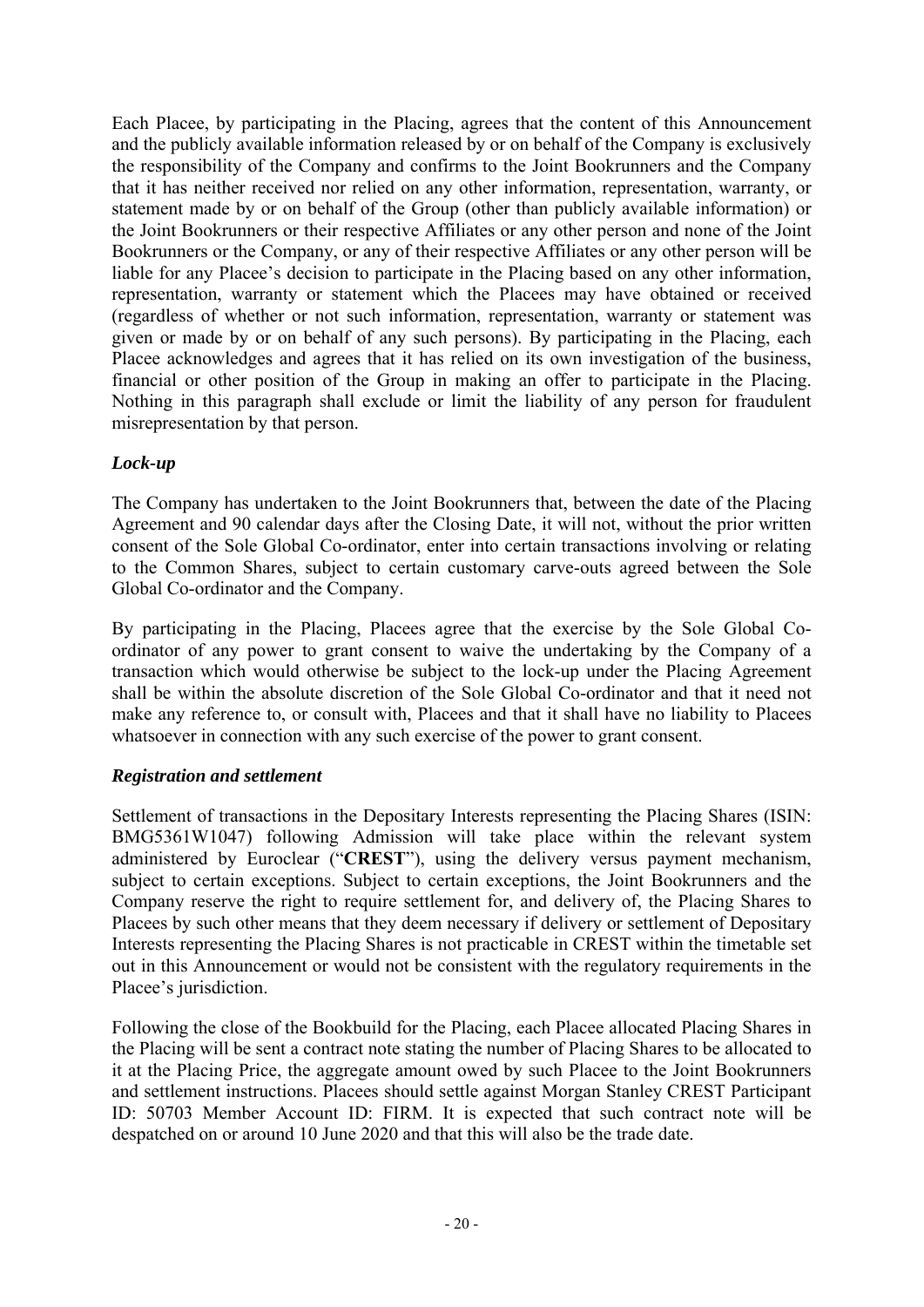Each Placee agrees that it will do all things necessary to ensure that delivery and payment is completed in accordance with either the standing CREST or certificated settlement instructions that it has in place with the relevant Joint Bookrunner.

The Company will procure that the Depositary shall deliver the Depositary Interests representing the Placing Shares to a CREST account operated by Morgan Stanley as agent for the Company and Morgan Stanley will enter its delivery (DEL) instruction into the CREST system. Morgan Stanley will hold any Depositary Interests representing the Placing Shares delivered to this account as nominee for the Placees. The input to CREST by a Placee of a matching or acceptance instruction will then allow delivery of the relevant Depositary Interests representing the Placing Shares to that Placee against payment.

It is expected that settlement of the Depositary Interests representing the Placing Shares will be on 12 June 2020 on a T+2 basis in accordance with the instructions given to the Joint Bookrunners.

Interest is chargeable daily on payments not received from Placees on the due date in accordance with the arrangements set out above at the rate of two percentage points above LIBOR as determined by the Joint Bookrunners.

Each Placee agrees that, if it does not comply with these obligations, the Joint Bookrunners may subscribe for and retain such shares as principal or may sell any or all of the Placing Shares and/or Depositary Interests representing those Placing Shares allocated to that Placee on such Placee's behalf and retain from the proceeds, for the Company's account and benefit, an amount equal to the aggregate amount owed by the Placee plus any interest due. The relevant Placee will, however, remain liable for any shortfall below the aggregate amount owed by it and shall be required to bear any stamp duty, stamp duty reserve tax or other stamp, securities, transfer, registration, execution, documentary or other similar impost, duty or tax (together with any interest or penalties) which may arise upon the sale of such Placing Shares and/or Depositary Interests representing the Placing Shares. The foregoing is without prejudice to any cause of action the Joint Bookrunners may have against a defaulting Placee. If Placing Shares and/or Depositary Interests representing the Placing Shares are to be delivered to a custodian or settlement agent, Placees should ensure that the contract note is copied and delivered immediately to the relevant person within that organisation. Insofar as Placing Shares and/or Depositary Interests representing the Placing Shares are registered in a Placee's name or that of its nominee or in the name of any person for whom a Placee is contracting as agent or that of a nominee for such person, such Placing Shares and/or Depositary Interests representing the Placing Shares should, subject to as provided below, be so registered free from any liability to UK stamp duty or UK stamp duty reserve tax. If there are any circumstances in which any other stamp duty or stamp duty reserve tax (and/or any interest, fines or penalties relating thereto) is payable in respect of the allocation, allotment, issue or delivery of the Placing Shares and/or Depositary Interests representing the Placing Shares (or for the avoidance of doubt if any stamp duty or stamp duty reserve tax is payable in connection with any subsequent transfer of or agreement to transfer Placing Shares and/or Depositary Interests representing the Placing Shares), neither the Joint Bookrunners nor the Company shall be responsible for the payment thereof.

### *Representations and warranties*

By participating in the Placing each Placee (and any person acting on such Placee's behalf) irrevocably acknowledges, confirms, undertakes, represents, warrants and agrees (as the case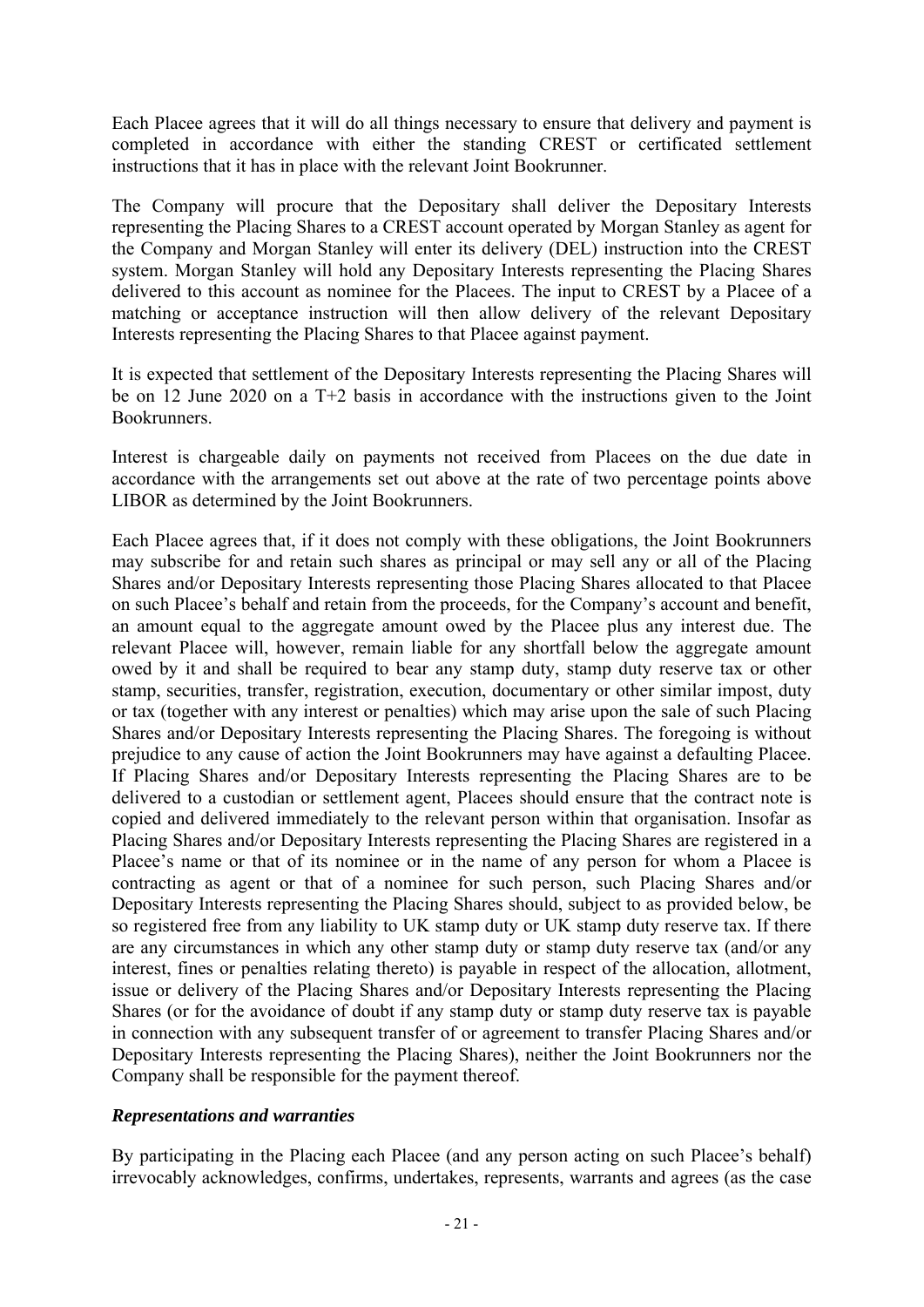may be) with the Joint Bookrunners (in their capacity as joint bookrunners and as placing agents of the Company in respect of the Placing) and the Company, in each case as a fundamental term of its application for Placing Shares, the following:

- 1. it has read and understood this Announcement, including this Appendix, in its entirety and that its subscription for and purchase of Placing Shares is subject to and based upon all the terms, conditions, representations, warranties, indemnities, acknowledgements, agreements and undertakings and other information contained herein and undertakes not to redistribute or duplicate this Announcement and that it has not relied on, and will not rely on, any information given or any representations, warranties or statements made at any time by any person in connection with Admission, the Bookbuild, the Placing, the Company, the Placing Shares or otherwise;
- 2. that no offering document or prospectus or admission document has been or will be prepared in connection with the Placing or is required under the Prospectus Regulation and it has not received and will not receive a prospectus, admission document or other offering document in connection with the Bookbuild, the Placing or the Placing Shares;
- 3. that certain Common Shares are admitted to trading on the London Stock Exchange and that the Company is therefore required to publish certain business and financial information in accordance with MAR and the rules and practices of the London Stock Exchange and/or the FCA (collectively, the "**Exchange Information**"), which includes a description of the nature of the Company's business and the Company's most recent balance sheet and profit and loss account, and similar statements for preceding financial years and that it has reviewed such Exchange Information and that it is able to obtain or access such Exchange Information;
- 4. that none of the Joint Bookrunners, nor the Company nor any of their respective Affiliates nor any person acting on behalf of any of them has provided, and none of them will provide, it with any material or information regarding the Placing Shares, the Bookbuild, the Placing or the Company or any other person other than this Announcement, nor has it requested any of the Joint Bookrunners, the Company, or any of their respective Affiliates nor any person acting on behalf of any of them to provide it with any such material or information;
- 5. unless otherwise specifically agreed with the Joint Bookrunners, that they are not, and at the time the Placing Shares are acquired, neither it nor the beneficial owner of the Placing Shares will be, a resident of a Restricted Territory or any other jurisdiction in which it would be unlawful to make or accept an offer to acquire the Placing Shares, and further acknowledges that the Placing Shares have not been and will not be registered or otherwise qualified, for offer and sale nor will an offering document, prospectus or admission document be cleared or approved in respect of any of the Placing Shares under the securities legislation of the United States or any other Restricted Territory and, subject to certain exceptions, may not be offered, sold, transferred, delivered or distributed, directly or indirectly, in, into or within those jurisdictions or in any country or jurisdiction where any such action for that purpose is required;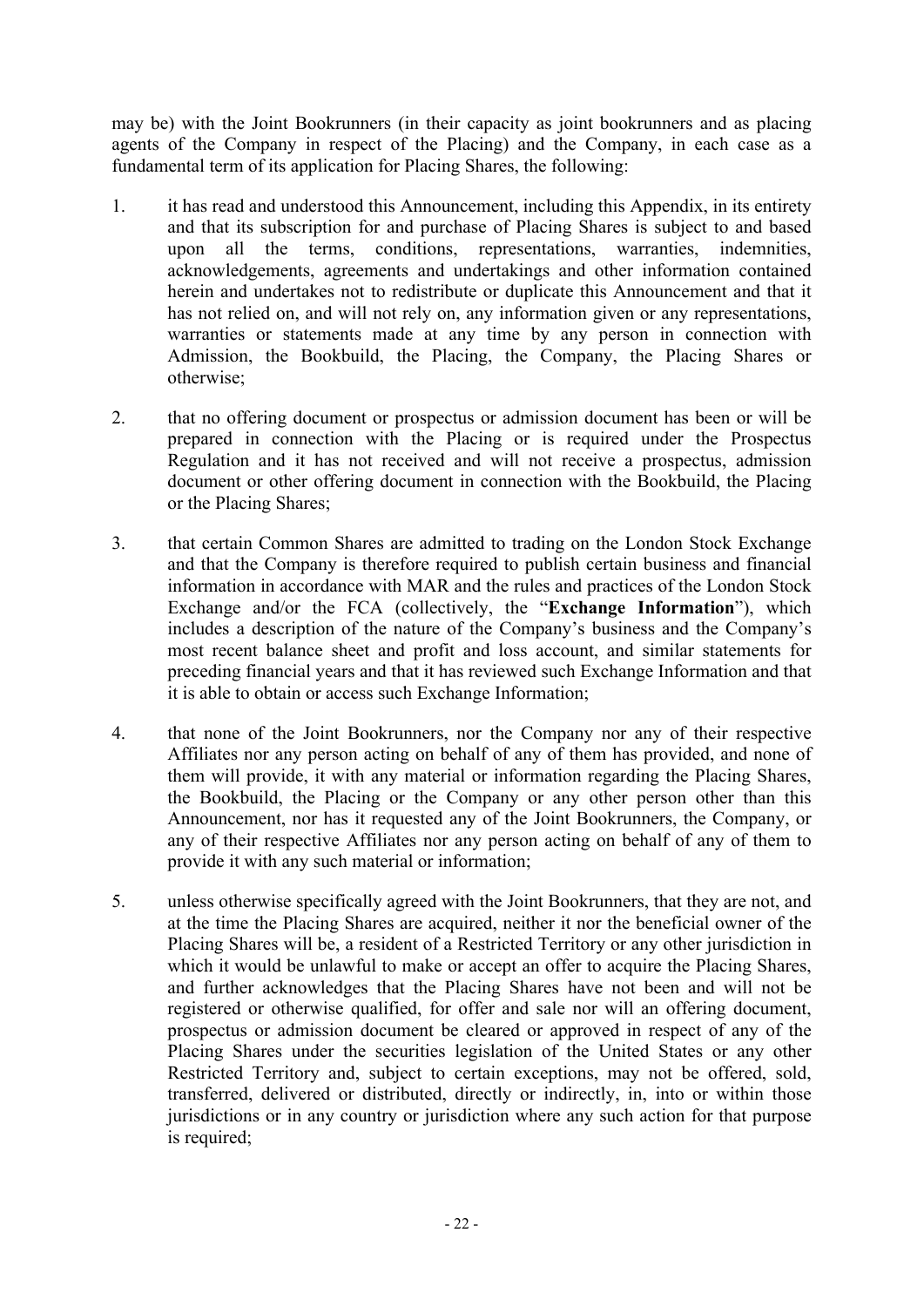- 6. that the content of this Announcement is exclusively the responsibility of the Company and that none of the Joint Bookrunners or any of their respective Affiliates or any person acting on their behalf has or shall have any responsibility or liability for any information, representation or statement contained in this Announcement or any information previously or subsequently published by or on behalf of the Company, including, without limitation, any Exchange Information, and will not be liable for any Placee's decision to participate in the Placing based on any information, representation or statement contained in this Announcement or any information previously published by or on behalf of the Company or otherwise. Each Placee further represents, warrants and agrees that the only information on which it is entitled to rely and on which such Placee has relied in committing itself to acquire the Placing Shares is contained in this Announcement and any Exchange Information, such information being all that it deems necessary to make an investment decision in respect of the Placing Shares, and that it has neither received nor relied on any other information given or investigations, representations, warranties or statements made by the Joint Bookrunners or the Company and none of the Joint Bookrunners or the Company will be liable for any Placee's decision to accept an invitation to participate in the Placing based on any other information, representation, warranty or statement. Each Placee further acknowledges and agrees that it has relied on its own investigation, examination and due diligence of the business, financial or other position of the Company in deciding to participate in the Placing and that none of the Joint Bookrunners or any of their respective Affiliates have made any representations to it, express or implied, with respect to the Company, the Bookbuild, the Placing and the Placing Shares or the accuracy, completeness or adequacy of the Exchange Information, and each of them expressly disclaims any liability in respect thereof;
- 7. that it has not relied on any information relating to the Company contained in any research reports prepared by the Joint Bookrunners, any of their respective Affiliates or any person acting on the Joint Bookrunners' or any or any of their respective Affiliates' behalf and understands that (i) none of the Joint Bookrunners or any of their respective Affiliates nor any person acting on their behalf has or shall have any liability for public information or any representation; (ii) none of the Joint Bookrunners or any of their respective Affiliates nor any person acting on their behalf has or shall have any liability for any additional information that has otherwise been made available to such Placee, whether at the date of publication, the date of this Announcement or otherwise; and that (iii) none of the Joint Bookrunners or any of their respective Affiliates nor any person acting on their behalf makes any representation or warranty, express or implied, as to the truth, accuracy or completeness of such information, whether at the date of publication, the date of this Announcement or otherwise;
- 8. that the allocation, allotment, issue and delivery to it, or the person specified by it for registration as holder, of Placing Shares (or, for the avoidance of doubt, Depositary Interests representing the Placing Shares) will not give rise to a liability under any of sections 67, 70, 93 or 96 of the Finance Act 1986 (depositary receipts and clearance services) and that it is not participating in the Placing as nominee or agent for any person to whom the allocation, allotment, issue or delivery of the Placing Shares (and/or Depositary Interests representing the Placing Shares) would give rise to such a liability and that the Placing Shares (and/or Depositary Interests representing the Placing Shares) are not being acquired in connection with arrangements to issue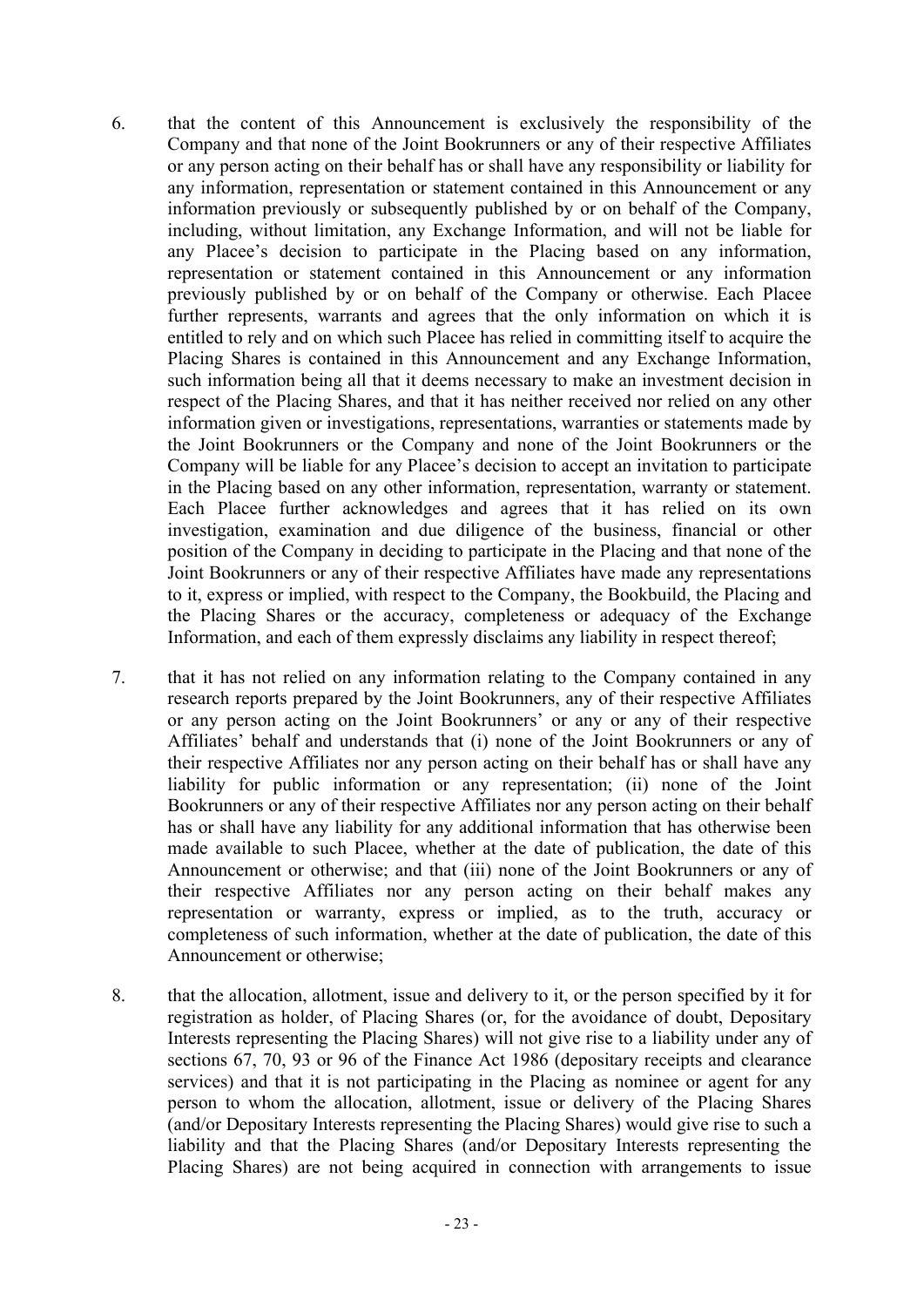depositary receipts or to issue or transfer Placing Shares (and/or Depositary Interests representing the Placing Shares) into a clearance service;

- 9. that it acknowledges that no action has been or will be taken by the Company, the Joint Bookrunners or any person acting on behalf of the Company or the Joint Bookrunners that would, or is intended to, permit a public offer of the Placing Shares and/or Depositary Interests representing the Placing Shares (as appropriate) in any country or jurisdiction where any such action for that purpose is required;
- 10. that it and any person acting on its behalf is entitled to acquire the Placing Shares under the laws of all relevant jurisdictions which apply to it and that it has fully observed such laws and obtained all such governmental and other guarantees, permits, authorisations, approvals and consents which may be required thereunder and complied with all necessary formalities and that it has not taken any action or omitted to take any action which will or may result in the Joint Bookrunners, the Company or any of their respective Affiliates acting in breach of the legal or regulatory requirements of any jurisdiction in connection with the Placing;
- 11. that it (and any person acting on its behalf) has all necessary capacity and has obtained all necessary consents and authorities to enable it to commit to its participation in the Placing and to perform its obligations in relation thereto (including, without limitation, in the case of any person on whose behalf it is acting, all necessary consents and authorities to agree to the terms set out or referred to in this Announcement) and will honour such obligations;
- 12. that it has complied with its obligations under the Criminal Justice Act 1993, MAR and in connection with money laundering and terrorist financing under the Proceeds of Crime Act 2002 (as amended), the Terrorism Act 2000, the Anti-Terrorism Crime and Security Act 2001, the Terrorism Act 2006, the Money Laundering, Terrorist Financing and Transfer of Funds (Information on the Payer) Regulations 2017 and the Money Laundering Sourcebook of the FCA and any related or similar rules, regulations or guidelines issued, administered or enforced by any government agency having jurisdiction in respect thereof (the "**Regulations**") and, if making payment on behalf of a third party, that satisfactory evidence has been obtained and recorded by it to verify the identity of the third party as required by the Regulations. If within a reasonable time after a request for verification of identity, the Joint Bookrunners have not received such satisfactory evidence, the Joint Bookrunners may, in their absolute discretion, terminate the Placee's Placing participation in which event all funds delivered by the Placee to the Joint Bookrunners will be returned without interest to the account of the drawee bank or CREST account from which they were originally debited;
- 13. that it is acting as principal only in respect of the Placing or, if it is acting for any other person: (i) it is duly authorised to do so and has full power to make, and does make, the acknowledgments, representations and agreements herein on behalf of each such person; and (ii) it is and will remain liable to the Joint Bookrunners and the Company for the performance of all its obligations as a Placee in respect of the Placing (regardless of the fact that it is acting for another person);
- 14. if in a Member State of the EEA, that it is a "Qualified Investor" within the meaning of Article 2(e) of the Prospectus Regulation ("**Qualified Investor**");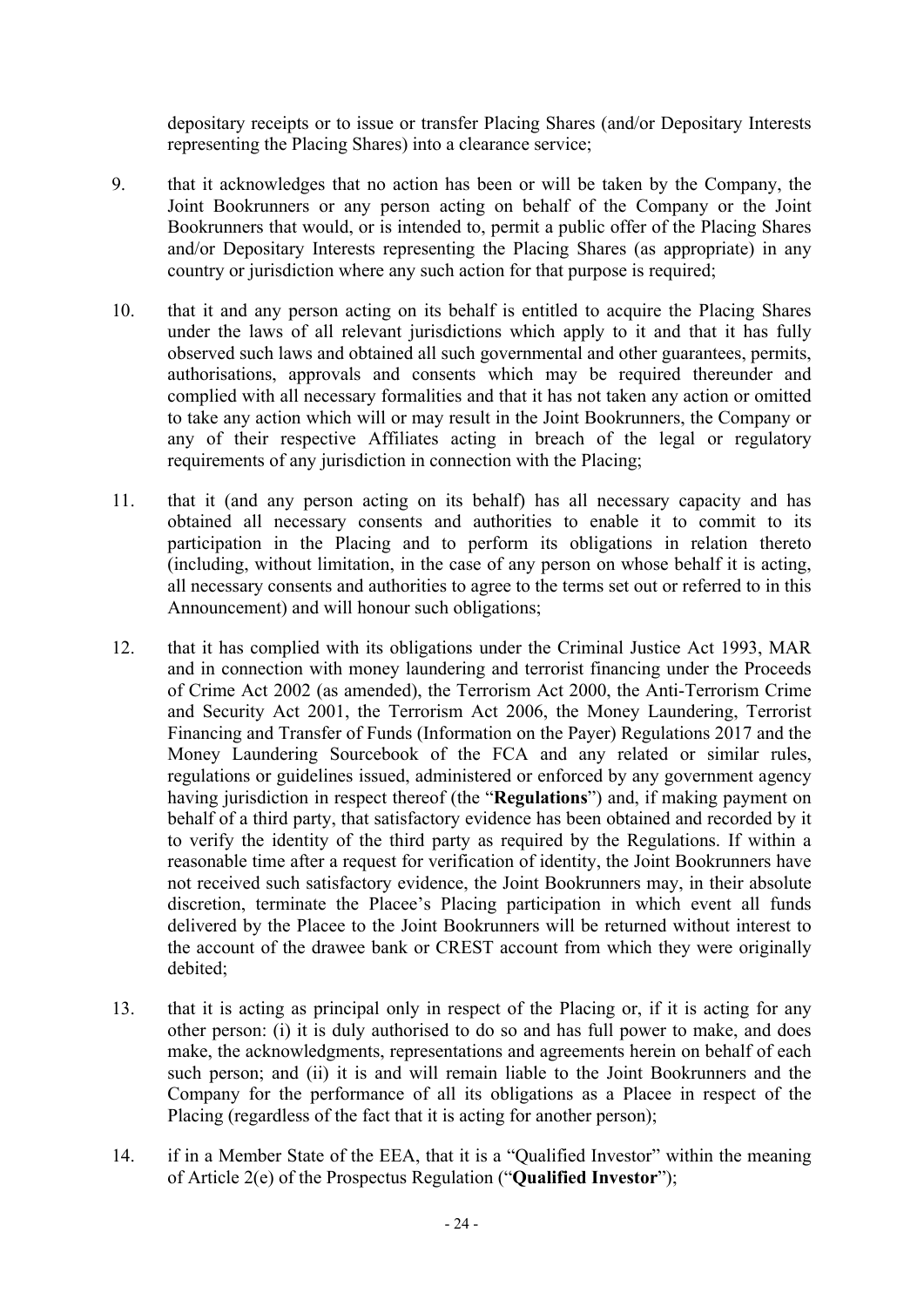- 15. if in the United Kingdom, that it is a Qualified Investor: (i) who falls within the definition of "investment professional" in Article 19(5) of the Financial Services and Markets Act 2000 (Financial Promotion) Order 2005 (the "**Order**") or (ii) who falls within Article 49(2)(a) to (d) ('High Net Worth Companies, Unincorporated Associations, etc.') of the Order or (iii) to whom this Announcement may otherwise lawfully be communicated and it undertakes that it will acquire, hold, manage and (if applicable) dispose of any Placing Shares that are allocated to it for the purposes of its business only;
- 16. that it will not distribute, forward, transfer or otherwise transmit this Announcement or any part of it, or any other presentation or other materials concerning the Placing, in or into the United States (including electronic copies thereof) to any person, and it has not distributed, forwarded, transferred or otherwise transmitted any such materials to any person;
- 17. where it is acquiring the Placing Shares for one or more managed accounts, it represents, warrants and undertakes that it is authorised in writing by each managed account to acquire the Placing Shares for each managed account and it has full power to make the acknowledgements, representations and agreements herein on behalf of each such account;
- 18. that if it is a pension fund or investment company, it represents, warrants and undertakes that its acquisition of Placing Shares is in full compliance with applicable laws and regulations;
- 19. if it is acting as a financial intermediary, as that term is used in Article 2(d) of the Prospectus Regulation, that the Placing Shares acquired for by it in the Placing will not be acquired for on a non-discretionary basis on behalf of, nor will they be acquired for with a view to their offer or resale to, persons in a Member State of the EEA other than Qualified Investors or persons in the United Kingdom other than Relevant Persons, or in circumstances in which the prior consent of the Joint Bookrunners and the Company has been given to the proposed offer or resale;
- 20. that it has not offered or sold and, prior to the expiry of a period of six months from Admission, will not offer or sell any Placing Shares to persons in the United Kingdom, except to Relevant Persons or otherwise in circumstances which have not resulted in and which will not result in an offer to the public in the United Kingdom within the meaning of section 85(1) of FSMA;
- 21. that any offer of Placing Shares may only be directed at persons in Member States of the EEA or the United Kingdom who are Qualified Investors and represents, warrants and undertakes that it has not offered or sold and will not offer or sell any Placing Shares to persons in the EEA or the United Kingdom prior to Admission except to Qualified Investors or otherwise in circumstances which have not resulted in and which will not result in an offer to the public in any Member State of the EEA or the United Kingdom within the meaning of the Prospectus Regulation;
- 22. that it has only communicated or caused to be communicated and will only communicate or cause to be communicated any invitation or inducement to engage in investment activity (within the meaning of section 21 of FSMA) relating to the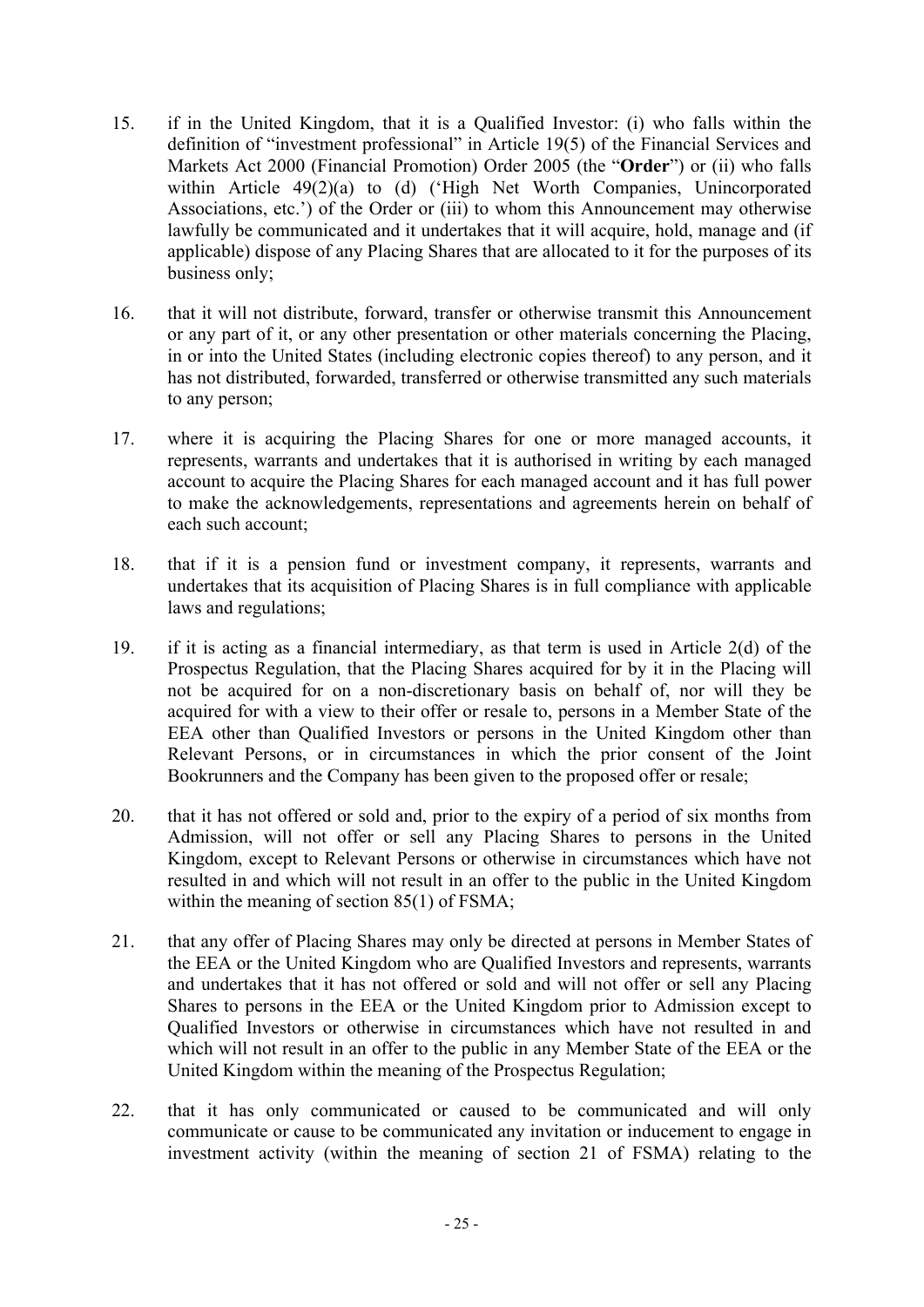Placing Shares in circumstances in which section 21(1) of FSMA does not require approval of the communication by an authorised person;

- 23. that it has complied and will comply with all applicable laws (including all relevant provisions of FSMA) with respect to anything done by it in relation to the Placing Shares in respect of anything done in, from or otherwise involving, the United Kingdom;
- 24. if it has received any inside information about the Company in advance of the Placing, it has not: (i) dealt in the securities of the Company; (ii) encouraged or required another person to deal in the securities of the Company; or (iii) disclosed such information to any person except as permitted by MAR, prior to the information being made publicly available;
- 25. that (i) it (and any person acting on its behalf) has capacity and authority and is otherwise entitled to purchase the Placing Shares under the laws of all relevant jurisdictions which apply to it; (ii) it has paid any issue, transfer or other taxes due in connection with its participation in any territory; (iii) it has not taken any action which will or may result in the Company, the Joint Bookrunners, any of their respective Affiliates or any person acting on their behalf being in breach of the legal and/or regulatory requirements and/or any anti-money laundering requirements of any territory in connection with the Placing; and (iv) that the subscription for and purchase of the Placing Shares by it or any person acting on its behalf will be in compliance with applicable laws and regulations in the jurisdiction of its residence, the residence of the Company, or otherwise;
- 26. that it (and any person acting on its behalf) will make payment for the Placing Shares allocated to it in accordance with this Announcement on the due time and date set out herein against delivery of such Placing Shares to it, failing which the relevant Placing Shares may be placed with other Placees, subscribed for or sold as the Joint Bookrunners may in their absolute discretion determine (subject to the allocation policies agreed with the Company) and without liability to such Placee. It will, however, remain liable for any shortfall below the net proceeds of such sale and the placing proceeds of such Placing Shares and may be required to bear any stamp duty or stamp duty reserve tax (together with any interest or penalties) due pursuant to the terms set out or referred to in this Announcement which may arise upon the sale of such Placee's Placing Shares on its behalf;
- 27. that its allocation (if any) of Placing Shares will represent a maximum number of Placing Shares to which it will be entitled, and required, to acquire, and that the Joint Bookrunners or the Company may call upon it to acquire a lower number of Placing Shares (if any), but in no event in aggregate more than the aforementioned maximum;
- 28. that none of the Joint Bookrunners nor any of their respective Affiliates nor any person acting on their behalf, is making any recommendations to it, or advising it regarding the suitability or merits of any transactions it may enter into in connection with the Placing and that participation in the Placing is on the basis that it is not and will not be a client of the Joint Bookrunners and that the Joint Bookrunners do not have any duties or responsibilities to it for providing the protections afforded to their respective clients or customers or for providing advice in relation to the Placing nor in respect of any representations, warranties, undertakings or indemnities contained in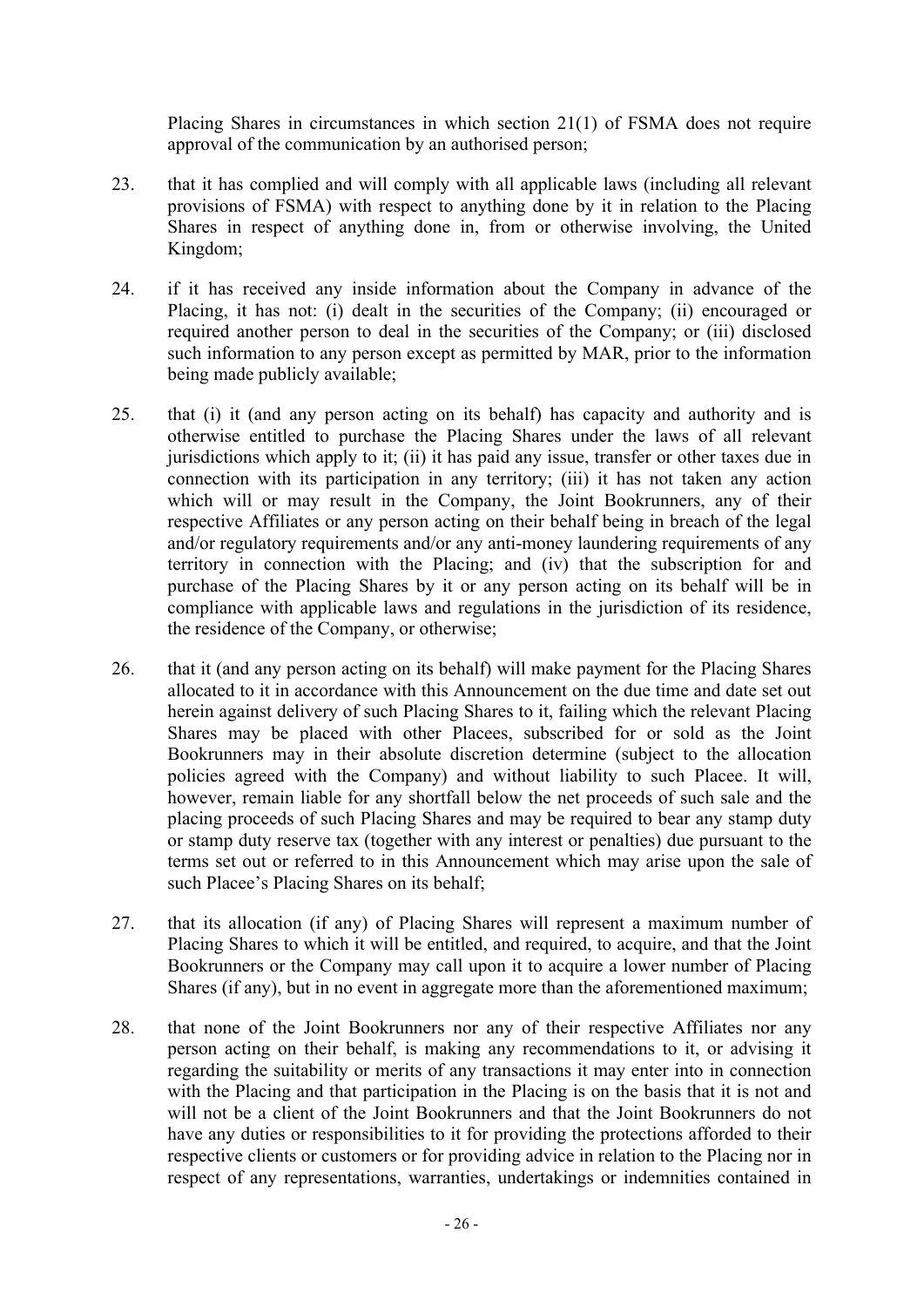the Placing Agreement nor for the exercise or performance of any of the Joint Bookrunners' rights and obligations thereunder including any rights to waive or vary any conditions or exercise any termination right;

- 29. that the person whom it specifies for registration as holder of the Placing Shares and/or Depositary Interests representing the Placing Shares will be (i) itself or (ii) its nominee, as the case may be. Neither the Joint Bookrunners nor the Company or any of their respective Affiliates will be responsible for any liability to stamp duty or stamp duty reserve tax or other similar duties or taxes (together with any interest or penalties) resulting from a failure to observe this requirement. Each Placee and any person acting on behalf of such Placee agrees to indemnify each of the Joint Bookrunners, the Company and any of their respective Affiliates in respect of the same on an after-tax basis on the basis that the Placing Shares and/or Depositary Interests representing the Placing Shares will be allotted to the CREST stock account of Morgan Stanley who will hold them as nominee on behalf of such Placee until settlement in accordance with its standing settlement instructions;
- 30. that these terms and conditions and any agreements entered into by it pursuant to these terms and conditions, and any non-contractual obligations arising out of or in connection with such agreements, shall be governed by and construed in accordance with the laws of England and Wales and it subjects (on behalf of itself and on behalf of any person on whose behalf it is acting) to the exclusive jurisdiction of the English courts as regards any claim, dispute or matter arising out of any such agreements, except that enforcement proceedings in respect of the obligation to make payment for the Placing Shares (together with any interest chargeable thereon) may be taken by the Joint Bookrunners or the Company in any jurisdiction in which the relevant Placee is incorporated or in which any of its securities have a quotation on a recognised stock exchange;
- 31. that each of the Joint Bookrunners, the Company and their respective Affiliates and others will rely upon the truth and accuracy of the representations, warranties, agreements, undertakings and acknowledgements set forth herein and which are given to each of the Joint Bookrunners on their own behalf and on behalf of the Company and are irrevocable and it irrevocably authorises each of the Joint Bookrunners and the Company to produce this Announcement, pursuant to, in connection with, or as may be required by any applicable law or regulation, administrative or legal proceeding or official inquiry with respect to the matters set forth herein;
- 32. that it will indemnify on an after-tax basis and hold each of the Joint Bookrunners, the Company and their respective Affiliates and any person acting on their behalf harmless from any and all costs, claims, liabilities and expenses (including legal fees and expenses) arising out of, directly or indirectly, or in connection with any breach by it of the representations, warranties, acknowledgements, agreements and undertakings in this Appendix and further agrees that the provisions of this Appendix shall survive after completion of the Placing;
- 33. that it acknowledges that it irrevocably appoints any director of the Joint Bookrunners as its agent for the purposes of executing and delivering to the Company and/or its registrars and/or the Depositary any documents on its behalf necessary to enable it to be registered as the holder of any of the Placing Shares agreed to be taken up by it under the Placing;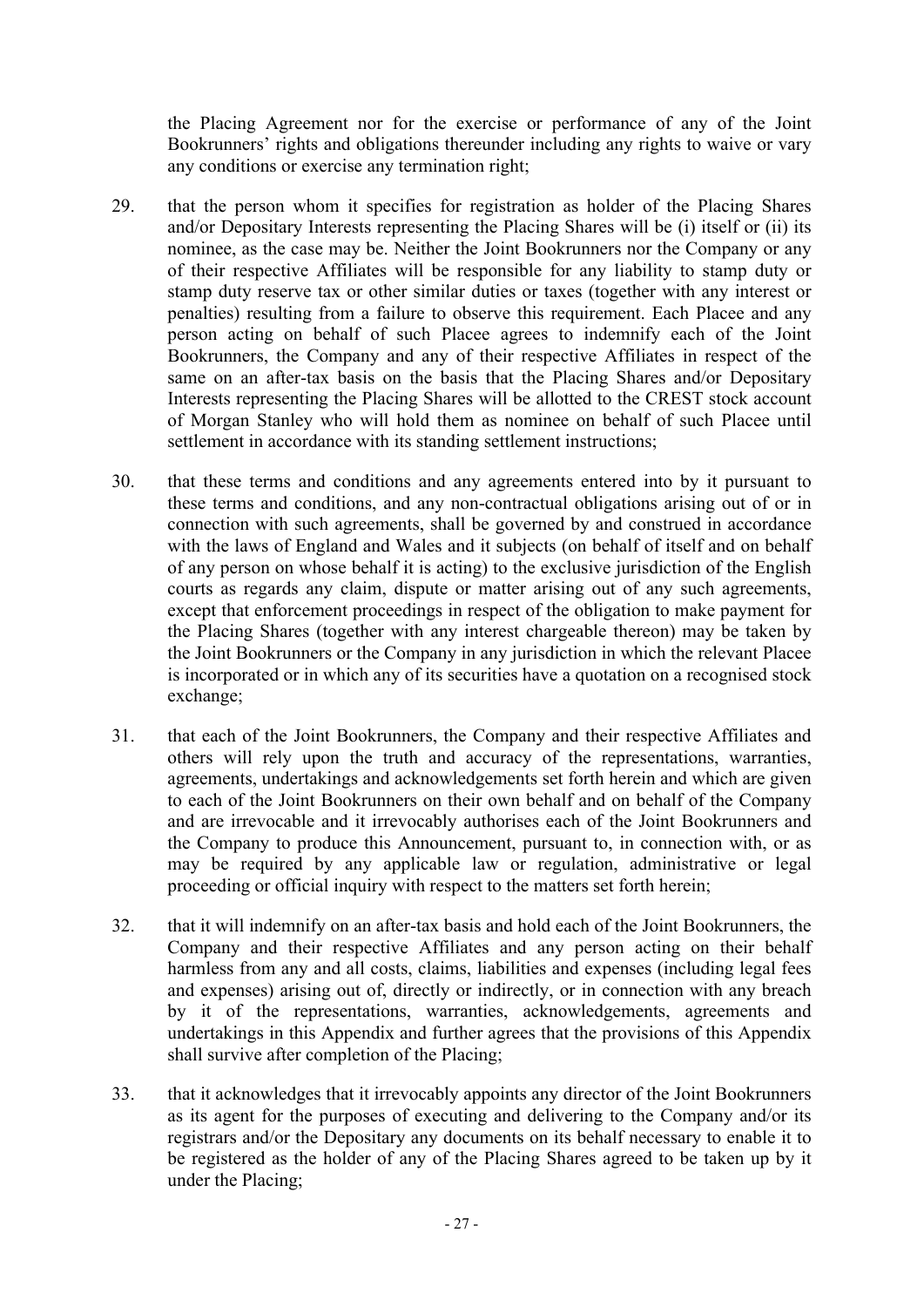- 34. that it acknowledges that its commitment to acquire Placing Shares on the terms set out herein and in the contract note will continue notwithstanding any amendment that may in future be made to the terms and conditions of the Placing and that Placees will have no right to be consulted or require that their consent be obtained with respect to the Company's or the Joint Bookrunners' conduct of the Placing;
- 35. that in making any decision to acquire the Placing Shares (i) it has sufficient knowledge, sophistication and experience in financial, business and international investment matters as is required to evaluate the merits and risks of subscribing for or purchasing the Placing Shares, (ii) it is experienced in investing in securities of this nature in the Company's sector and is aware that it may be required to bear, and is able to bear, the economic risk of participating in, and is able to sustain a complete loss in connection with, the Placing, (iii) it has relied on its own examination, due diligence and analysis of the Company and its Affiliates taken as a whole, including the markets in which the Group operates, and the terms of the Placing, including the merits and risks involved and not upon any view expressed or information provided by or on behalf of the Joint Bookrunners, (iv) it has had sufficient time and access to information to consider and conduct its own investigation with respect to the offer and purchase of the Placing Shares, including the legal, regulatory, tax, business, currency and other economic and financial considerations relevant to such investment and has so conducted its own investigation to the extent it deems necessary for the purposes of its investigation, (v) it is aware and understands that an investment in the Placing Shares involves a considerable degree of risk; and (vi) it will not look to the Company, the Joint Bookrunners, any of their respective Affiliates or any person acting on their behalf for all or part of any such loss or losses it or they may suffer;
- 36. that it acknowledges and agrees that none of the Joint Bookrunners or the Company owe any fiduciary or other duties to it or any Placee in respect of any representations, warranties, undertakings or indemnities in the Placing Agreement;
- 37. that it understands and agrees that it may not rely on any investigation that the Joint Bookrunners or any person acting on its behalf may or may not have conducted with respect to the Company and its Affiliates or the Placing and the Joint Bookrunners have not made any representation or warranty to it, express or implied, with respect to the merits of the Placing, the subscription for or purchase of the Placing Shares, or as to the condition, financial or otherwise, of the Company and its Affiliates, or as to any other matter relating thereto, and nothing herein shall be construed as any investment or other recommendation to it to acquire the Placing Shares. It acknowledges and agrees that no information has been prepared by, or is the responsibility of, the Joint Bookrunners for the purposes of this Placing;
- 38. that it acknowledges and agrees that it will not hold any of the Joint Bookrunners or any of their respective Affiliates or any person acting on their behalf responsible or liable for any misstatements in or omission from any publicly available information relating to the Group or information made available (whether in written or oral form) relating to the Group (the "**Information**") and that none of the Joint Bookrunners or any person acting on behalf of the Joint Bookrunners makes any representation or warranty, express or implied, as to the truth, accuracy or completeness of such Information or accepts any responsibility for any of such Information;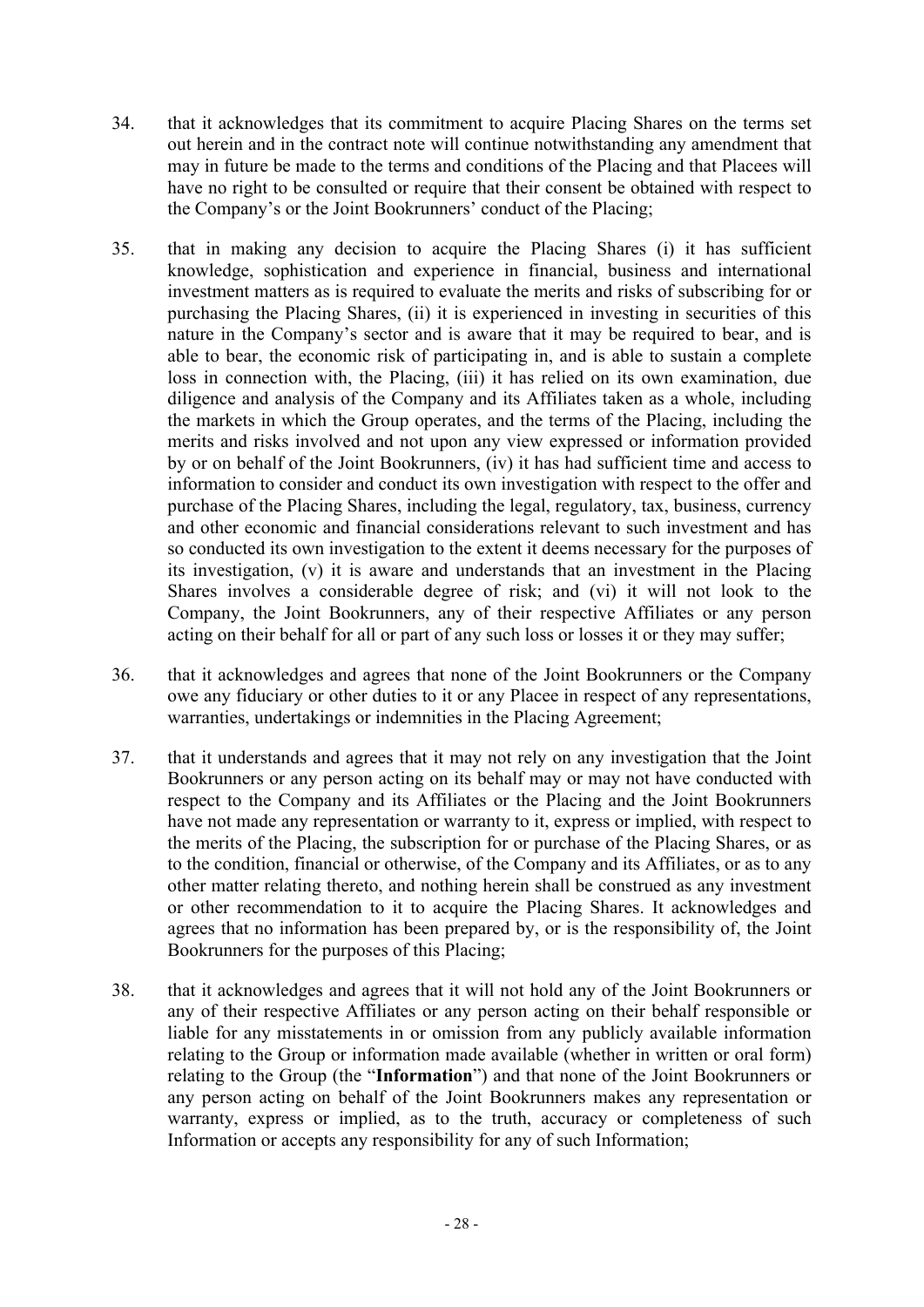- 39. that in connection with the Placing, each of the Joint Bookrunners and any of their respective Affiliates may take up a portion of the Placing Shares in the Company and in that capacity may retain, purchase or sell for its own account such Placing Shares in the Company and any securities of the Company or related investments and may offer or sell such securities or other investments otherwise than in connection with the Placing. Accordingly, references in this Announcement to shares being issued, offered or placed should be read as including any issue, offering or placement of such shares in the Company to the Joint Bookrunners and any of their respective Affiliates acting in such capacity. In addition, certain of the Joint Bookrunners or any of their respective Affiliates may enter into financing arrangements (including swaps, warrants or contracts for differences) with investors in connection with which such Joint Bookrunners or any of their respective Affiliates may from time to time acquire, hold or dispose of such securities of the Company, including the Placing Shares. None of the Joint Bookrunners or any of their respective Affiliates intend to disclose the extent of any such investment or transactions otherwise than in accordance with any legal or regulatory obligation to do so;
- 40. that it acknowledges that the Placing Shares have not been registered or otherwise qualified, and will not be registered or otherwise qualified, for offer and sale nor will a prospectus be cleared or approved in respect of any of the Placing Shares under the securities laws of the United States, or any state or other jurisdiction of the United States, nor approved or disapproved by the US Securities and Exchange Commission, any state securities commission or other regulatory authority in the United States, nor have any of the foregoing authorities passed upon or endorsed the merits of the Placing or the accuracy or adequacy of this Announcement. The Placing Shares have not been registered or otherwise qualified for offer and sale nor will a prospectus be cleared or approved in respect of the Placing Shares under the securities laws of any Restricted Territory and, subject to certain exceptions, may not be offered, sold, taken up, renounced or delivered or transferred, directly or indirectly, within the United States or any other Restricted Territory, or in any country or jurisdiction where any action for that purpose is required;
- 41. that the Placing Shares offered and sold in the United States are "restricted securities" within the meaning of Rule 144(a)(3) under the Securities Act and, so long as the Placing Shares are "restricted securities", it will not deposit the Placing Shares into any unrestricted depositary receipt facility maintained by any depositary bank in respect of the Company's Common Shares. It will not re-offer, sell, pledge or otherwise transfer the Placing Shares except: (i) in an offshore transaction in accordance with Regulation S under the Securities Act; (ii) in the United States to QIBs (as defined below) pursuant to Rule 144A; (iii) pursuant to Rule 144 under the Securities Act (if available) or another exemption from, or in a transaction not subject to, the registration requirements of the Securities Act, in each case in compliance with all applicable securities laws of the United States or any state or other jurisdiction of the United States; or (iv) pursuant to an effective registration statement under the Securities Act and that, in each such case, such offer, sale, pledge or transfer will be made in accordance with any applicable securities laws of the United States or any state or other jurisdiction of the United States;
- 42. that the Placing Shares are being offered and sold by or on behalf of the Company in offshore transactions (as defined in Regulation S under the Securities Act) and to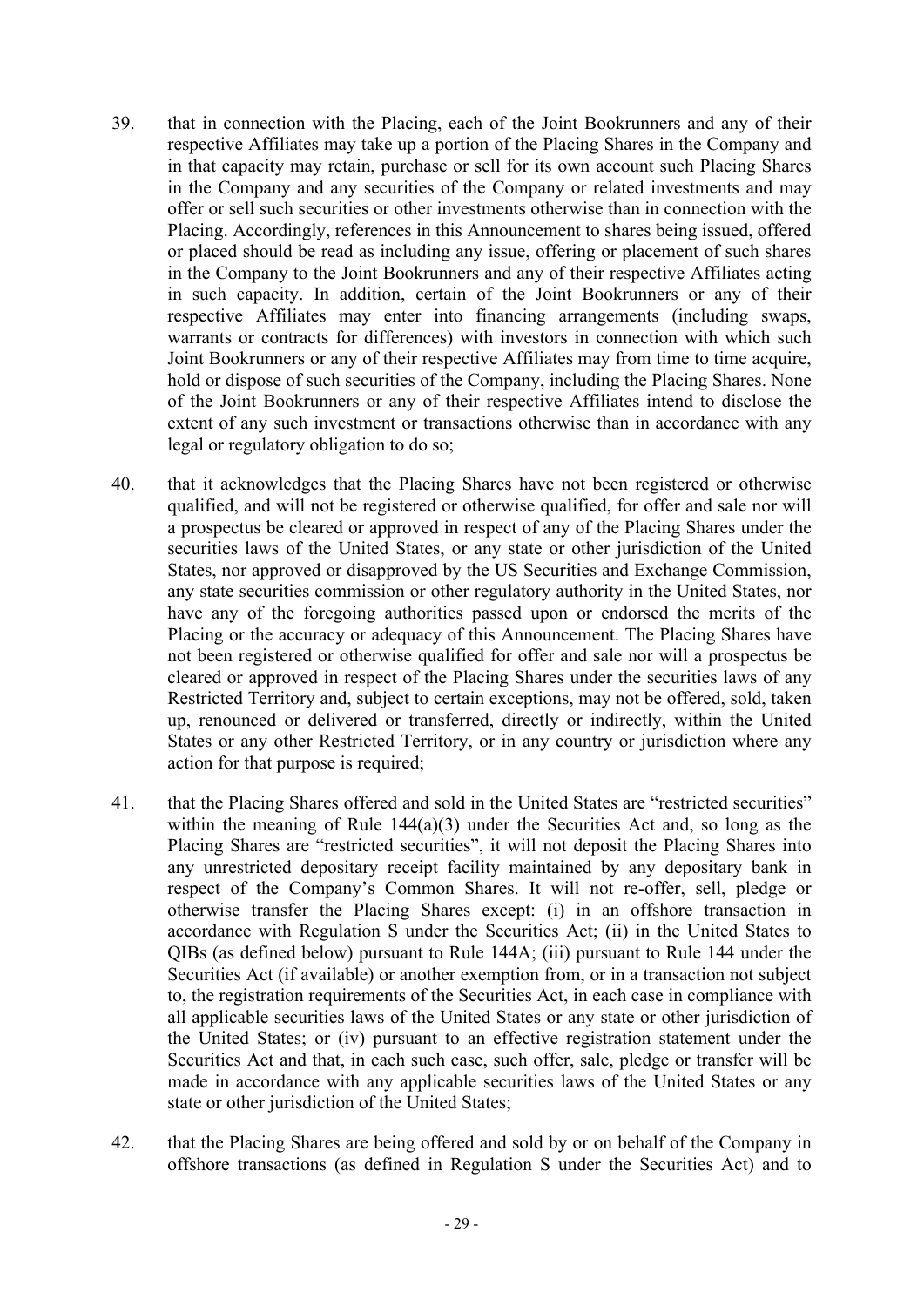certain qualified institutional buyers ("**QIBs**") (as defined in Rule 144A) in reliance upon Rule 144A or another exemption from, or transaction not subject to, the registration requirements under the Securities Act. It and the prospective beneficial owner of the Placing Shares is, and at the time the Placing Shares are subscribed for will be, either: (i) outside the United States and subscribing for the Placing Shares in an offshore transaction as defined in, and in accordance with, Regulation S under the Securities Act; or (ii) a QIB which has (where required by the relevant Joint Bookrunners) agreed to be bound to the terms of the Investor Representation Letter in the form provided to it by one of the Joint Bookrunners or its Affiliates. In addition, with respect to (ii) above, it is subscribing for the Placing Shares for its own account or for one or more accounts as to each of which it exercises sole investment discretion and each of which is a QIB, it is subscribing for the Placing Shares for investment purposes only and not with a view to any distribution or for resale in connection with the distribution thereof, in whole or in part, in the United States and it has full power to make the acknowledgements, representations and agreements herein on behalf of each such account;

- 43. that it is not acquiring any of the Placing Shares as a result of any form of general solicitation or general advertising (within the meaning of Rule 502(c) of Regulation D under the Securities Act) or any form of directed selling efforts (as defined in Regulation S);
- 44. unless it is a Canadian Purchaser (as defined below), it is not a resident of Canada or otherwise subject to the securities laws of Canada and is not purchasing the Placing Shares for a principal who is a resident of Canada or otherwise subject to the laws of Canada; and
- 45. that each of the Joint Bookrunners and their respective Affiliates may have engaged in transactions with, and provided various commercial banking, investment banking, financial advisory transactions and services in the ordinary course of their business to, the Company and/or its Affiliates for which they would have received customary fees and commissions and that each of the Joint Bookrunners and their respective Affiliates may provide such services to the Company and/or its Affiliates in the future.

#### *Notice to Canadian Investors*

### *General*

The Joint Bookrunners may, but are under no obligation to, permit certain persons that are in Canada or subject to the securities laws of Canada to participate in the Placing. This Announcement, including this Appendix, is being delivered solely, and for the confidential use of only the Canadian Purchasers (as defined below) identified by a Joint Bookrunner to evaluate an investment in the Placing Shares. The information contained within this Announcement does not constitute an offer in Canada to any other person, or a general offer to the public, or a general solicitation from the public, to subscribe for or purchase the Placing Shares. The distribution of this Announcement and the offer and sale of Placing Shares in certain of the Canadian provinces may be restricted by law. Persons into whose possession this Announcement comes must inform themselves about and observe any such restrictions.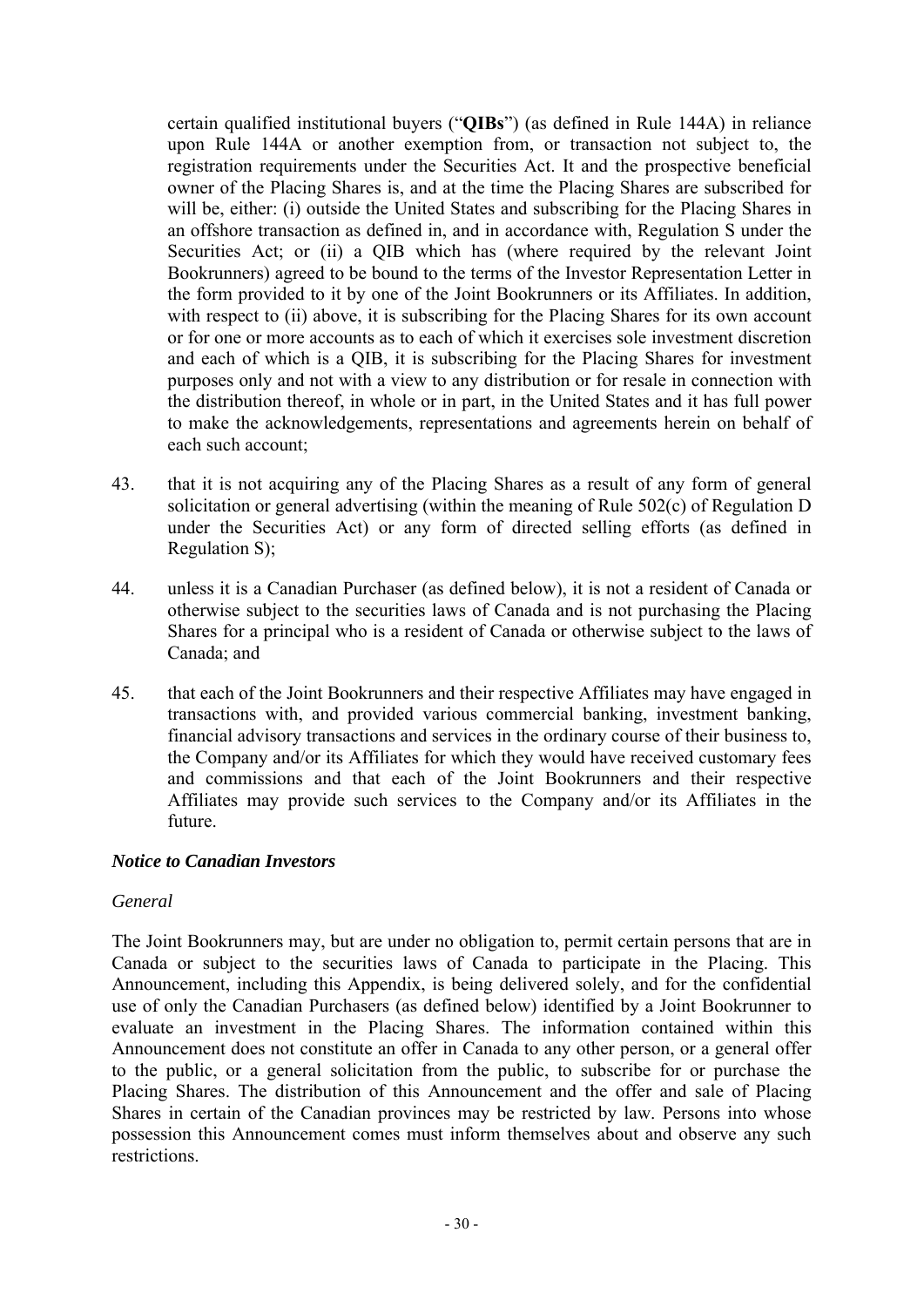Any distribution made in Canada will be made in reliance upon an exemption from the prospectus requirement of applicable Canadian securities laws. Accordingly, Placees do not receive the benefits associated with a subscription for securities issued pursuant to a prospectus, including the review of offering materials by any securities regulatory authority. No securities commission or similar securities regulatory authority in Canada has reviewed or in any way passed upon this Announcement or the merits of the Placing Shares and any representation to the contrary is an offence under applicable Canadian securities laws.

## *Placing in Canada*

The offering of Placing Shares in Canada or to a person subject to Canadian securities laws is being made only to "permitted clients" as defined in National Instrument 31-103 - *Registration Requirements, Exemptions and Ongoing Registrant Obligations* under the "accredited investor" exemption to the prospectus requirement as set out in Section 2.3 of National Instrument 45-106 - Prospectus Exemptions or subsection 73.3(2) of the *Securities Act* (Ontario), as applicable. A Placee that is in Canada or subject to Canadian securities laws will, upon a Placee's participation being confirmed, be deemed to have represented and warranted to the Company and Joint Bookrunners that it is a "permitted client" and purchasing the Placing Shares from a Joint Bookrunner which is a dealer permitted to rely on the "international dealer exemption" contained in, and that such Placee has received the notice from such dealer referred to in, section 8.18 of National Instrument 31-103 – *Registration Requirements, Exemptions and Ongoing Registrant Obligations* (such a Placee, a "**Canadian Purchaser**"). A "permitted client" includes, among other things: (i) a person or company, other than an individual or an investment fund, that has net assets of at least Cdn. \$25 million as shown on its most recently prepared financial statements; (ii) an individual who beneficially owns financial assets (being cash, securities, contracts of insurance, deposits, or evidence of a deposit) having an aggregate realizable value that, before taxes but net of any related liabilities, exceeds Cdn. \$5 million; and (iii) a person or company acting on behalf of a managed account which is managed by that person or company, if it is registered or authorised to carry on business as an adviser or the equivalent under the securities legislation of any province or territory of Canada, or the securities legislation of any other country.

By purchasing the Placing Shares, the Canadian Purchaser acknowledges that its name, address, telephone number and other specified information, including the number of Placing Shares it has purchased, may be disclosed to Canadian securities regulatory authorities and become available to the public in accordance with the requirements of applicable laws. The Canadian Purchaser consents to the disclosure of that information.

Securities legislation in certain provinces or territories of Canada may provide a purchaser with remedies for rescission or damages if this Announcement (including any amendment thereto) contains a misrepresentation, provided that the remedies for rescission or damages are exercised by the purchaser within the time limit prescribed by the securities legislation of the purchaser's province or territory. The purchaser should refer to any applicable provisions of the securities legislation of the purchaser's province or territory for particulars of these rights or consult with a legal advisor.

The Canadian Purchaser acknowledges that, pursuant to section 3A.3 of National Instrument 33-105 - *Underwriting Conflicts* ("**NI 33-105**"), the Joint Bookrunners may not be required to comply with the disclosure requirements of NI 33-105 regarding underwriter conflicts of interest in connection with the offering of Placing Shares.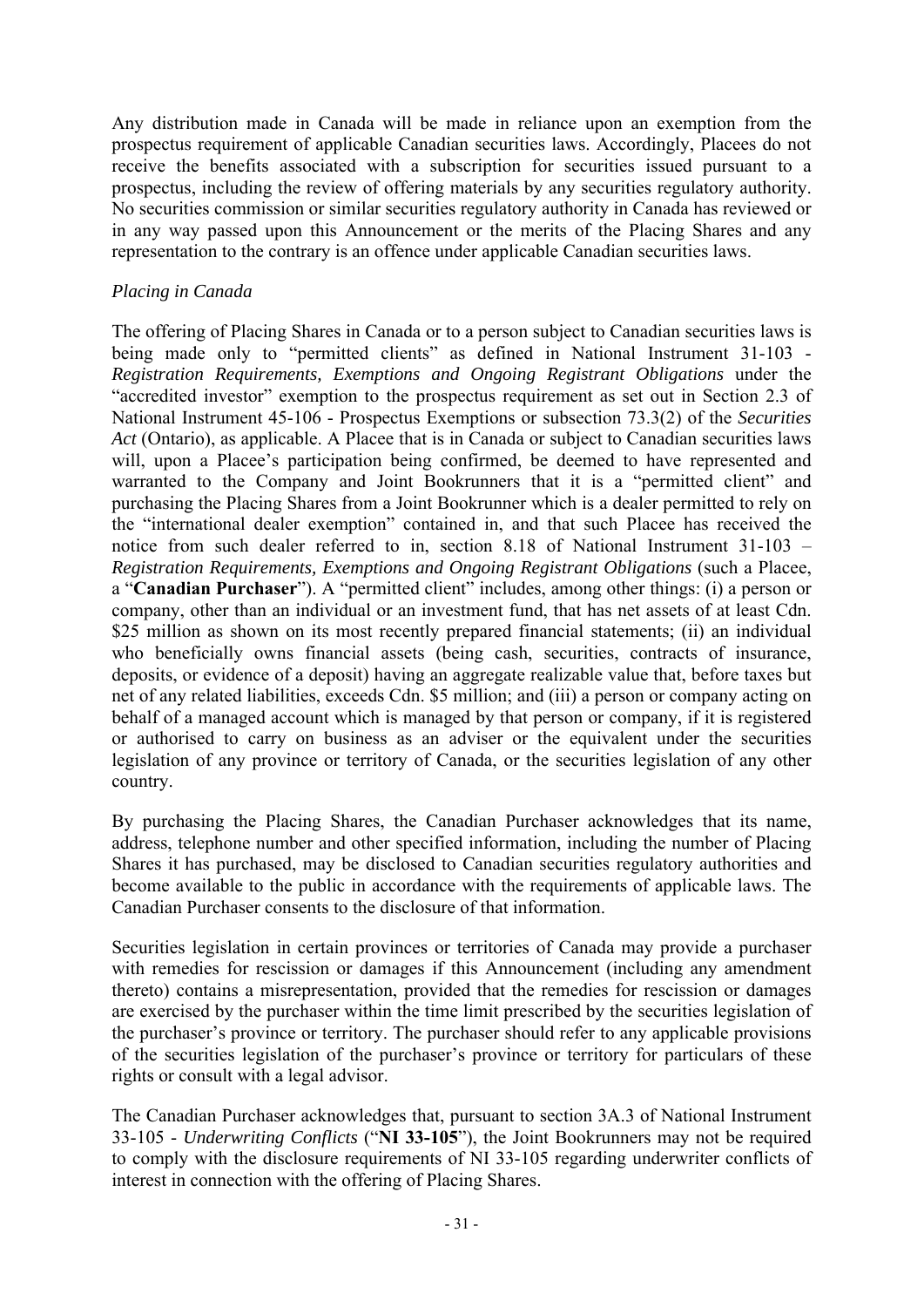#### *Resale Restrictions*

The Placing Shares have not been nor will they be qualified for offer or sale to the public under applicable Canadian securities laws and, accordingly, the Placing Shares acquired by Canadian Purchasers may not be sold, transferred or otherwise disposed of in any manner unless such sale, transfer or disposition complies with the resale restrictions of the applicable securities laws of the relevant Canadian jurisdiction.

Unless determined otherwise in compliance with applicable law, Canadian Purchasers acquiring Placing Shares must not trade the Placing Shares before the date that is four months and a day after the later of the distribution date of the Placing Shares and the date that the Company became a reporting issuer in any province or territory of Canada and the Placing Shares will be subject to the following legend restriction and a legend to the following effect will be placed on certificates, if any, representing the Placing Shares:

> "UNLESS PERMITTED UNDER SECURITIES LEGISLATION, THE HOLDER OF THIS SECURITY MUST NOT TRADE THIS SECURITY BEFORE THE DATE THAT IS 4 MONTHS AND A DAY AFTER THE LATER OF (I) [INSERT DISTRIBUTION DATE], AND (II) THE DATE THAT THE ISSUER BECAME A REPORTING ISSUER IN ANY PROVINCE OR TERRITORY OF CANADA."

The above constitutes written notice of the legend requirement set out in section 2.5 of National Instrument 45-102 - *Resale of Securities* ("**NI 45-102**") pursuant to, and as required by, subsection 2.5(2)(3.1) of NI 45-102.

The Company is not presently, nor does it intend to become, a "reporting issuer", as such term is defined under applicable Canadian securities laws, in any province or territory of Canada. Canadian Purchasers are advised that the Placing Shares will not be listed on any stock exchange in Canada and that no public market for the Placing Shares is expected to exist in Canada following the Placing. Canadian Purchasers are further advised that the Company is not required to file, and currently does not intend to file, a prospectus or similar document with any securities regulatory authority in Canada qualifying the resale of Placing Shares to the public in any province or territory of Canada. Accordingly, the applicable hold period for the Placing Shares may never expire, and if no further statutory exemption may be relied upon and if no discretionary order is obtained, this could result in a Canadian Purchaser having to hold the Placing Shares for an indefinite period of time.

The foregoing is a summary only of applicable Canadian resale restrictions and is subject to the express provisions of applicable Canadian securities legislation. All Canadian Purchasers should consult with their own Canadian legal advisors to determine the extent of the applicable hold period and the possibilities of utilizing any further statutory exemptions or the obtaining of a discretionary order.

### **General**

The foregoing acknowledgements, agreements, undertakings, representations, warranties and confirmations are given for the benefit of the Company as well as each of the Joint Bookrunners (for their own benefit and, where relevant, the benefit of their respective Affiliates and any person acting on their behalf) and are irrevocable. Each Placee, and any person acting on behalf of a Placee, acknowledges that none of the Joint Bookrunners or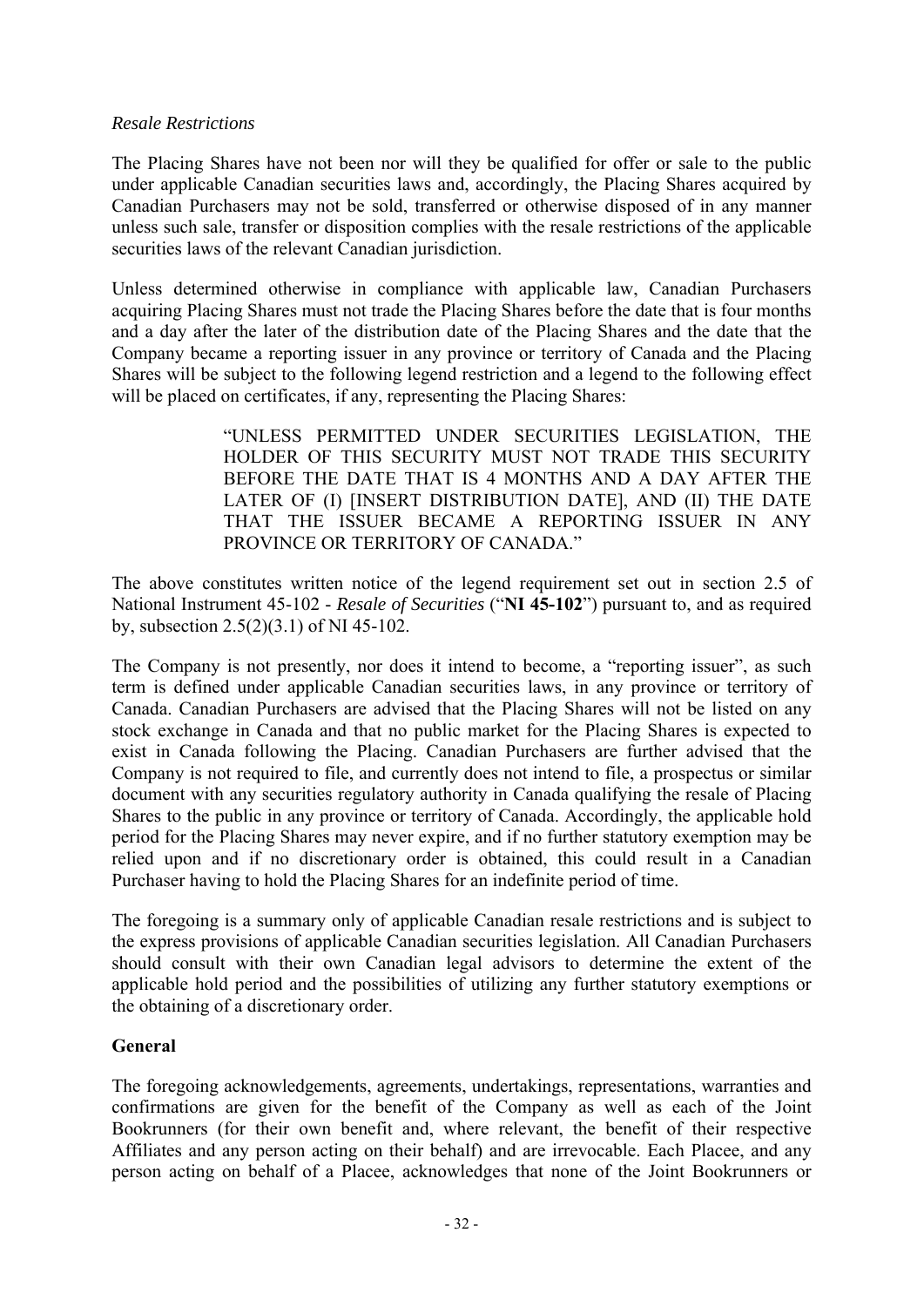Company owe any fiduciary or other duties to any Placee in respect of any representations, warranties, undertakings or indemnities in the Placing Agreement.

Please also note that the agreement to allot and issue Placing Shares to Placees (or the persons for whom Placees are contracting as nominee or agent) free of UK stamp duty and UK stamp duty reserve tax relates only to their allotment and issue to Placees, or such persons as they nominate as their agents or nominees, direct from the Company for the Placing Shares in question. None of the Company or the Joint Bookrunners will be responsible for any UK stamp duty or UK stamp duty reserve tax (including any interest and penalties relating thereto) arising in relation to the Placing Shares in any other circumstances.

Such agreement is subject to the representations, warranties and further terms above and also assumes, and is based on a warranty from each Placee, that the Placing Shares are not being acquired in connection with arrangements to issue depositary receipts or to issue or transfer the Placing Shares into a clearance service. Neither the Joint Bookrunners nor the Company are liable to bear any stamp duty or stamp duty reserve tax or any other similar duties or taxes ("**transfer taxes**") that arise (i) if there are any such arrangements (or if any such arrangements arise subsequent to the acquisition by Placees of Placing Shares), or (ii) on a sale of Placing Shares, or (iii) for transfer taxes arising otherwise than under the laws of the United Kingdom. Each Placee to whom (or on behalf of whom, or in respect of the person for whom it is participating in the Placing as an agent or nominee) the allocation, allotment, issue or delivery of Placing Shares has given rise to such transfer taxes undertakes to pay such transfer taxes forthwith, and agrees to indemnify on an after-tax basis and hold the Joint Bookrunners, the Company and their respective Affiliates harmless from any such transfer taxes, and all interest, fines or penalties in relation to such transfer taxes. Each Placee should, therefore, take its own advice as to whether any such transfer tax liability arises.

Each Placee and any person acting on behalf of each Placee acknowledges and agrees that any of the Joint Bookrunners or any of their respective Affiliates may, at their absolute discretion, agree to become a Placee in respect of some or all of the Placing Shares.

Each Placee acknowledges and is aware that the Joint Bookrunners are receiving a fee in connection with their role in respect of the Placing as detailed in the Placing Agreement.

When a Placee or person acting on behalf of the Placee is dealing with the Joint Bookrunners, any money held in an account with any of the Joint Bookrunners on behalf of the Placee and/or any person acting on behalf of the Placee will not be treated as client money within the meaning of the rules and regulations of the FCA made under FSMA. The Placee acknowledges that the money will not be subject to the protections conferred by the client money rules; as a consequence, this money will not be segregated from the Joint Bookrunners' money in accordance with the client money rules and will be used by the Joint Bookrunners in the course of its own business; and the Placee will rank only as a general creditor of the Joint Bookrunners.

All times and dates in this Announcement may be subject to amendment. The Joint Bookrunners shall notify the Placees and any person acting on behalf of the Placees of any changes.

Past performance is no guide to future performance and persons needing advice should consult an independent financial adviser.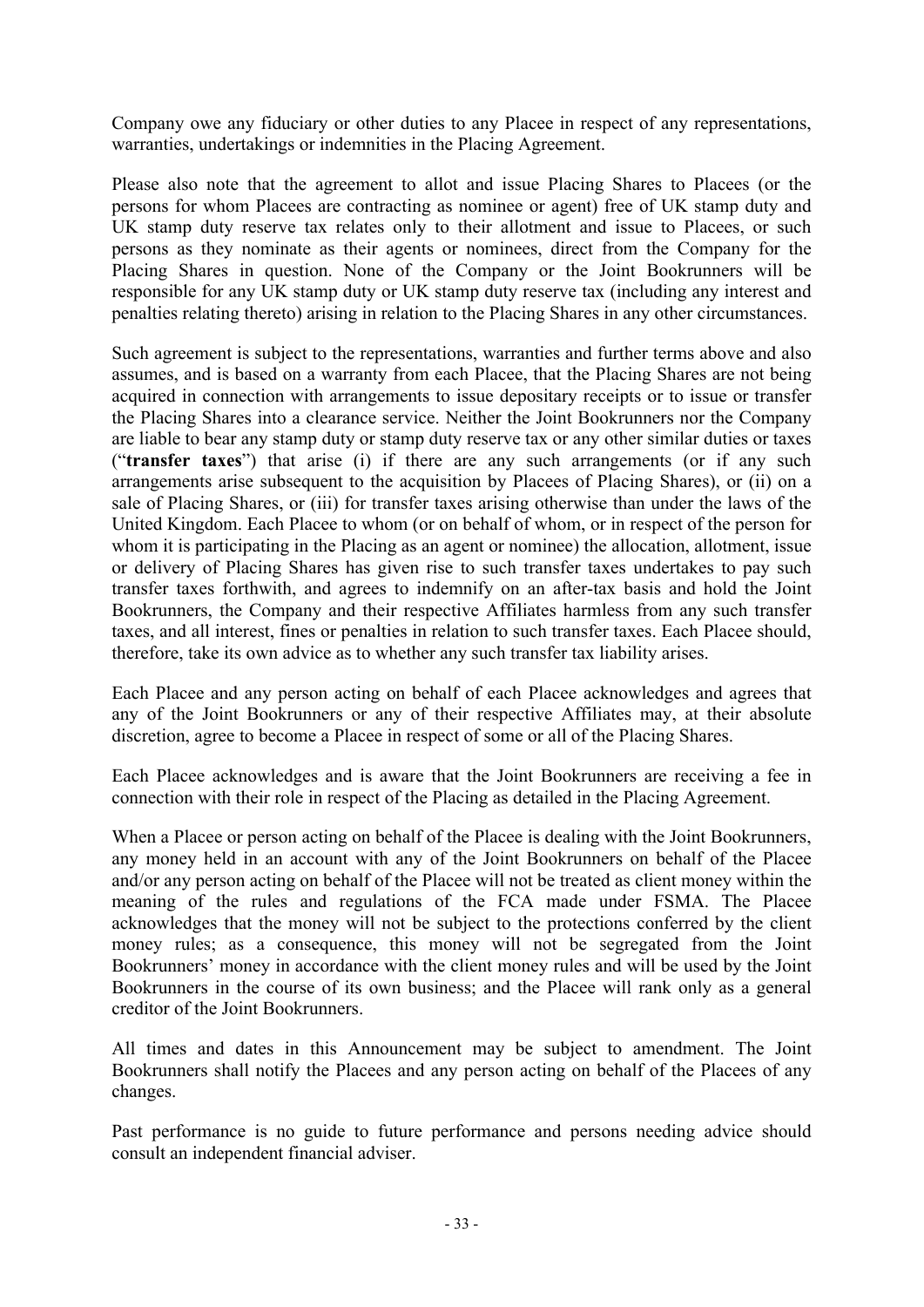The rights and remedies of the Joint Bookrunners and the Company under these Terms and Conditions are in addition to any rights and remedies which would otherwise be available to each of them and the exercise or partial exercise of one will not prevent the exercise of others.

Each Placee may be asked to disclose in writing or orally to the Joint Bookrunners:

- (a) if he or she is an individual, his or her nationality; or
- (b) if he or she is a discretionary fund manager, the jurisdiction in which the funds are managed or owned.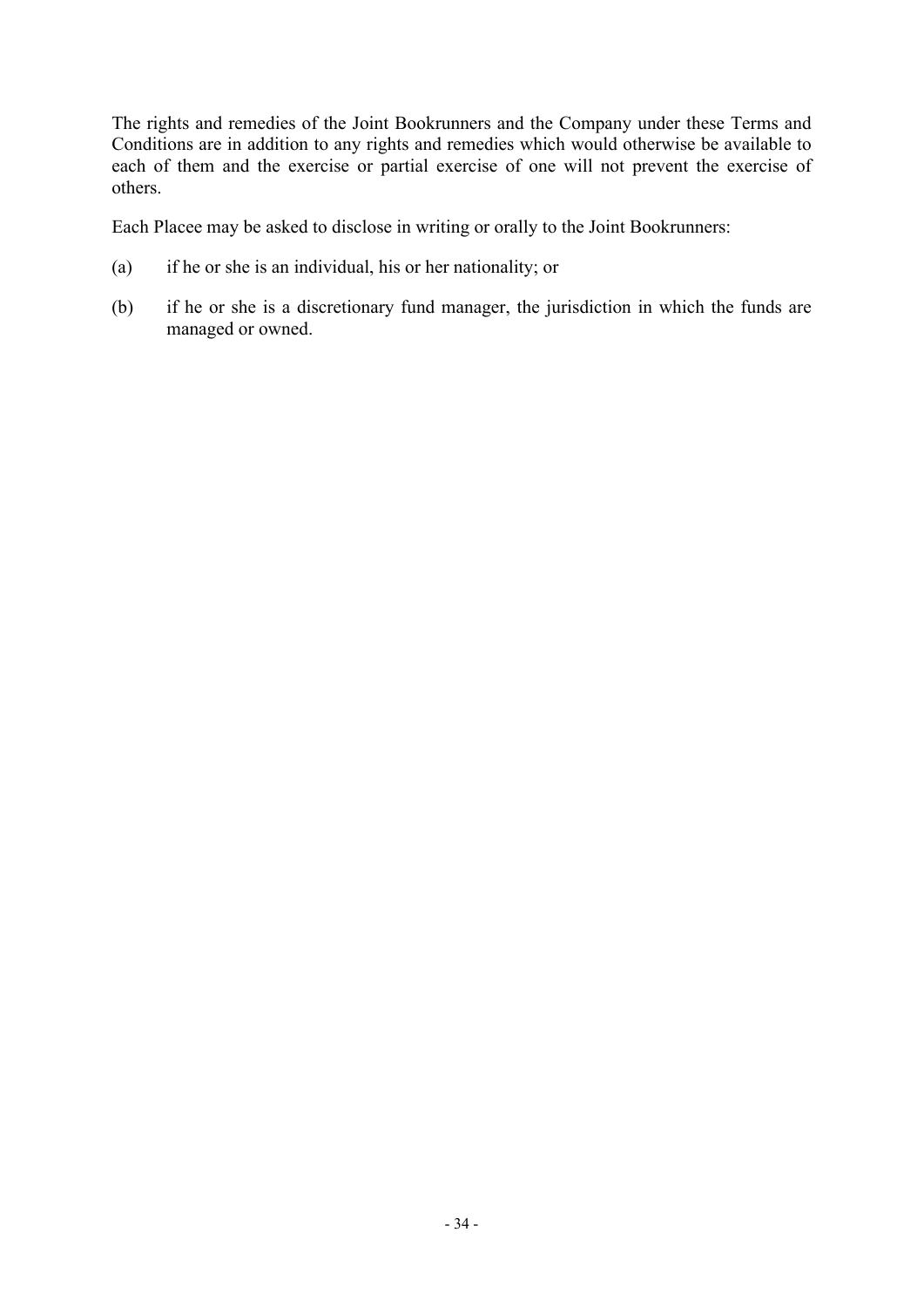# **Appendix 2**

# *Definitions*

The following definitions apply throughout this Announcement unless the context otherwise requires:

| <b>Admission</b>                                    | means the admission of the Placing Shares to the Official List<br>becoming effective in accordance with the Listing Rules and<br>the admission of the Placing Shares to trading on the London<br>Stock Exchange's main market becoming effective in<br>accordance with the Admission and Disclosure Standards; |
|-----------------------------------------------------|----------------------------------------------------------------------------------------------------------------------------------------------------------------------------------------------------------------------------------------------------------------------------------------------------------------|
| <b>Admission and</b><br><b>Disclosure Standards</b> | means the Admission and Disclosure Standards of the<br>London Stock Exchange, as amended from time to time;                                                                                                                                                                                                    |
| <b>Affiliate</b>                                    | has the meaning given in Rule 501(b) of Regulation D under<br>the Securities Act or Rule 405 under the Securities Act, as<br>applicable and, in the case of the Company, includes its<br>consolidated subsidiaries and subsidiary undertakings from<br>time to time;                                           |
| Announcement                                        | means this announcement (including its Appendices);                                                                                                                                                                                                                                                            |
| <b>Bookbuild</b>                                    | means the bookbuilding process to be commenced by the<br>Joint Bookrunners to use reasonable endeavours to procure<br>Placees for the Placing Shares, as described in this<br>Announcement and subject to the terms and conditions set<br>out in this Announcement and the Placing Agreement;                  |
| <b>Canadian Purchaser</b>                           | has the meaning given to it in Appendix 1 to this<br>Announcement;                                                                                                                                                                                                                                             |
| Citigroup                                           | means Citigroup Global Markets Limited;                                                                                                                                                                                                                                                                        |
| <b>Closing Date</b>                                 | means the day on which the transactions effected in<br>connection with the Placing will be settled pursuant to the<br>terms and conditions of the Placing Agreement;                                                                                                                                           |
| <b>Common Share</b>                                 | means a common share, with a par value of US\$0.50, in the<br>capital of the Company (including, for the avoidance of<br>doubt, Depositary Interests in respect of, and representing on<br>a one-for-one basis, Common Shares, if applicable);                                                                 |
| Company                                             | Lancashire Holdings Limited;                                                                                                                                                                                                                                                                                   |
| <b>CREST</b>                                        | means the relevant system (as defined in the Uncertificated<br>Securities Regulations 2001 (SI 2001 No. 3755)) in respect of<br>which Euroclear is the Operator (as defined in such<br>Regulations) in accordance with which securities may be held                                                            |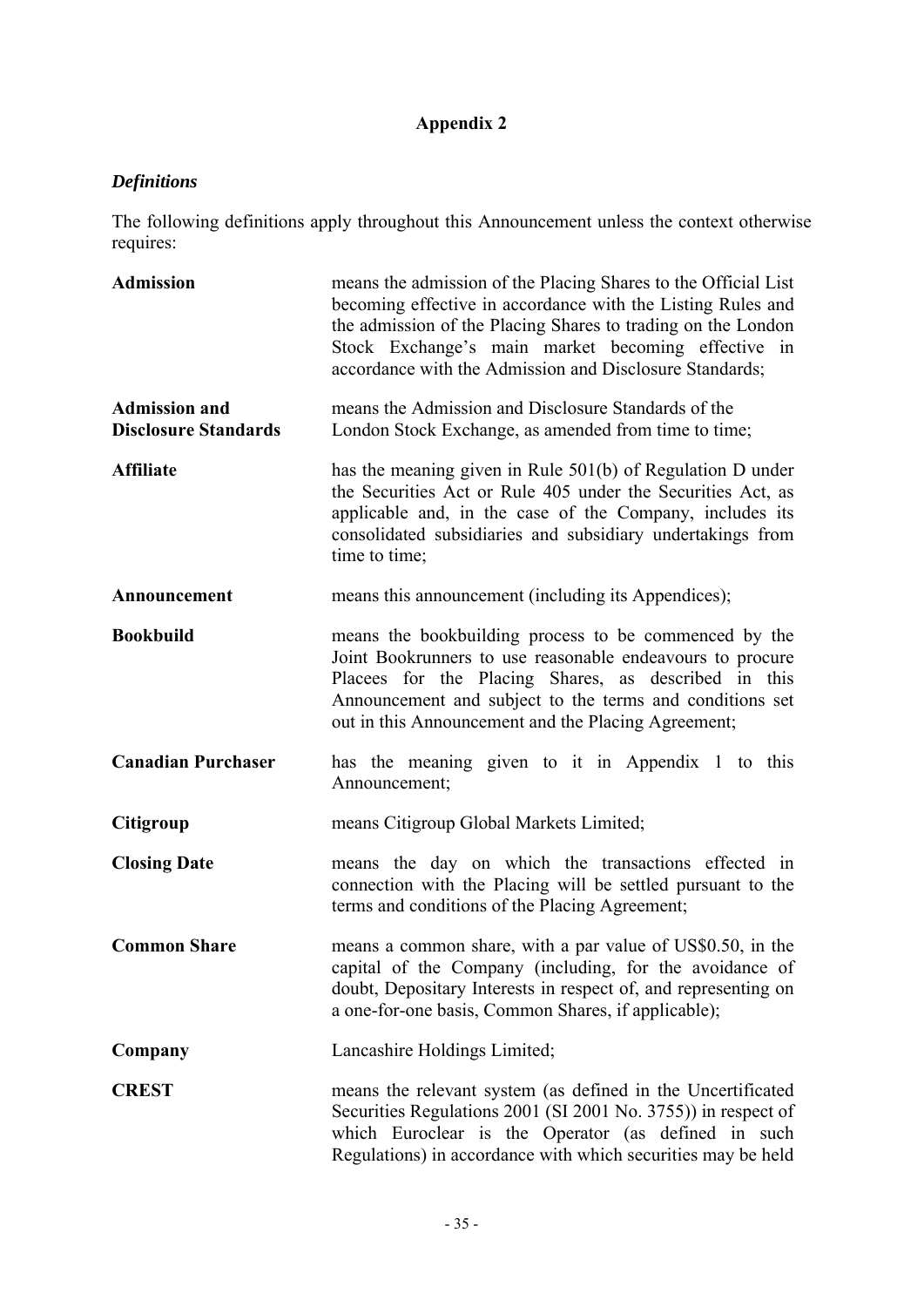|                                                     | and transferred in uncertificated form;                                                                                                                                                                                                                              |
|-----------------------------------------------------|----------------------------------------------------------------------------------------------------------------------------------------------------------------------------------------------------------------------------------------------------------------------|
| <b>Deed Poll</b>                                    | means the deed poll in respect of Depositary Interests dated<br>December 2005 executed by the Depositary in favour of the<br>holders and prospective holders of Depositary Interests;                                                                                |
| <b>Depositary</b>                                   | means Link Market Services Trustees Limited of The<br>Registry 34 Beckenham Road Beckenham Kent BR3 4TU<br>United Kingdom;                                                                                                                                           |
| <b>Depositary Interest</b>                          | means a depositary interest held in dematerialised form<br>through CREST representing one Common Share and issued<br>by the Depositary (or its nominee) from time to time pursuant<br>to the Deed Poll and "Depositary Interests" shall be construed<br>accordingly; |
| <b>DTRs</b>                                         | means the Disclosure Guidance and Transparency Rules<br>made by the FCA pursuant to Part VI of FSMA, as amended<br>from time to time;                                                                                                                                |
| <b>EEA</b>                                          | means the European Economic Area;                                                                                                                                                                                                                                    |
| Euroclear                                           | means Euroclear UK & Ireland Limited, a company<br>incorporated under the laws of England and Wales;                                                                                                                                                                 |
| <b>Exchange Information</b>                         | means the business and financial information the Company is<br>required to publish in accordance with MAR and the rules<br>and practices of the London Stock Exchange and/or the FCA;                                                                                |
| <b>FCA</b> or Financial<br><b>Conduct Authority</b> | means the UK Financial Conduct Authority;                                                                                                                                                                                                                            |
| <b>FSMA</b>                                         | means the Financial Services and Markets Act 2000, as<br>amended, including any regulations made pursuant thereto;                                                                                                                                                   |
| Group                                               | means the Company and its consolidated subsidiaries and<br>subsidiary undertakings from time to time;                                                                                                                                                                |
| <b>Information</b>                                  | means publicly available information relating to the Group or<br>information made available (whether in written or oral form)<br>relating to the Group;                                                                                                              |
| <b>Investor Representation</b><br>Letter            | has the meaning given to it in Appendix 1 to this<br>Announcement;                                                                                                                                                                                                   |
| <b>Joint Bookrunners</b>                            | means each of Morgan Stanley and Citigroup;                                                                                                                                                                                                                          |
| <b>LIBOR</b>                                        | means the London Inter-Bank Offered Rate, or any successor<br>or replacement thereof;                                                                                                                                                                                |
| <b>Listing Rules</b>                                | means the listing rules made by the FCA under Part VI of                                                                                                                                                                                                             |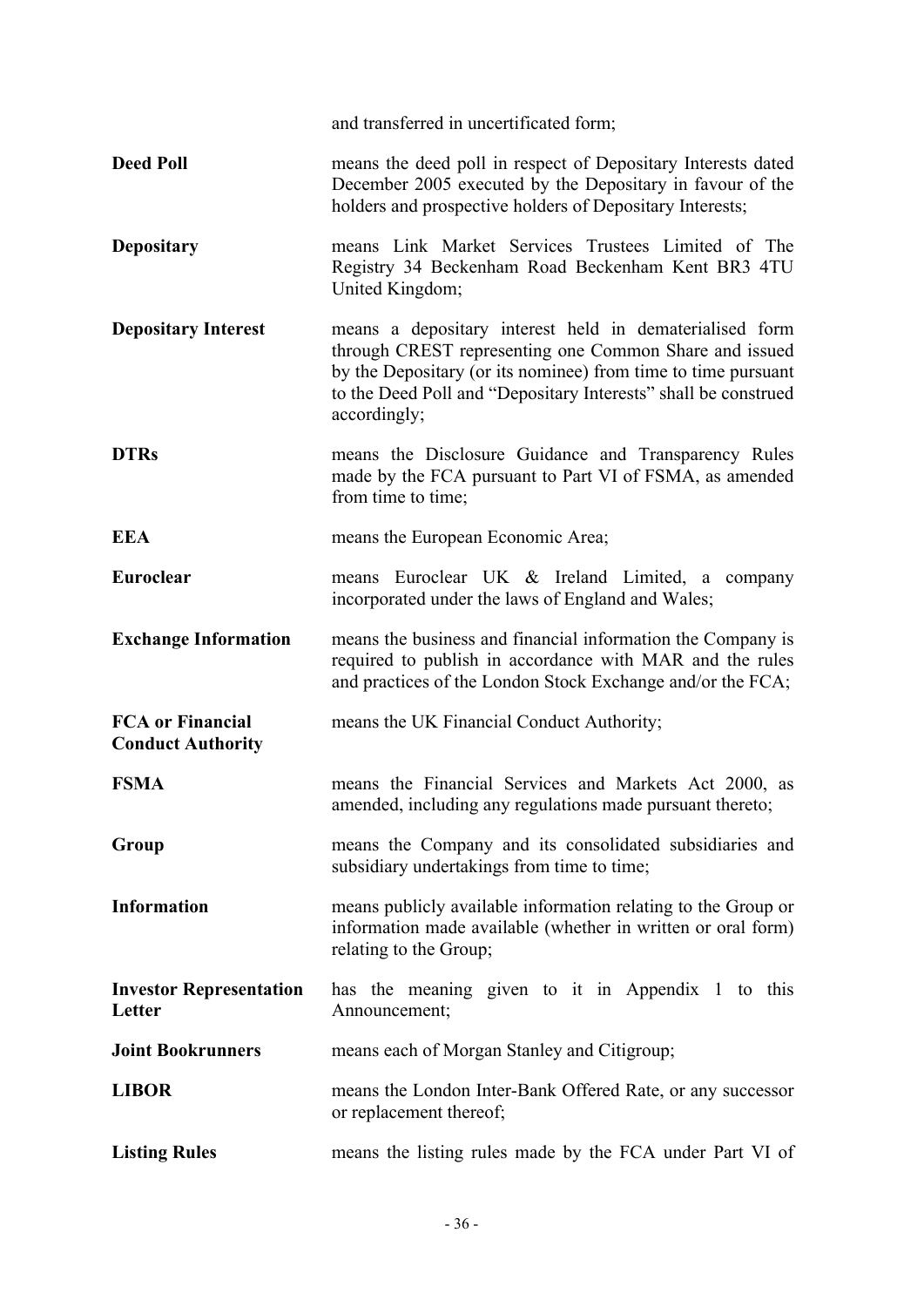|                                                         | FSMA, as amended from time to time;                                                                                                                                                                                                                                                                                                                                                                                                                   |
|---------------------------------------------------------|-------------------------------------------------------------------------------------------------------------------------------------------------------------------------------------------------------------------------------------------------------------------------------------------------------------------------------------------------------------------------------------------------------------------------------------------------------|
| <b>London Stock Exchange</b>                            | means London Stock Exchange plc;                                                                                                                                                                                                                                                                                                                                                                                                                      |
| <b>MAR</b>                                              | means the Market Abuse Regulation (EU) No. 596/2014;                                                                                                                                                                                                                                                                                                                                                                                                  |
| <b>Material Adverse</b><br>Change                       | means any material adverse effect or change in or affecting,<br>or any development reasonably likely to give rise to or<br>involve a material adverse change in or affecting, the<br>condition (financial, operational, legal or otherwise) or the<br>earnings, management, business affairs, solvency, credit<br>rating or prospects, of the Company or the Group taken as a<br>whole, whether or not arising in the ordinary course of<br>business; |
| <b>Morgan Stanley</b><br>(Sole Global Co-<br>ordinator) | means Morgan Stanley & Co. International plc;                                                                                                                                                                                                                                                                                                                                                                                                         |
| NI 33-105                                               | has the meaning given to it in Appendix 1 to this<br>Announcement;                                                                                                                                                                                                                                                                                                                                                                                    |
| NI 45-102                                               | has the meaning given to it in Appendix 1 to this<br>Announcement;                                                                                                                                                                                                                                                                                                                                                                                    |
| <b>Official List</b>                                    | means the Official List maintained by the FCA in accordance<br>with section $74(1)$ of FSMA for the purposes of Part VI of<br>FSMA;                                                                                                                                                                                                                                                                                                                   |
| <b>Option Agreement</b>                                 | means the option agreement entered into between the<br>Company, Morgan Stanley and Project Lincoln Funding<br>Limited on or about the date hereof;                                                                                                                                                                                                                                                                                                    |
| Order                                                   | means the Financial Services and Markets Act 2000<br>(Financial Promotion) Order 2005, as amended;                                                                                                                                                                                                                                                                                                                                                    |
| <b>Placee</b>                                           | means any person procured by the Joint Bookrunners (acting<br>as agents for and on behalf of the Company), on the terms<br>and subject to the conditions of this Agreement, to subscribe<br>for the Placing Shares pursuant to the Placing;                                                                                                                                                                                                           |
| <b>Placing</b>                                          | has the meaning given in paragraph 1 of this Announcement;                                                                                                                                                                                                                                                                                                                                                                                            |
| <b>Placing Agreement</b>                                | has the meaning given to it in Appendix 1 to this<br>Announcement;                                                                                                                                                                                                                                                                                                                                                                                    |
| <b>Placing Price</b>                                    | means the price per Placing Share as may be agreed between<br>the Sole Global Co-ordinator and the Company, and as shall<br>be specified in the executed Terms of Placing;                                                                                                                                                                                                                                                                            |
| <b>Placing Shares</b>                                   | has the meaning given in paragraph 1 of this Announcement;                                                                                                                                                                                                                                                                                                                                                                                            |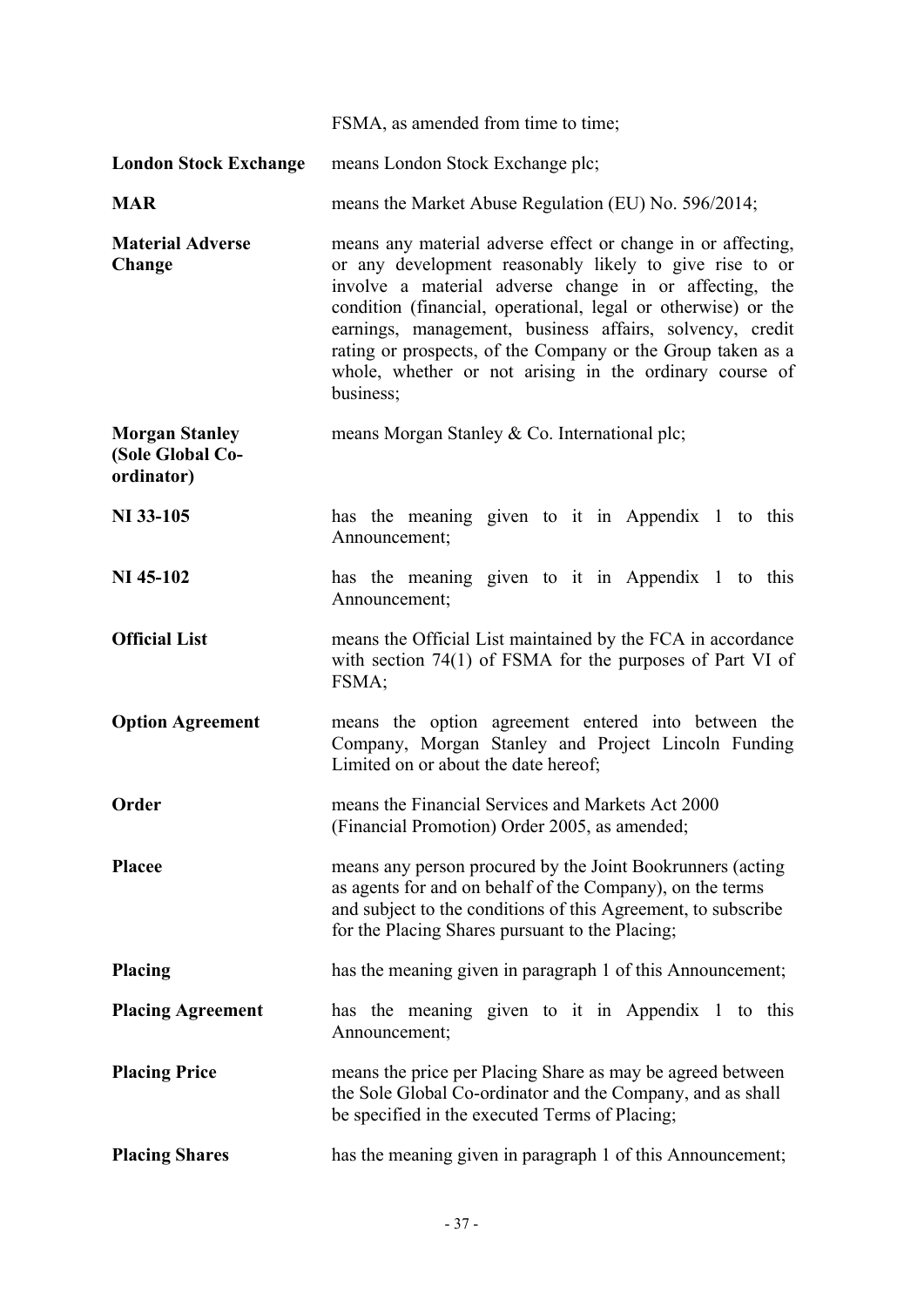| <b>PRA</b> or Prudential<br><b>Regulation Authority</b> | means the UK Prudential Regulation Authority;                                                                                                                                                                                                                                                                                                                                                                                                                                                                                                                                                                   |
|---------------------------------------------------------|-----------------------------------------------------------------------------------------------------------------------------------------------------------------------------------------------------------------------------------------------------------------------------------------------------------------------------------------------------------------------------------------------------------------------------------------------------------------------------------------------------------------------------------------------------------------------------------------------------------------|
| <b>Prospectus Regulation</b>                            | means the Prospectus Regulation (EU) 2017/1129;                                                                                                                                                                                                                                                                                                                                                                                                                                                                                                                                                                 |
| QIB                                                     | means a "qualified institutional buyer" as defined in Rule<br>144A of the Securities Act;                                                                                                                                                                                                                                                                                                                                                                                                                                                                                                                       |
| <b>Qualified Investor</b>                               | has the meaning given in Article $2(e)$ of the Prospectus<br>Regulation;                                                                                                                                                                                                                                                                                                                                                                                                                                                                                                                                        |
| <b>Regulation S</b>                                     | means Regulation S promulgated under the Securities Act;                                                                                                                                                                                                                                                                                                                                                                                                                                                                                                                                                        |
| <b>Regulations</b>                                      | means the Criminal Justice Act 1993, MAR and in<br>connection with money laundering and terrorist financing<br>under the Proceeds of Crime Act 2002 (as amended), the<br>Terrorism Act 2000, the Anti-Terrorism Crime and Security<br>Act 2001, the Terrorism Act 2006, the Money Laundering,<br>Terrorist Financing and Transfer of Funds (Information on<br>the Payer) Regulations 2017 and the Money Laundering<br>Sourcebook of the FCA and any related or similar rules,<br>regulations or guidelines issued, administered or enforced by<br>any government agency having jurisdiction in respect thereof; |
| <b>Regulatory Information</b><br><b>Service</b>         | means a primary information provider that has been approved<br>by the FCA to disseminate regulated information;                                                                                                                                                                                                                                                                                                                                                                                                                                                                                                 |
| <b>Relevant Persons</b>                                 | means (i) persons having professional experience in matters<br>relating to investments who fall within the definition of<br>"investment professionals" in Article $19(5)$ of the Order; (ii)<br>high net worth bodies corporate, unincorporated associations<br>and partnerships and trustees of high value trusts as described<br>in Article $49(2)$ of the Order; or (iii) persons to whom this<br>Announcement may otherwise lawfully be communicated;                                                                                                                                                       |
| <b>Restricted Territory</b>                             | means the United States, Australia, Canada, the Republic of<br>South Africa or Japan or any jurisdiction in which the release,<br>publication or distribution of this Announcement is unlawful;                                                                                                                                                                                                                                                                                                                                                                                                                 |
| <b>Securities Act</b>                                   | means the US Securities Act of 1933, as amended;                                                                                                                                                                                                                                                                                                                                                                                                                                                                                                                                                                |
| <b>Subscription and</b><br><b>Transfer Agreement</b>    | means the subscription and transfer agreement entered into<br>between the Company, Morgan Stanley and Project Lincoln<br>Funding Limited on or about the date hereof;                                                                                                                                                                                                                                                                                                                                                                                                                                           |
| subsidiary                                              | has the meaning given to that term in the Companies Act<br>2006;                                                                                                                                                                                                                                                                                                                                                                                                                                                                                                                                                |
| subsidiary undertaking                                  | has the meaning given to that term in the Companies Act<br>2006;                                                                                                                                                                                                                                                                                                                                                                                                                                                                                                                                                |